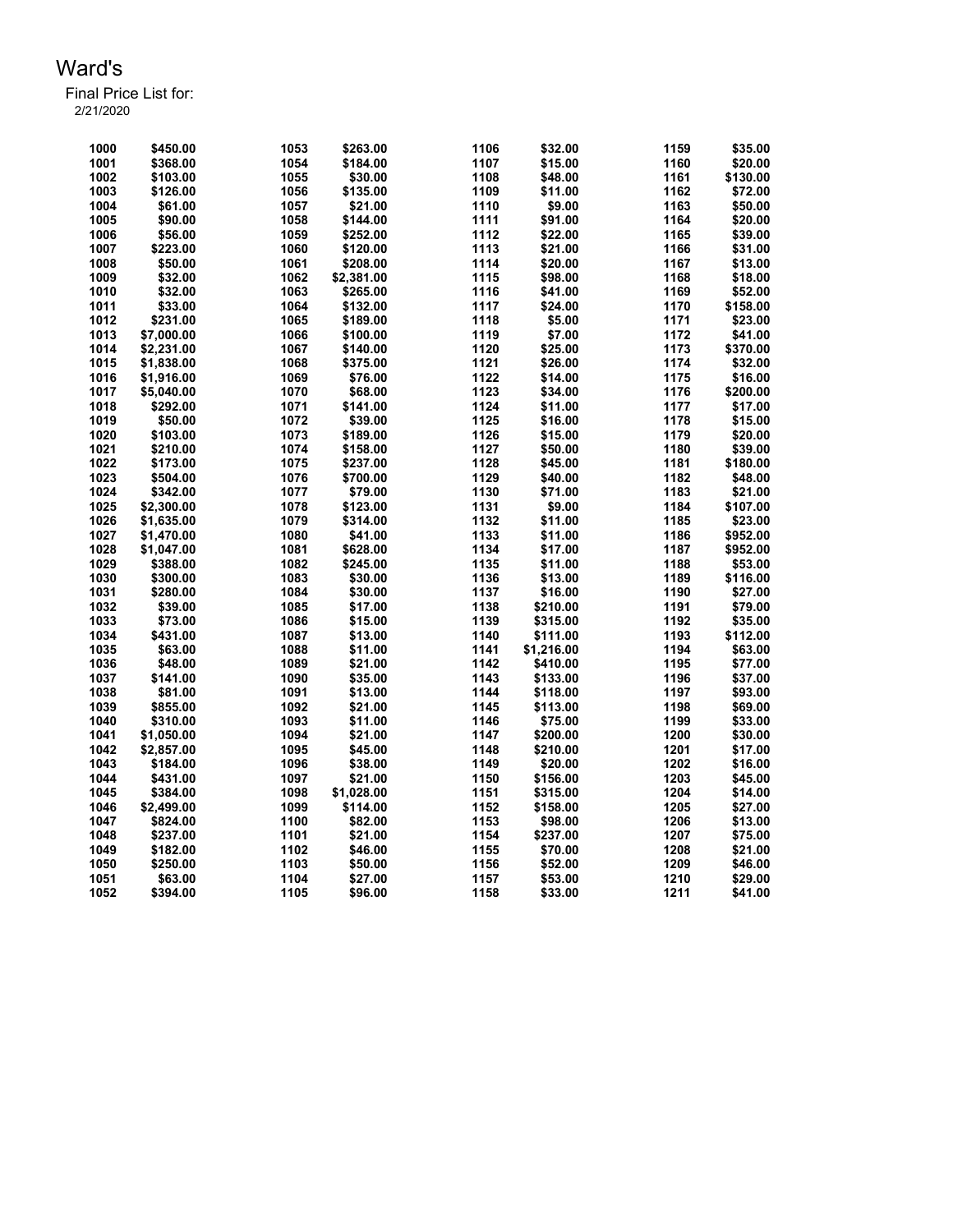| 1212 | \$21.00  | 1265 | \$88.00  | 1318 | \$70.00  | 1371 | \$47.00 |
|------|----------|------|----------|------|----------|------|---------|
| 1213 | \$17.00  | 1266 | \$69.00  | 1319 | \$49.00  | 1372 | \$27.00 |
| 1214 | \$10.00  | 1267 | \$69.00  | 1320 | \$84.00  | 1373 | \$33.00 |
| 1215 | \$10.00  | 1268 | \$32.00  | 1321 | \$21.00  | 1374 | \$58.00 |
| 1216 | \$11.00  | 1269 | \$16.00  | 1322 | \$55.00  | 1375 | \$22.00 |
| 1217 | \$5.00   | 1270 | \$39.00  | 1323 | \$444.00 | 1376 | \$12.00 |
| 1218 | \$6.00   | 1271 | \$117.00 | 1324 | \$78.00  | 1377 | \$29.00 |
| 1219 | \$15.00  | 1272 | \$29.00  | 1325 | \$126.00 | 1378 | \$27.00 |
| 1220 | \$10.00  | 1273 | \$336.00 | 1326 | \$33.00  | 1379 | \$12.00 |
| 1221 | \$10.00  | 1274 | \$184.00 | 1327 | \$65.00  | 1380 | \$15.00 |
| 1222 | \$21.00  | 1275 | \$23.00  | 1328 | \$21.00  | 1381 | \$33.00 |
| 1223 | \$10.00  | 1276 | \$16.00  | 1329 | \$20.00  | 1382 | \$24.00 |
| 1224 | \$21.00  | 1277 | \$11.00  | 1330 | \$13.00  | 1383 | \$40.00 |
| 1225 | \$12.00  | 1278 | \$12.00  | 1331 | \$132.00 | 1384 | \$95.00 |
| 1226 | \$12.00  | 1279 | \$11.00  | 1332 | \$159.00 | 1385 | \$18.00 |
| 1227 | \$163.00 | 1280 | \$50.00  | 1333 | \$12.00  | 1386 | \$35.00 |
| 1228 | \$17.00  | 1281 | \$27.00  | 1334 | \$27.00  | 1387 | \$21.00 |
| 1229 | \$17.00  | 1282 | \$58.00  | 1335 | \$82.00  | 1388 | \$11.00 |
|      |          |      |          | 1336 |          | 1389 |         |
| 1230 | \$16.00  | 1283 | \$23.00  |      | \$53.00  |      | \$13.00 |
| 1231 | \$13.00  | 1284 | \$11.00  | 1337 | \$63.00  | 1390 | \$19.00 |
| 1232 | \$13.00  | 1285 | \$17.00  | 1338 | \$142.00 | 1391 | \$18.00 |
| 1233 | \$13.00  | 1286 | \$61.00  | 1339 | \$58.00  | 1392 | \$11.00 |
| 1234 | \$32.00  | 1287 | \$31.00  | 1340 | \$69.00  | 1393 | \$4.00  |
| 1235 | \$5.00   | 1288 | \$3.00   | 1341 | \$91.00  | 1394 | \$5.00  |
| 1236 | \$4.00   | 1289 | \$1.00   | 1342 | \$19.00  | 1395 | \$12.00 |
| 1237 | \$24.00  | 1290 | \$3.00   | 1343 | \$44.00  | 1396 | \$8.00  |
| 1238 | \$55.00  | 1291 | \$11.00  | 1344 | \$125.00 | 1397 | \$31.00 |
| 1239 | \$11.00  | 1292 | \$11.00  | 1345 | \$86.00  | 1398 | \$5.00  |
| 1240 | \$10.00  | 1293 | \$10.00  | 1346 | \$7.00   | 1399 | \$13.00 |
| 1241 | \$28.00  | 1294 | \$16.00  | 1347 | \$6.00   | 1400 | \$5.00  |
| 1242 | \$21.00  | 1295 | \$34.00  | 1348 | \$9.00   | 1401 | \$1.00  |
| 1243 | \$23.00  | 1296 | \$6.00   | 1349 | \$10.00  | 1402 | \$3.00  |
| 1244 | \$15.00  | 1297 | \$30.00  | 1350 | \$12.00  | 1403 | \$5.00  |
| 1245 | \$69.00  | 1298 | \$11.00  | 1351 | \$26.00  | 1404 | \$11.00 |
| 1246 | \$13.00  | 1299 | \$3.00   | 1352 | \$19.00  | 1405 | \$23.00 |
| 1247 | \$11.00  | 1300 | \$3.00   | 1353 | \$93.00  | 1406 | \$9.00  |
| 1248 | \$2.00   | 1301 | \$6.00   | 1354 | \$8.00   | 1407 | \$7.00  |
| 1249 | \$25.00  | 1302 | \$9.00   | 1355 | \$16.00  | 1408 | \$13.00 |
| 1250 | \$3.00   | 1303 | \$17.00  | 1356 | \$300.00 | 1409 | \$11.00 |
| 1251 | \$13.00  | 1304 | \$74.00  | 1357 | \$53.00  | 1410 | \$19.00 |
| 1252 | \$12.00  | 1305 | \$24.00  | 1358 | \$42.00  | 1411 | \$11.00 |
| 1253 | \$32.00  | 1306 | \$6.00   | 1359 | \$35.00  | 1412 | \$17.00 |
| 1254 | \$14.00  | 1307 | \$9.00   | 1360 | \$21.00  | 1413 | \$9.00  |
| 1255 | \$11.00  | 1308 | \$29.00  | 1361 | \$19.00  | 1414 | \$27.00 |
| 1256 | \$11.00  | 1309 | \$32.00  | 1362 | \$93.00  | 1415 | \$17.00 |
| 1257 | \$12.00  | 1310 | \$77.00  | 1363 | \$152.00 | 1416 | \$5.00  |
| 1258 | \$109.00 | 1311 | \$150.00 | 1364 | \$39.00  | 1417 | \$6.00  |
| 1259 | \$100.00 | 1312 | \$37.00  | 1365 | \$5.00   | 1418 | \$5.00  |
| 1260 | \$132.00 | 1313 | \$40.00  | 1366 | \$143.00 | 1419 | \$16.00 |
| 1261 | \$53.00  | 1314 | \$40.00  | 1367 | \$44.00  | 1420 | \$5.00  |
| 1262 | \$150.00 | 1315 | \$81.00  | 1368 | \$27.00  | 1421 | \$6.00  |
| 1263 | \$84.00  | 1316 | \$80.00  | 1369 | \$93.00  | 1422 | \$34.00 |
| 1264 | \$23.00  | 1317 | \$100.00 | 1370 | \$11.00  | 1423 | \$5.00  |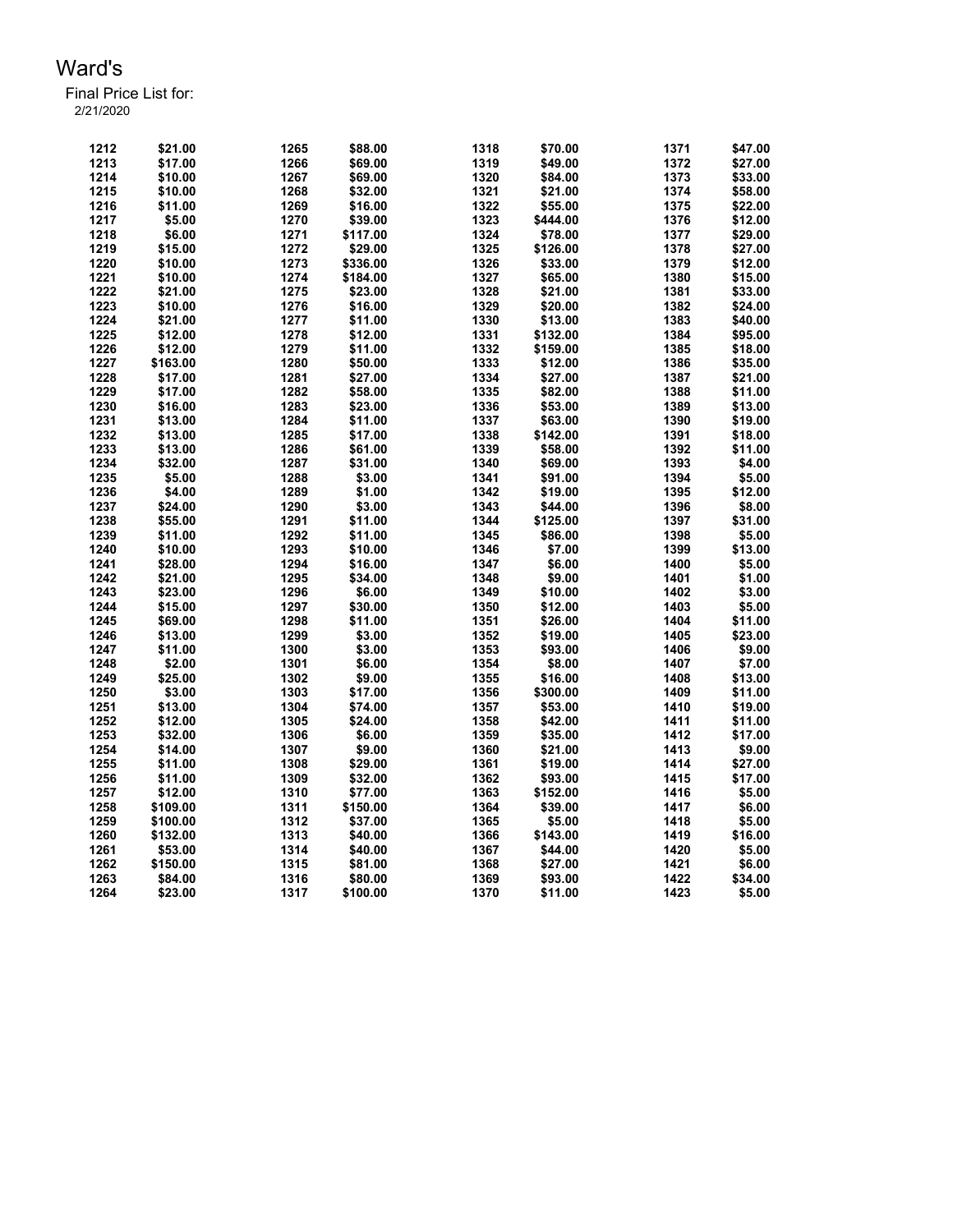| 1424 | \$12.00  | 1477 | \$9.00   | 1530         | \$27.00 | 1583         | \$23.00           |
|------|----------|------|----------|--------------|---------|--------------|-------------------|
| 1425 | \$6.00   | 1478 | \$11.00  | 1531         | \$38.00 | 1584         | \$36.00           |
| 1426 | \$6.00   | 1479 | \$6.00   | 1532         | \$71.00 | 1585         | \$23.00           |
| 1427 | \$8.00   | 1480 | \$0.00   | 1533         | \$21.00 | 1586         | \$14.00           |
| 1428 | \$13.00  | 1481 | \$9.00   | 1534         | \$21.00 | 1587         | \$21.00           |
| 1429 | \$12.00  | 1482 | \$13.00  | 1535         | \$21.00 | 1588         | \$5.00            |
| 1430 | \$12.00  | 1483 | \$15.00  | 1536         | \$13.00 | 1589         | \$21.00           |
| 1431 | \$13.00  | 1484 | \$17.00  | 1537         | \$41.00 | 1590         | \$8.00            |
| 1432 | \$44.00  | 1485 | \$5.00   | 1538         | \$21.00 | 1591         | \$21.00           |
| 1433 | \$0.00   | 1486 | \$5.00   | 1539         | \$10.00 | 1592         | \$6.00            |
| 1434 | \$0.00   | 1487 | \$10.00  | 1540         | \$11.00 | 1593         | \$16.00           |
| 1435 | \$6.00   | 1488 | \$5.00   | 1541         | \$6.00  | 1594         | \$6.00            |
| 1436 | \$17.00  | 1489 | \$7.00   | 1542         | \$11.00 | 1595         | \$6.00            |
|      |          |      |          |              |         |              |                   |
| 1437 | \$9.00   | 1490 | \$8.00   | 1543         | \$69.00 | 1596<br>1597 | \$11.00           |
| 1438 | \$5.00   | 1491 | \$24.00  | 1544         | \$11.00 |              | \$11.00           |
| 1439 | \$13.00  | 1492 | \$50.00  | 1545         | \$13.00 | 1598         | \$36.00           |
| 1440 | \$222.00 | 1493 | \$23.00  | 1546         | \$23.00 | 1599         | \$25.00           |
| 1441 | \$454.00 | 1494 | \$10.00  | 1547         | \$10.00 | 1600         | \$7.00            |
| 1442 | \$75.00  | 1495 | \$5.00   | 1548         | \$13.00 | 1601         | \$7.00            |
| 1443 | \$666.00 | 1496 | \$44.00  | 1549         | \$5.00  | 1602         | \$17.00           |
| 1444 | \$51.00  | 1497 | \$84.00  | 1550         | \$18.00 | 1603         | \$17.00           |
| 1445 | \$16.00  | 1498 | \$27.00  | 1551         | \$23.00 | 1604         | \$15.00           |
| 1446 | \$30.00  | 1499 | \$33.00  | 1552         | \$22.00 | 1605         | \$12.00           |
| 1447 | \$11.00  | 1500 | \$613.00 | 1553         | \$6.00  | 1606         | \$12.00           |
| 1448 | \$15.00  | 1501 | \$79.00  | 1554         | \$27.00 | 1607         | \$7.00            |
| 1449 | \$6.00   | 1502 | \$245.00 | 1555         | \$25.00 | 1608         | \$27.00           |
| 1450 | \$5.00   | 1503 | \$205.00 | 1556         | \$23.00 | 1609         | \$36.00           |
| 1451 | \$17.00  | 1504 | \$127.00 | 1557         | \$17.00 | 1610         | \$7.00            |
| 1452 | \$5.00   | 1505 | \$93.00  | 1558         | \$13.00 | 1611         | \$9.00            |
| 1453 | \$24.00  | 1506 | \$37.00  | 1559         | \$14.00 | 1612         | \$16.00           |
| 1454 | \$10.00  | 1507 | \$105.00 | 1560         | \$8.00  | 1613         | \$11.00           |
| 1455 | \$69.00  | 1508 | \$69.00  | 1561         | \$17.00 | 1614         | \$13.00           |
| 1456 | \$26.00  | 1509 | \$48.00  | 1562         | \$6.00  | 1615         | \$36.00           |
| 1457 | \$55.00  | 1510 | \$27.00  | 1563         | \$45.00 | 1616         | \$29.00           |
| 1458 | \$6.00   | 1511 | \$53.00  | 1564         | \$23.00 | 1617         | \$32.00           |
| 1459 | \$40.00  | 1512 | \$33.00  | 1565         | \$36.00 | 1618         | \$15.00           |
| 1460 | \$40.00  | 1513 | \$12.00  | 1566         | \$17.00 | 1619         | \$15.00           |
| 1461 | \$40.00  | 1514 | \$50.00  | 1567         | \$39.00 | 1620         | \$22.00           |
| 1462 | \$11.00  | 1515 | \$23.00  | 1568         | \$21.00 | 1621         | \$8.00            |
| 1463 | \$21.00  | 1516 | \$11.00  | 1569         | \$20.00 | 1622         | \$58.00           |
| 1464 | \$6.00   | 1517 | \$11.00  |              | \$23.00 | 1623         |                   |
| 1465 | \$8.00   | 1518 |          | 1570<br>1571 |         | 1624         | \$6.00<br>\$12.00 |
|      |          |      | \$32.00  |              | \$44.00 |              |                   |
| 1466 | \$93.00  | 1519 | \$16.00  | 1572         | \$37.00 | 1625         | \$10.00           |
| 1467 | \$10.00  | 1520 | \$16.00  | 1573         | \$65.00 | 1626         | \$7.00            |
| 1468 | \$28.00  | 1521 | \$19.00  | 1574         | \$7.00  | 1627         | \$20.00           |
| 1469 | \$33.00  | 1522 | \$18.00  | 1575         | \$10.00 | 1628         | \$9.00            |
| 1470 | \$24.00  | 1523 | \$26.00  | 1576         | \$48.00 | 1629         | \$11.00           |
| 1471 | \$11.00  | 1524 | \$12.00  | 1577         | \$6.00  | 1630         | \$51.00           |
| 1472 | \$19.00  | 1525 | \$11.00  | 1578         | \$6.00  | 1631         | \$10.00           |
| 1473 | \$10.00  | 1526 | \$31.00  | 1579         | \$0.00  | 1632         | \$16.00           |
| 1474 | \$11.00  | 1527 | \$21.00  | 1580         | \$0.00  | 1633         | \$16.00           |
| 1475 | \$6.00   | 1528 | \$19.00  | 1581         | \$25.00 | 1634         | \$69.00           |
| 1476 | \$20.00  | 1529 | \$21.00  | 1582         | \$5.00  | 1635         | \$9.00            |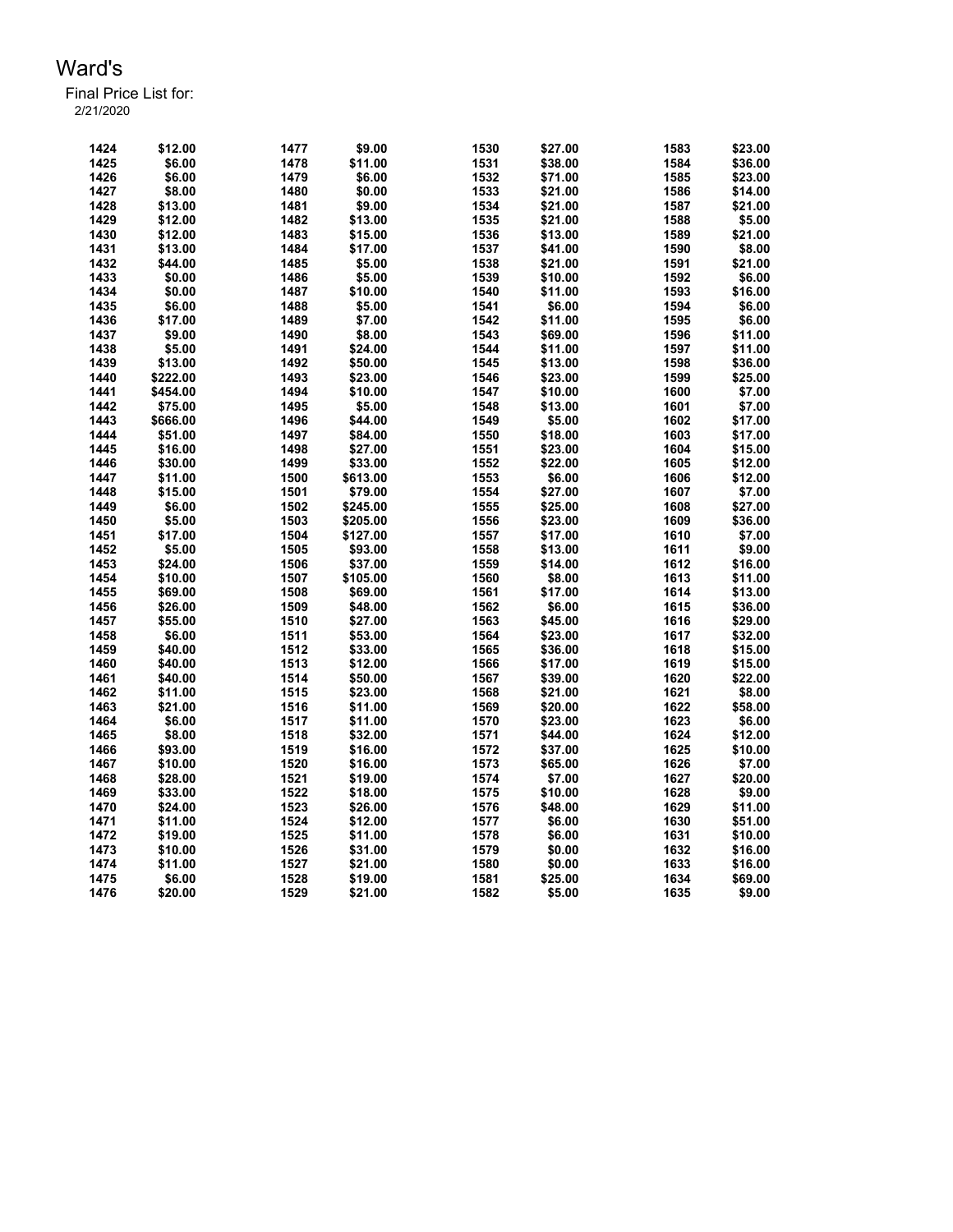| 1636 | \$15.00 | 1689 | \$57.00  | 2027 | \$35.00  | 2080 | \$62.00  |
|------|---------|------|----------|------|----------|------|----------|
| 1637 | \$6.00  | 1690 | \$21.00  | 2028 | \$11.00  | 2081 | \$12.00  |
| 1638 | \$8.00  | 1691 | \$29.00  | 2029 | \$45.00  | 2082 | \$237.00 |
| 1639 | \$46.00 | 1692 | \$27.00  | 2030 | \$275.00 | 2083 | \$98.00  |
| 1640 | \$8.00  | 1693 | \$19.00  | 2031 | \$53.00  | 2084 | \$45.00  |
| 1641 | \$10.00 | 1694 | \$27.00  | 2032 | \$53.00  | 2085 | \$47.00  |
| 1642 | \$28.00 | 1695 | \$16.00  | 2033 | \$195.00 | 2086 | \$37.00  |
| 1643 | \$9.00  | 1696 | \$13.00  | 2034 | \$69.00  | 2087 | \$6.00   |
| 1644 | \$5.00  | 1697 | \$13.00  | 2035 | \$53.00  | 2088 | \$23.00  |
| 1645 | \$21.00 | 1698 | \$9.00   | 2036 | \$54.00  | 2089 | \$15.00  |
| 1646 | \$12.00 | 1699 | \$15.00  | 2037 | \$51.00  | 2090 | \$32.00  |
| 1647 | \$21.00 | 1700 | \$29.00  | 2038 | \$23.00  | 2091 | \$41.00  |
| 1648 | \$7.00  | 1701 | \$45.00  | 2039 | \$63.00  | 2092 | \$43.00  |
| 1649 | \$83.00 | 1702 | \$11.00  | 2040 | \$28.00  | 2093 | \$22.00  |
| 1650 | \$9.00  | 1703 | \$34.00  | 2041 | \$91.00  | 2094 | \$32.00  |
| 1651 | \$16.00 | 1704 | \$32.00  | 2042 | \$158.00 | 2095 | \$9.00   |
| 1652 | \$5.00  | 1705 | \$21.00  | 2043 | \$210.00 | 2096 | \$30.00  |
| 1653 | \$11.00 | 1706 | \$10.00  | 2044 | \$111.00 | 2097 | \$44.00  |
| 1654 | \$24.00 | 1707 | \$36.00  | 2045 | \$32.00  | 2098 | \$57.00  |
| 1655 | \$6.00  | 1708 | \$18.00  | 2046 | \$94.00  | 2099 | \$100.00 |
| 1656 | \$25.00 | 1709 | \$11.00  | 2047 | \$53.00  | 2100 | \$21.00  |
| 1657 | \$24.00 | 1710 | \$42.00  | 2048 | \$30.00  | 2101 | \$8.00   |
| 1658 | \$12.00 | 1711 | \$21.00  | 2049 | \$84.00  | 2102 | \$16.00  |
| 1659 | \$48.00 | 1712 | \$8.00   | 2050 | \$132.00 | 2103 | \$8.00   |
| 1660 | \$20.00 | 1713 | \$13.00  | 2051 | \$40.00  | 2104 | \$30.00  |
|      |         | 1714 |          | 2052 |          | 2105 |          |
| 1661 | \$5.00  |      | \$11.00  | 2053 | \$15.00  | 2106 | \$9.00   |
| 1662 | \$32.00 | 1715 | \$11.00  | 2054 | \$48.00  |      | \$32.00  |
| 1663 | \$32.00 | 1716 | \$16.00  |      | \$32.00  | 2107 | \$60.00  |
| 1664 | \$32.00 | 1717 | \$22.00  | 2055 | \$35.00  | 2108 | \$29.00  |
| 1665 | \$10.00 | 1718 | \$12.00  | 2056 | \$21.00  | 2109 | \$191.00 |
| 1666 | \$18.00 | 1719 | \$8.00   | 2057 | \$130.00 | 2110 | \$158.00 |
| 1667 | \$15.00 | 1720 | \$42.00  | 2058 | \$121.00 | 2111 | \$81.00  |
| 1668 | \$13.00 | 1721 | \$168.00 | 2059 | \$32.00  | 2112 | \$50.00  |
| 1669 | \$35.00 | 1722 | \$58.00  | 2060 | \$42.00  | 2113 | \$6.00   |
| 1670 | \$35.00 | 1723 | \$17.00  | 2061 | \$298.00 | 2114 | \$32.00  |
| 1671 | \$18.00 | 1724 | \$0.00   | 2062 | \$38.00  | 2115 | \$23.00  |
| 1672 | \$27.00 | 2010 | \$75.00  | 2063 | \$168.00 | 2116 | \$34.00  |
| 1673 | \$32.00 | 2011 | \$153.00 | 2064 | \$57.00  | 2117 | \$14.00  |
| 1674 | \$16.00 | 2012 | \$95.00  | 2065 | \$57.00  | 2118 | \$42.00  |
| 1675 | \$17.00 | 2013 | \$49.00  | 2066 | \$54.00  | 2119 | \$12.00  |
| 1676 | \$13.00 | 2014 | \$245.00 | 2067 | \$111.00 | 2120 | \$6.00   |
| 1677 | \$6.00  | 2015 | \$87.00  | 2068 | \$163.00 | 2121 | \$7.00   |
| 1678 | \$23.00 | 2016 | \$40.00  | 2069 | \$146.00 | 2122 | \$33.00  |
| 1679 | \$24.00 | 2017 | \$26.00  | 2070 | \$84.00  | 2123 | \$63.00  |
| 1680 | \$12.00 | 2018 | \$49.00  | 2071 | \$151.00 | 2124 | \$34.00  |
| 1681 | \$16.00 | 2019 | \$158.00 | 2072 | \$163.00 | 2125 | \$6.00   |
| 1682 | \$13.00 | 2020 | \$146.00 | 2073 | \$375.00 | 2126 | \$28.00  |
| 1683 | \$45.00 | 2021 | \$81.00  | 2074 | \$11.00  | 2127 | \$44.00  |
| 1684 | \$24.00 | 2022 | \$45.00  | 2075 | \$21.00  | 2128 | \$42.00  |
| 1685 | \$18.00 | 2023 | \$50.00  | 2076 | \$58.00  | 2129 | \$13.00  |
| 1686 | \$35.00 | 2024 | \$65.00  | 2077 | \$27.00  | 2130 | \$44.00  |
| 1687 | \$32.00 | 2025 | \$37.00  | 2078 | \$24.00  | 2131 | \$60.00  |
| 1688 | \$35.00 | 2026 | \$175.00 | 2079 | \$15.00  | 2132 | \$69.00  |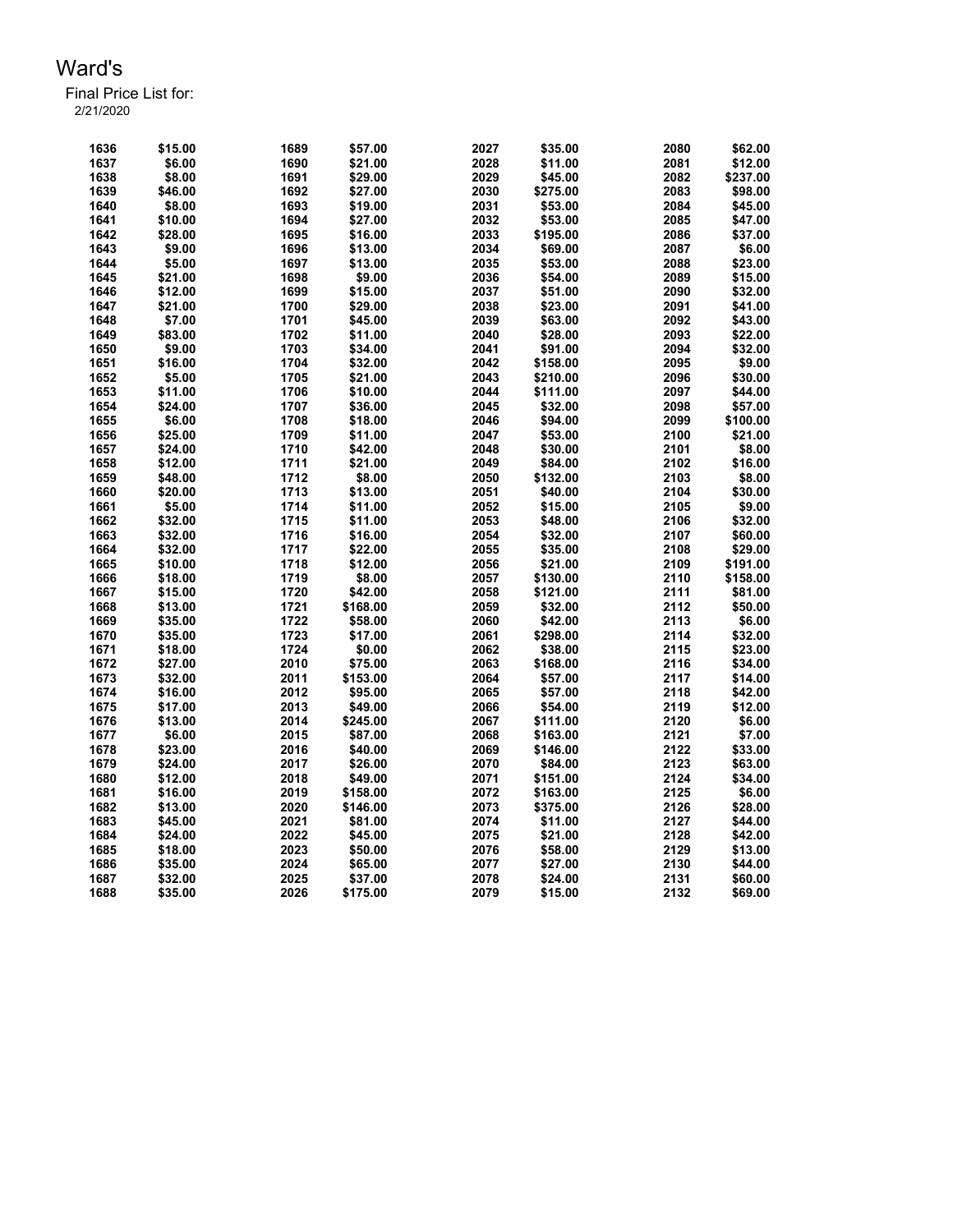| 2133 | \$37.00  | 2186 | \$7.00   | 2239 | \$37.00  | 2292 | \$25.00  |
|------|----------|------|----------|------|----------|------|----------|
| 2134 | \$20.00  | 2187 | \$93.00  | 2240 | \$26.00  | 2293 | \$17.00  |
| 2135 | \$32.00  | 2188 | \$16.00  | 2241 | \$25.00  | 2294 | \$30.00  |
| 2136 | \$70.00  | 2189 | \$15.00  | 2242 | \$42.00  | 2295 | \$12.00  |
| 2137 | \$37.00  | 2190 | \$32.00  | 2243 | \$27.00  | 2296 | \$137.00 |
| 2138 | \$48.00  | 2191 | \$58.00  | 2244 | \$96.00  | 2297 | \$25.00  |
| 2139 | \$25.00  | 2192 | \$24.00  | 2245 | \$35.00  | 2298 | \$39.00  |
| 2140 | \$93.00  | 2193 | \$15.00  | 2246 | \$18.00  | 2299 | \$44.00  |
| 2141 | \$174.00 | 2194 | \$11.00  | 2247 | \$12.00  | 2300 | \$30.00  |
| 2142 | \$37.00  | 2195 | \$11.00  | 2248 | \$8.00   | 2301 | \$55.00  |
| 2143 | \$121.00 | 2196 | \$11.00  | 2249 | \$21.00  | 2302 | \$25.00  |
| 2144 | \$140.00 | 2197 | \$9.00   | 2250 | \$37.00  | 2303 | \$58.00  |
| 2145 | \$12.00  | 2198 | \$11.00  | 2251 | \$59.00  | 2304 | \$17.00  |
| 2146 | \$37.00  | 2199 | \$216.00 | 2252 | \$21.00  | 2305 | \$9.00   |
| 2147 | \$16.00  | 2200 | \$71.00  | 2253 | \$11.00  | 2306 | \$10.00  |
| 2148 | \$105.00 | 2201 | \$250.00 | 2254 | \$16.00  | 2307 | \$44.00  |
| 2149 | \$45.00  | 2202 | \$136.00 | 2255 | \$12.00  | 2308 | \$44.00  |
| 2150 | \$29.00  | 2203 | \$79.00  | 2256 | \$16.00  | 2309 | \$11.00  |
| 2151 | \$13.00  | 2204 | \$165.00 | 2257 | \$130.00 | 2310 | \$58.00  |
| 2152 | \$9.00   | 2205 | \$24.00  | 2258 | \$11.00  | 2311 | \$6.00   |
| 2153 | \$12.00  | 2206 | \$42.00  | 2259 | \$13.00  | 2312 | \$27.00  |
| 2154 | \$39.00  | 2207 | \$132.00 | 2260 | \$48.00  | 2313 | \$27.00  |
| 2155 | \$6.00   | 2208 | \$128.00 | 2261 | \$46.00  | 2314 | \$8.00   |
| 2156 | \$10.00  | 2209 | \$53.00  | 2262 | \$39.00  | 2315 | \$26.00  |
| 2157 | \$57.00  | 2210 | \$58.00  | 2263 | \$36.00  | 2316 | \$70.00  |
| 2158 | \$90.00  | 2211 | \$76.00  | 2264 | \$15.00  | 2317 | \$29.00  |
| 2159 | \$32.00  | 2212 | \$76.00  | 2265 | \$18.00  | 2318 | \$11.00  |
| 2160 | \$87.00  | 2213 | \$20.00  | 2266 | \$5.00   | 2319 | \$6.00   |
| 2161 | \$94.00  | 2214 | \$263.00 | 2267 | \$11.00  | 2320 | \$36.00  |
| 2162 | \$33.00  | 2215 | \$38.00  | 2268 | \$0.00   | 2321 | \$44.00  |
| 2163 | \$5.00   | 2216 | \$128.00 | 2269 | \$37.00  | 2322 | \$37.00  |
| 2164 | \$120.00 | 2217 | \$47.00  | 2270 | \$49.00  | 2323 | \$6.00   |
| 2165 | \$19.00  | 2218 | \$21.00  | 2271 | \$11.00  | 2324 | \$14.00  |
| 2166 | \$9.00   | 2219 | \$76.00  | 2272 | \$37.00  | 2325 | \$27.00  |
| 2167 | \$5.00   | 2220 | \$45.00  | 2273 | \$34.00  | 2326 | \$8.00   |
| 2168 | \$29.00  | 2221 | \$50.00  | 2274 | \$47.00  | 2327 | \$23.00  |
| 2169 | \$45.00  | 2222 | \$71.00  | 2275 | \$32.00  | 2328 | \$81.00  |
| 2170 | \$34.00  | 2223 | \$108.00 | 2276 | \$15.00  | 2329 | \$58.00  |
| 2171 | \$56.00  | 2224 | \$84.00  | 2277 | \$7.00   | 2330 | \$24.00  |
| 2172 | \$52.00  | 2225 | \$79.00  | 2278 | \$6.00   | 2331 | \$21.00  |
| 2173 | \$96.00  | 2226 | \$58.00  | 2279 | \$47.00  | 2332 | \$21.00  |
| 2174 | \$61.00  | 2227 | \$30.00  | 2280 | \$6.00   | 2333 | \$10.00  |
| 2175 | \$16.00  | 2228 | \$31.00  | 2281 | \$8.00   | 2334 | \$35.00  |
| 2176 | \$11.00  | 2229 | \$116.00 | 2282 | \$5.00   | 2335 | \$54.00  |
| 2177 | \$13.00  | 2230 | \$51.00  | 2283 | \$7.00   | 2336 | \$24.00  |
| 2178 | \$31.00  | 2231 | \$19.00  | 2284 | \$263.00 | 2337 | \$6.00   |
| 2179 | \$25.00  | 2232 | \$14.00  | 2285 | \$317.00 | 2338 | \$11.00  |
| 2180 | \$11.00  | 2233 | \$23.00  | 2286 | \$107.00 | 2339 | \$16.00  |
| 2181 | \$17.00  | 2234 | \$23.00  | 2287 | \$233.00 | 2340 | \$17.00  |
| 2182 | \$15.00  | 2235 | \$50.00  | 2288 | \$44.00  | 2341 | \$6.00   |
| 2183 | \$174.00 | 2236 | \$41.00  | 2289 | \$37.00  | 2342 | \$10.00  |
| 2184 | \$104.00 | 2237 | \$26.00  | 2290 | \$15.00  | 2343 | \$10.00  |
| 2185 | \$28.00  | 2238 | \$75.00  | 2291 | \$4.00   | 2344 | \$40.00  |
|      |          |      |          |      |          |      |          |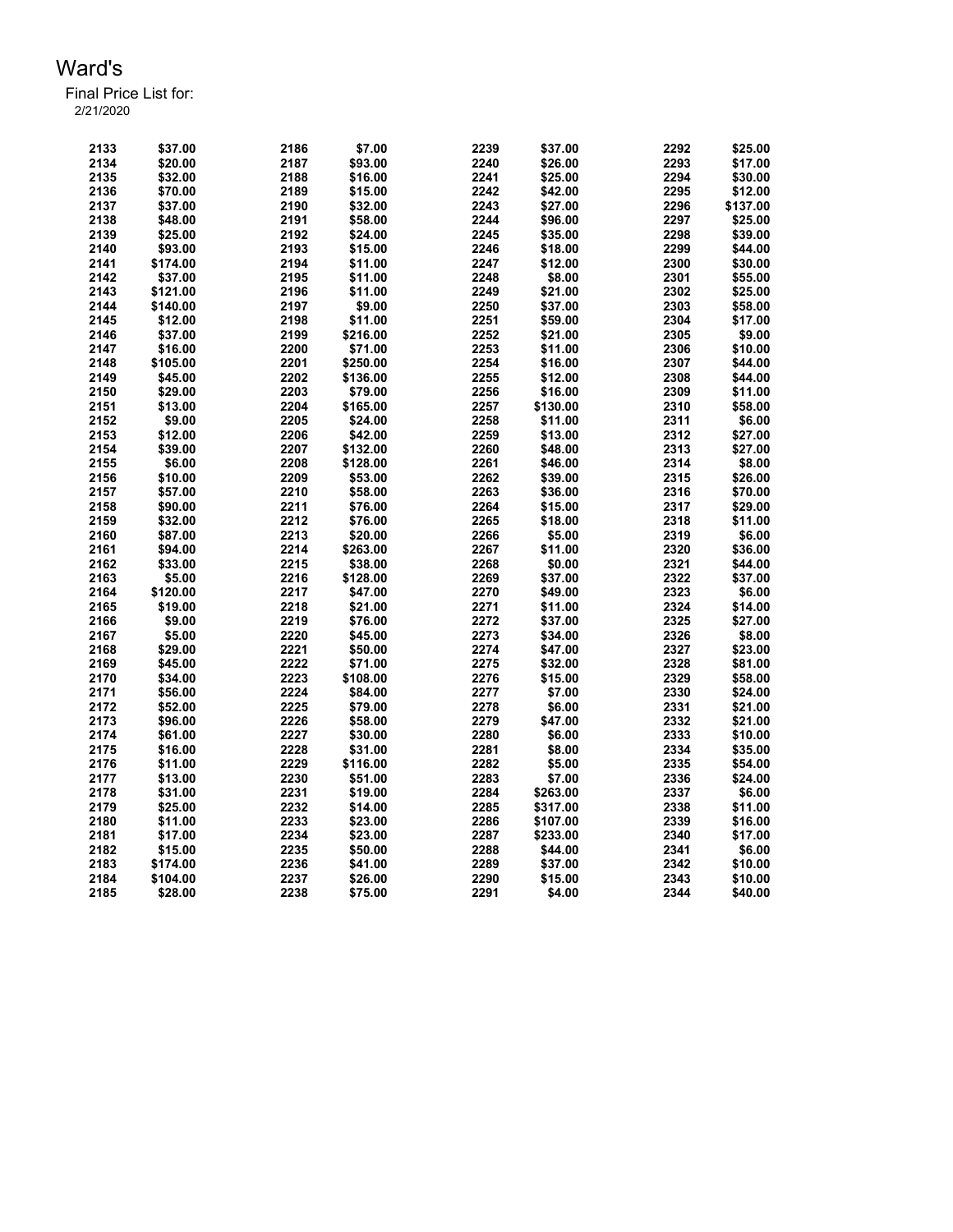| 2345 | \$10.00  | 2398 | \$17.00 | 2451 | \$32.00 | 2504 | \$24.00  |
|------|----------|------|---------|------|---------|------|----------|
| 2346 | \$14.00  | 2399 | \$11.00 | 2452 | \$15.00 | 2505 | \$6.00   |
| 2347 | \$8.00   | 2400 | \$9.00  | 2453 | \$18.00 | 2506 | \$5.00   |
| 2348 | \$27.00  | 2401 | \$6.00  | 2454 | \$15.00 | 2507 | \$5.00   |
| 2349 | \$44.00  | 2402 | \$32.00 | 2455 | \$15.00 | 2508 | \$7.00   |
| 2350 | \$11.00  | 2403 | \$6.00  | 2456 | \$23.00 | 2509 | \$9.00   |
| 2351 | \$37.00  | 2404 | \$30.00 | 2457 | \$75.00 | 2510 | \$5.00   |
| 2352 | \$45.00  | 2405 | \$13.00 | 2458 | \$5.00  | 2511 | \$5.00   |
| 2353 | \$42.00  | 2406 | \$25.00 | 2459 | \$27.00 | 2512 | \$19.00  |
| 2354 | \$8.00   | 2407 | \$28.00 | 2460 | \$12.00 | 2513 | \$36.00  |
| 2355 | \$8.00   | 2408 | \$7.00  | 2461 | \$29.00 | 2514 | \$6.00   |
| 2356 | \$11.00  | 2409 | \$41.00 | 2462 | \$6.00  | 2515 | \$5.00   |
| 2357 | \$9.00   | 2410 | \$5.00  | 2463 | \$28.00 | 2516 | \$7.00   |
| 2358 | \$8.00   | 2411 | \$11.00 | 2464 | \$8.00  | 2517 | \$13.00  |
| 2359 | \$14.00  | 2412 | \$27.00 | 2465 | \$12.00 | 2518 | \$51.00  |
| 2360 | \$11.00  | 2413 | \$21.00 | 2466 | \$13.00 | 2519 | \$11.00  |
| 2361 | \$15.00  | 2414 |         | 2467 | \$9.00  | 2520 | \$13.00  |
| 2362 |          | 2415 | \$30.00 | 2468 |         | 2521 |          |
|      | \$13.00  |      | \$11.00 |      | \$12.00 | 2522 | \$11.00  |
| 2363 | \$10.00  | 2416 | \$20.00 | 2469 | \$19.00 |      | \$93.00  |
| 2364 | \$8.00   | 2417 | \$17.00 | 2470 | \$9.00  | 2523 | \$11.00  |
| 2365 | \$21.00  | 2418 | \$24.00 | 2471 | \$21.00 | 2524 | \$11.00  |
| 2366 | \$10.00  | 2419 | \$16.00 | 2472 | \$14.00 | 2525 | \$10.00  |
| 2367 | \$9.00   | 2420 | \$16.00 | 2473 | \$30.00 | 2526 | \$7.00   |
| 2368 | \$17.00  | 2421 | \$21.00 | 2474 | \$24.00 | 2527 | \$7.00   |
| 2369 | \$14.00  | 2422 | \$9.00  | 2475 | \$21.00 | 2528 | \$6.00   |
| 2370 | \$9.00   | 2423 | \$9.00  | 2476 | \$21.00 | 2529 | \$6.00   |
| 2371 | \$11.00  | 2424 | \$21.00 | 2477 | \$28.00 | 2530 | \$18.00  |
| 2372 | \$16.00  | 2425 | \$8.00  | 2478 | \$13.00 | 2531 | \$9.00   |
| 2373 | \$15.00  | 2426 | \$12.00 | 2479 | \$11.00 | 2532 | \$10.00  |
| 2374 | \$19.00  | 2427 | \$24.00 | 2480 | \$27.00 | 2533 | \$39.00  |
| 2375 | \$25.00  | 2428 | \$17.00 | 2481 | \$5.00  | 2534 | \$20.00  |
| 2376 | \$34.00  | 2429 | \$16.00 | 2482 | \$6.00  | 2535 | \$11.00  |
| 2377 | \$140.00 | 2430 | \$31.00 | 2483 | \$6.00  | 2536 | \$11.00  |
| 2378 | \$118.00 | 2431 | \$61.00 | 2484 | \$0.00  | 2537 | \$37.00  |
| 2379 | \$90.00  | 2432 | \$24.00 | 2485 | \$0.00  | 2538 | \$46.00  |
| 2380 | \$16.00  | 2433 | \$19.00 | 2486 | \$9.00  | 2539 | \$15.00  |
| 2381 | \$9.00   | 2434 | \$9.00  | 2487 | \$6.00  | 2540 | \$21.00  |
| 2382 | \$11.00  | 2435 | \$23.00 | 2488 | \$7.00  | 2541 | \$23.00  |
| 2383 | \$5.00   | 2436 | \$16.00 | 2489 | \$12.00 | 2542 | \$28.00  |
| 2384 | \$10.00  | 2437 | \$12.00 | 2490 | \$6.00  | 2543 | \$32.00  |
| 2385 | \$7.00   | 2438 | \$15.00 | 2491 | \$15.00 | 2544 | \$98.00  |
| 2386 | \$16.00  | 2439 | \$5.00  | 2492 | \$22.00 | 2545 | \$37.00  |
| 2387 | \$9.00   | 2440 | \$6.00  | 2493 | \$33.00 | 2546 | \$47.00  |
| 2388 | \$7.00   | 2441 | \$20.00 | 2494 | \$13.00 | 2547 | \$176.00 |
| 2389 | \$25.00  | 2442 | \$11.00 | 2495 | \$6.00  | 2548 | \$151.00 |
| 2390 | \$30.00  | 2443 | \$9.00  | 2496 | \$11.00 | 2549 | \$145.00 |
| 2391 | \$24.00  | 2444 | \$6.00  | 2497 | \$5.00  | 2550 | \$59.00  |
| 2392 | \$20.00  | 2445 | \$8.00  | 2498 | \$54.00 | 2551 | \$70.00  |
| 2393 | \$63.00  | 2446 | \$12.00 | 2499 | \$42.00 | 2552 | \$50.00  |
| 2394 | \$57.00  | 2447 | \$7.00  | 2500 | \$16.00 | 2553 | \$27.00  |
| 2395 | \$6.00   | 2448 | \$32.00 | 2501 | \$16.00 | 2554 | \$27.00  |
| 2396 | \$11.00  | 2449 | \$13.00 | 2502 | \$31.00 | 2555 | \$27.00  |
| 2397 | \$5.00   | 2450 | \$11.00 | 2503 | \$5.00  | 2556 | \$27.00  |
|      |          |      |         |      |         |      |          |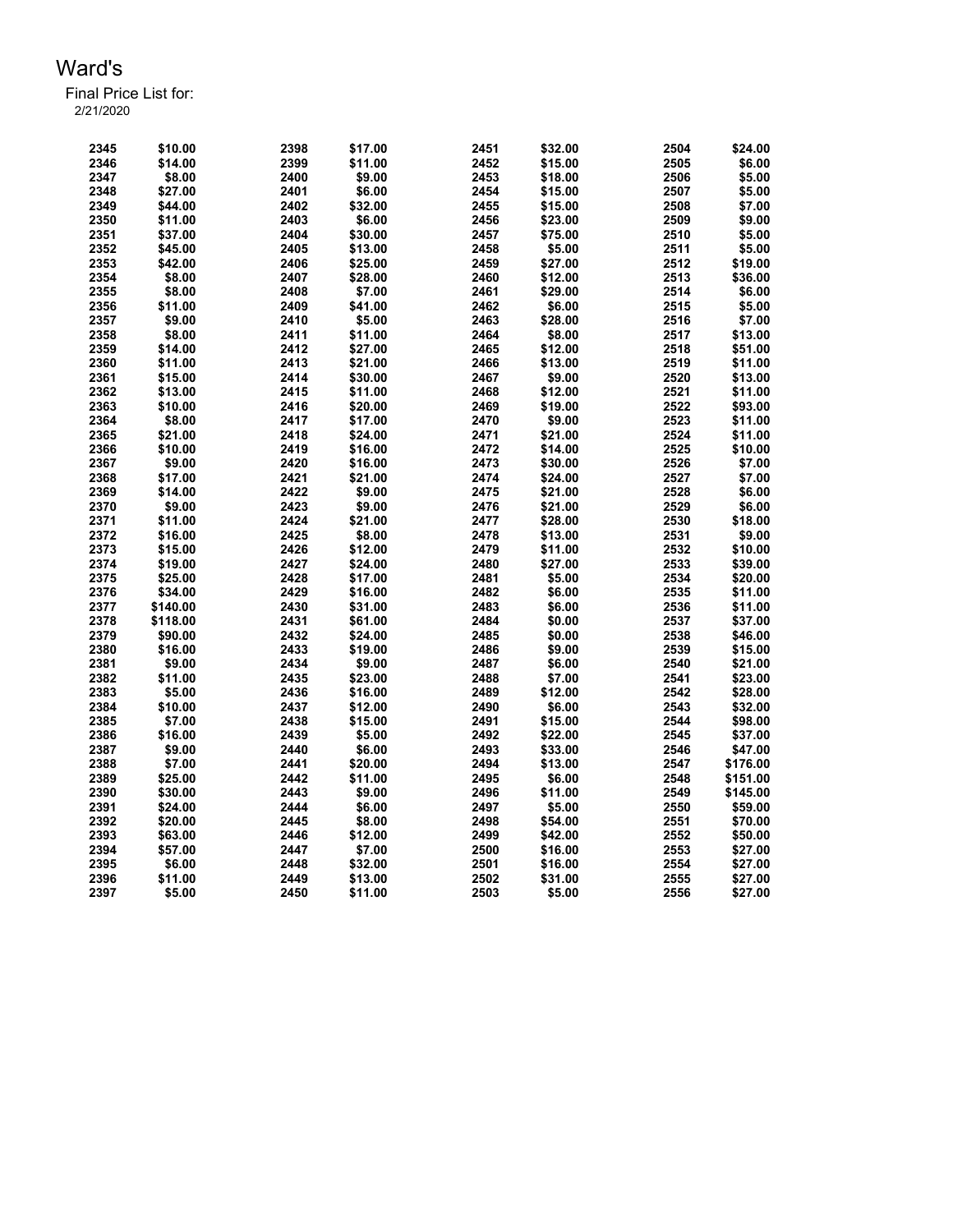| 2557 | \$45.00  | 2610 | \$28.00  | 2663 | \$32.00  | 2716 | \$81.00    |
|------|----------|------|----------|------|----------|------|------------|
| 2558 | \$81.00  | 2611 | \$63.00  | 2664 | \$63.00  | 2717 | \$102.00   |
| 2559 | \$51.00  | 2612 | \$58.00  | 2665 | \$33.00  | 2718 | \$45.00    |
| 2560 | \$48.00  | 2613 | \$36.00  | 2666 | \$27.00  | 2719 | \$27.00    |
| 2561 | \$47.00  | 2614 | \$32.00  | 2667 | \$27.00  | 2720 | \$24.00    |
| 2562 | \$47.00  | 2615 | \$30.00  | 2668 | \$19.00  | 2721 | \$40.00    |
| 2563 | \$47.00  | 2616 | \$31.00  | 2669 | \$37.00  | 2722 | \$47.00    |
| 2564 | \$17.00  | 2617 | \$33.00  | 2670 | \$33.00  | 2723 | \$40.00    |
| 2565 | \$44.00  | 2618 | \$18.00  | 2671 | \$48.00  | 2724 | \$35.00    |
| 2566 | \$58.00  | 2619 | \$13.00  | 2672 | \$69.00  | 2725 | \$61.00    |
| 2567 | \$35.00  | 2620 | \$8.00   | 2673 | \$82.00  | 2726 | \$36.00    |
| 2568 | \$13.00  | 2621 | \$215.00 | 2674 | \$34.00  | 2727 | \$37.00    |
| 2569 | \$111.00 | 2622 | \$237.00 | 2675 | \$88.00  | 2728 | \$32.00    |
| 2570 | \$67.00  | 2623 | \$421.00 | 2676 | \$21.00  | 2729 | \$260.00   |
| 2571 | \$104.00 | 2624 | \$195.00 | 2677 | \$50.00  | 2730 | \$285.00   |
| 2572 | \$126.00 | 2625 | \$116.00 | 2678 | \$44.00  | 2731 | \$14.00    |
| 2573 | \$98.00  | 2626 | \$47.00  | 2679 | \$40.00  | 2732 | \$55.00    |
| 2574 | \$55.00  | 2627 | \$174.00 | 2680 | \$76.00  | 2733 | \$63.00    |
| 2575 | \$247.00 | 2628 | \$163.00 | 2681 | \$101.00 | 2734 | \$74.00    |
| 2576 | \$55.00  | 2629 | \$174.00 | 2682 | \$14.00  | 2735 | \$47.00    |
| 2577 | \$53.00  | 2630 | \$41.00  | 2683 | \$32.00  | 2736 | \$65.00    |
| 2578 | \$63.00  | 2631 | \$42.00  | 2684 | \$24.00  | 3009 | \$473.00   |
| 2579 | \$52.00  | 2632 | \$45.00  | 2685 | \$31.00  | 3010 | \$42.00    |
| 2580 | \$37.00  | 2633 | \$210.00 | 2686 | \$29.00  | 3011 | \$215.00   |
| 2581 | \$40.00  | 2634 | \$174.00 | 2687 | \$13.00  | 3012 | \$217.00   |
| 2582 | \$34.00  | 2635 | \$35.00  | 2688 | \$70.00  | 3013 | \$69.00    |
| 2583 | \$39.00  | 2636 | \$37.00  | 2689 | \$53.00  | 3014 | \$133.00   |
| 2584 | \$45.00  | 2637 | \$72.00  | 2690 | \$90.00  | 3015 | \$74.00    |
| 2585 | \$71.00  | 2638 | \$75.00  | 2691 | \$55.00  | 3016 | \$55.00    |
| 2586 | \$41.00  | 2639 | \$69.00  | 2692 | \$25.00  | 3017 | \$47.00    |
| 2587 | \$39.00  | 2640 | \$48.00  | 2693 | \$67.00  | 3018 | \$53.00    |
| 2588 | \$39.00  | 2641 | \$37.00  | 2694 | \$66.00  | 3019 | \$137.00   |
| 2589 | \$36.00  | 2642 | \$48.00  | 2695 | \$25.00  | 3020 | \$177.00   |
| 2590 | \$36.00  | 2643 | \$63.00  | 2696 | \$34.00  | 3021 | \$32.00    |
| 2591 | \$36.00  | 2644 | \$61.00  | 2697 | \$81.00  | 3022 | \$48.00    |
| 2592 | \$118.00 | 2645 | \$29.00  | 2698 | \$79.00  | 3023 | \$1,155.00 |
| 2593 | \$25.00  | 2646 | \$29.00  | 2699 | \$63.00  | 3024 | \$541.00   |
| 2594 | \$195.00 | 2647 | \$59.00  | 2700 | \$60.00  | 3025 | \$165.00   |
| 2595 | \$94.00  | 2648 | \$50.00  | 2701 | \$79.00  | 3026 | \$77.00    |
| 2596 | \$64.00  | 2649 | \$32.00  | 2702 | \$55.00  | 3027 | \$70.00    |
| 2597 | \$158.00 | 2650 | \$55.00  | 2703 | \$37.00  | 3028 | \$58.00    |
| 2598 | \$48.00  | 2651 | \$46.00  | 2704 | \$35.00  | 3029 | \$100.00   |
| 2599 | \$45.00  | 2652 | \$71.00  | 2705 | \$19.00  | 3030 | \$132.00   |
| 2600 | \$33.00  | 2653 | \$132.00 | 2706 | \$18.00  | 3031 | \$132.00   |
|      |          |      |          |      |          | 3032 |            |
| 2601 | \$63.00  | 2654 | \$17.00  | 2707 | \$11.00  |      | \$61.00    |
| 2602 | \$48.00  | 2655 | \$75.00  | 2708 | \$51.00  | 3033 | \$263.00   |
| 2603 | \$13.00  | 2656 | \$49.00  | 2709 | \$14.00  | 3034 | \$75.00    |
| 2604 | \$69.00  | 2657 | \$34.00  | 2710 | \$16.00  | 3035 | \$79.00    |
| 2605 | \$65.00  | 2658 | \$32.00  | 2711 | \$42.00  | 3036 | \$350.00   |
| 2606 | \$35.00  | 2659 | \$79.00  | 2712 | \$68.00  | 3037 | \$44.00    |
| 2607 | \$31.00  | 2660 | \$7.00   | 2713 | \$65.00  | 3038 | \$586.00   |
| 2608 | \$42.00  | 2661 | \$14.00  | 2714 | \$78.00  | 3039 | \$533.00   |
| 2609 | \$27.00  | 2662 | \$23.00  | 2715 | \$60.00  | 3040 | \$233.00   |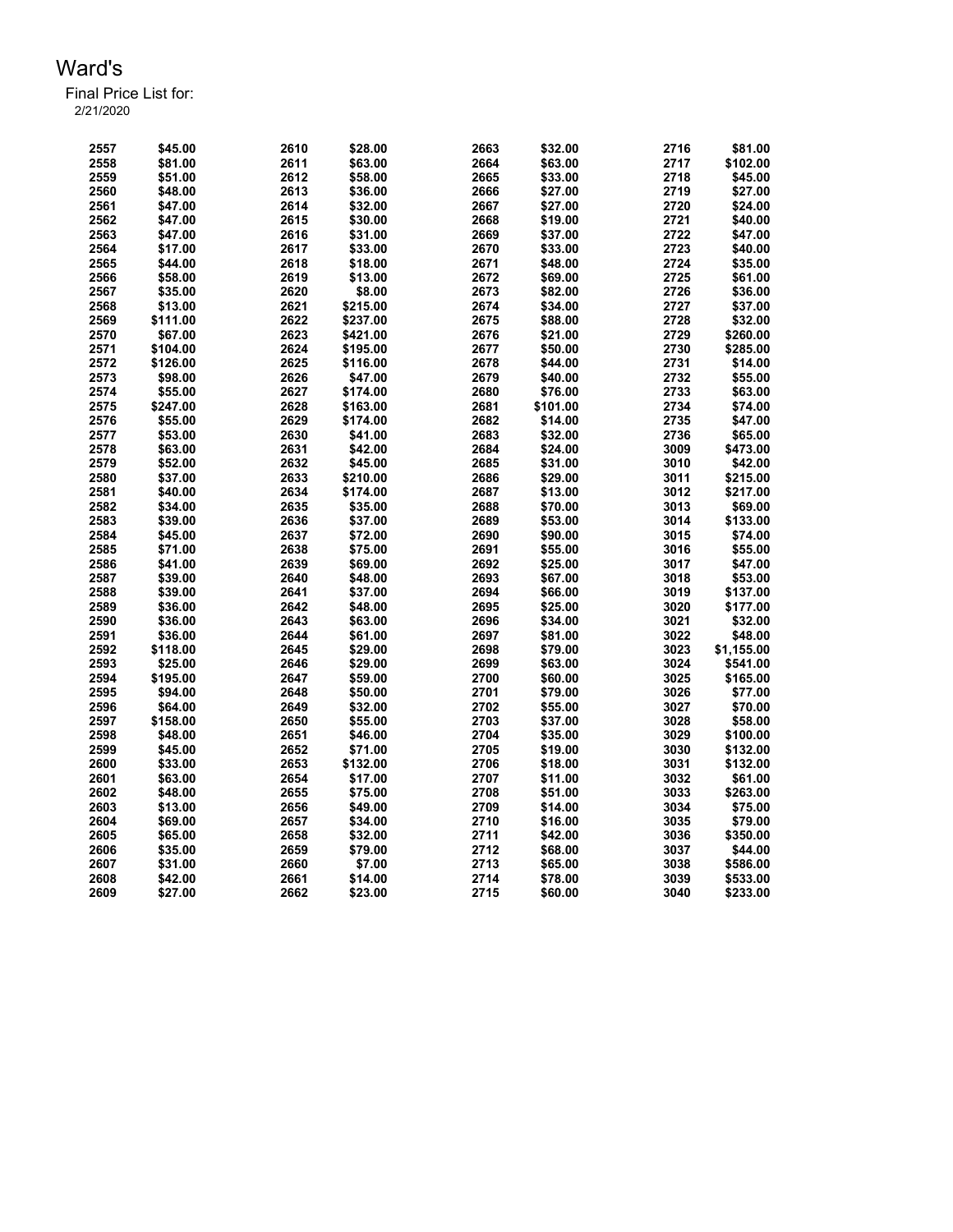| 3041         | \$1,150.00 | 3094 | \$31.00  | 3147 | \$13.00             | 3200 | \$109.00 |
|--------------|------------|------|----------|------|---------------------|------|----------|
| 3042         | \$344.00   | 3095 | \$79.00  | 3148 | \$7.00              | 3201 | \$27.00  |
| 3043         | \$635.00   | 3096 | \$270.00 | 3149 | \$294.00            | 3202 | \$10.00  |
| 3044         | \$221.00   | 3097 | \$128.00 | 3150 | \$84.00             | 3203 | \$61.00  |
| 3045         | \$293.00   | 3098 | \$366.00 | 3151 | \$18.00             | 3204 | \$92.00  |
| 3046         | \$189.00   | 3099 | \$175.00 | 3152 | \$263.00            | 3205 | \$50.00  |
| 3047         | \$1,004.00 | 3100 | \$104.00 | 3153 | \$132.00            | 3206 | \$81.00  |
| 3048         | \$412.00   | 3101 | \$186.00 | 3154 | \$105.00            | 3207 | \$39.00  |
| 3049         | \$326.00   | 3102 | \$67.00  | 3155 | \$189.00            | 3208 | \$29.00  |
| 3050         | \$360.00   | 3103 | \$130.00 | 3156 | \$35.00             | 3209 | \$35.00  |
| 3051         | \$431.00   | 3104 | \$47.00  | 3157 | \$35.00             | 3210 | \$29.00  |
| 3052         | \$72.00    | 3105 | \$21.00  | 3158 | \$26.00             | 3211 | \$33.00  |
| 3053         | \$394.00   | 3106 | \$18.00  | 3159 | \$160.00            | 3212 | \$174.00 |
| 3054         | \$336.00   | 3107 | \$56.00  | 3160 | \$81.00             | 3213 | \$174.00 |
| 3055         | \$919.00   | 3108 | \$13.00  | 3161 | \$241.00            | 3214 | \$42.00  |
| 3056         | \$197.00   | 3109 | \$42.00  | 3162 | \$92.00             | 3215 | \$39.00  |
| 3057         | \$154.00   | 3110 | \$147.00 | 3163 | \$210.00            | 3216 | \$29.00  |
| 3058         | \$137.00   | 3111 | \$147.00 | 3164 | \$185.00            | 3217 | \$34.00  |
| 3059         | \$159.00   | 3112 | \$144.00 | 3165 | \$200.00            | 3218 | \$130.00 |
| 3060         | \$60.00    | 3113 | \$718.00 | 3166 | \$53.00             | 3219 | \$143.00 |
| 3061         | \$394.00   | 3114 | \$53.00  | 3167 | \$126.00            | 3220 | \$108.00 |
| 3062         | \$268.00   | 3115 | \$42.00  | 3168 | \$268.00            | 3221 | \$44.00  |
| 3063         | \$475.00   | 3116 | \$34.00  | 3169 | \$189.00            | 3222 | \$39.00  |
| 3064         | \$28.00    | 3117 | \$83.00  | 3170 | \$33.00             | 3223 | \$58.00  |
| 3065         | \$163.00   | 3118 | \$111.00 | 3171 | \$81.00             | 3224 | \$140.00 |
| 3066         | \$39.00    | 3119 | \$115.00 | 3172 | \$473.00            | 3225 | \$90.00  |
| 3067         | \$41.00    | 3120 | \$27.00  | 3173 | \$100.00            | 3226 | \$142.00 |
| 3068         | \$35.00    | 3121 | \$134.00 | 3174 | \$48.00             | 3227 | \$32.00  |
| 3069         | \$2,587.00 | 3122 | \$105.00 | 3175 | \$138.00            | 3228 | \$17.00  |
| 3070         | \$210.00   | 3123 | \$165.00 | 3176 | \$126.00            | 3229 | \$20.00  |
| 3071         | \$473.00   | 3124 | \$61.00  | 3177 | \$116.00            | 3230 | \$39.00  |
| 3072         | \$105.00   | 3125 | \$67.00  | 3178 | \$79.00             | 3231 | \$78.00  |
| 3073         | \$84.00    | 3126 | \$53.00  | 3179 | \$29.00             | 3232 | \$77.00  |
| 3074         | \$95.00    | 3127 | \$84.00  | 3180 | \$5.00              | 3233 | \$27.00  |
|              | \$81.00    | 3128 | \$47.00  | 3181 |                     | 3234 | \$48.00  |
| 3075         |            | 3129 |          | 3182 | \$234.00<br>\$36.00 | 3235 | \$27.00  |
| 3076<br>3077 | \$144.00   | 3130 | \$67.00  | 3183 |                     | 3236 |          |
|              | \$149.00   |      | \$82.00  |      | \$50.00             |      | \$41.00  |
| 3078         | \$42.00    | 3131 | \$100.00 | 3184 | \$63.00             | 3237 | \$36.00  |
| 3079         | \$51.00    | 3132 | \$100.00 | 3185 | \$53.00             | 3238 | \$48.00  |
| 3080         | \$40.00    | 3133 | \$164.00 | 3186 | \$39.00             | 3239 | \$42.00  |
| 3081         | \$47.00    | 3134 | \$312.00 | 3187 | \$95.00             | 3240 | \$70.00  |
| 3082         | \$450.00   | 3135 | \$75.00  | 3188 | \$56.00             | 3241 | \$55.00  |
| 3083         | \$111.00   | 3136 | \$84.00  | 3189 | \$45.00             | 3242 | \$10.00  |
| 3084         | \$58.00    | 3137 | \$132.00 | 3190 | \$50.00             | 3243 | \$88.00  |
| 3085         | \$257.00   | 3138 | \$10.00  | 3191 | \$32.00             | 3244 | \$16.00  |
| 3086         | \$239.00   | 3139 | \$22.00  | 3192 | \$45.00             | 3245 | \$4.00   |
| 3087         | \$100.00   | 3140 | \$10.00  | 3193 | \$16.00             | 3246 | \$54.00  |
| 3088         | \$59.00    | 3141 | \$25.00  | 3194 | \$62.00             | 3247 | \$25.00  |
| 3089         | \$100.00   | 3142 | \$42.00  | 3195 | \$45.00             | 3248 | \$24.00  |
| 3090         | \$100.00   | 3143 | \$3.00   | 3196 | \$42.00             | 3249 | \$62.00  |
| 3091         | \$128.00   | 3144 | \$59.00  | 3197 | \$52.00             | 3250 | \$24.00  |
| 3092         | \$10.00    | 3145 | \$59.00  | 3198 | \$51.00             | 3251 | \$53.00  |
| 3093         | \$50.00    | 3146 | \$79.00  | 3199 | \$40.00             | 3252 | \$42.00  |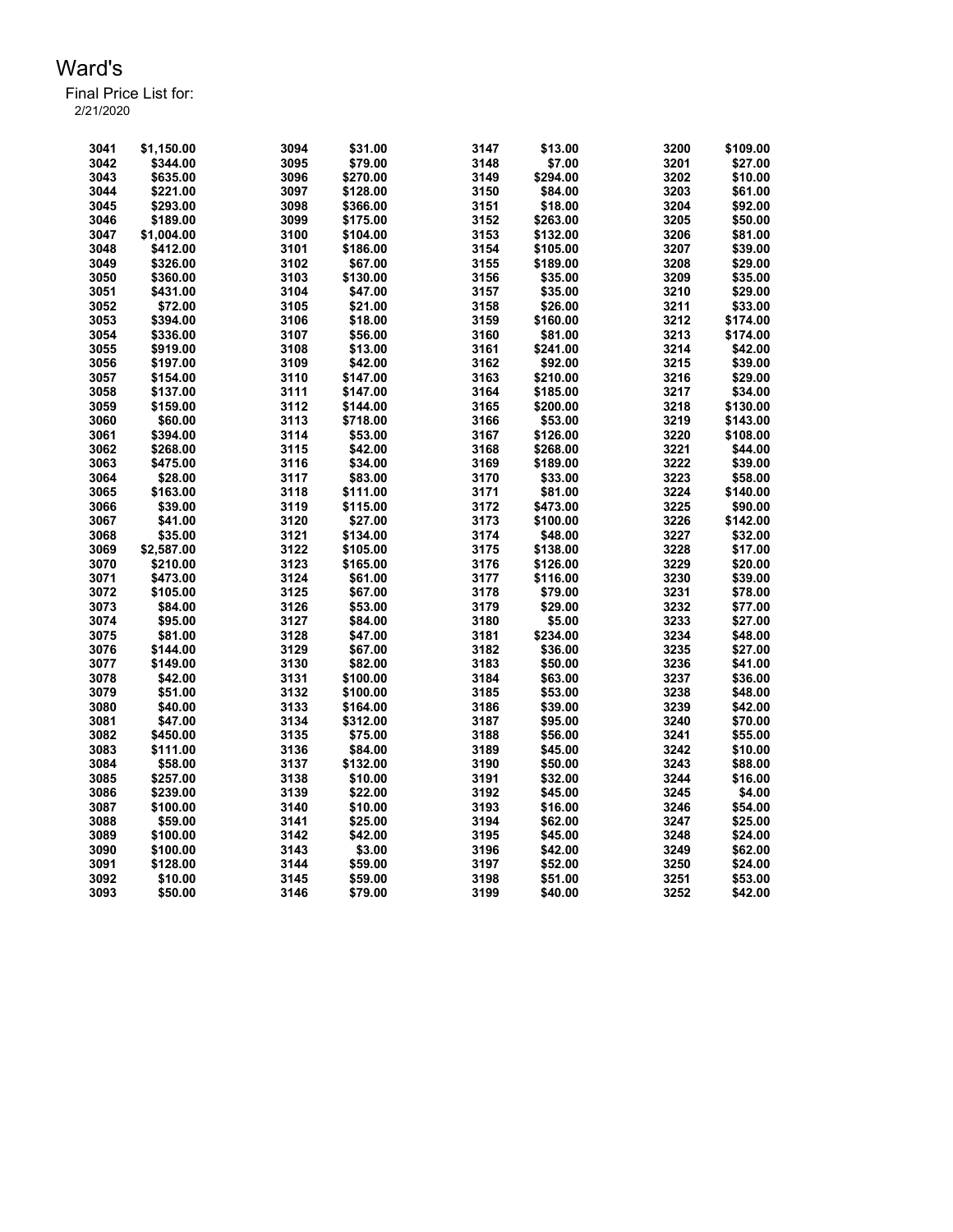| 3253 | \$8.00              | 3306 | \$16.00             | 3359 | \$71.00            | 3412 | \$25.00            |
|------|---------------------|------|---------------------|------|--------------------|------|--------------------|
| 3254 | \$16.00             | 3307 | \$39.00             | 3360 | \$69.00            | 3413 | \$32.00            |
| 3255 | \$5.00              | 3308 | \$17.00             | 3361 | \$42.00            | 3414 | \$17.00            |
| 3256 | \$25.00             | 3309 | \$19.00             | 3362 | \$20.00            | 3415 | \$41.00            |
| 3257 | \$35.00             | 3310 | \$26.00             | 3363 | \$53.00            | 3416 | \$5.00             |
| 3258 | \$14.00             | 3311 | \$19.00             | 3364 | \$47.00            | 3417 | \$87.00            |
| 3259 | \$22.00             | 3312 | \$25.00             | 3365 | \$71.00            | 3418 | \$21.00            |
| 3260 | \$16.00             | 3313 | \$20.00             | 3366 | \$63.00            | 3419 | \$12.00            |
| 3261 | \$113.00            | 3314 | \$7.00              | 3367 | \$24.00            | 3420 | \$18.00            |
| 3262 | \$44.00             | 3315 | \$35.00             | 3368 | \$29.00            | 3421 | \$23.00            |
| 3263 | \$21.00             | 3316 | \$19.00             | 3369 | \$29.00            | 3422 | \$11.00            |
| 3264 | \$51.00             | 3317 | \$27.00             | 3370 | \$45.00            | 3423 | \$17.00            |
| 3265 | \$82.00             | 3318 | \$44.00             | 3371 | \$25.00            | 3424 | \$11.00            |
| 3266 | \$90.00             | 3319 | \$60.00             | 3372 | \$21.00            | 3425 | \$21.00            |
| 3267 | \$132.00            | 3320 | \$15.00             | 3373 | \$44.00            | 3426 | \$38.00            |
| 3268 | \$56.00             | 3321 | \$27.00             | 3374 | \$26.00            | 3427 | \$225.00           |
| 3269 | \$48.00             | 3322 | \$29.00             | 3375 | \$25.00            | 3428 | \$334.00           |
| 3270 | \$30.00             | 3323 | \$33.00             | 3376 | \$53.00            | 3429 | \$141.00           |
| 3271 | \$16.00             | 3324 | \$35.00             | 3377 | \$58.00            | 3430 | \$172.00           |
| 3272 | \$44.00             | 3325 | \$58.00             | 3378 | \$19.00            | 3431 | \$152.00           |
| 3273 | \$27.00             | 3326 | \$52.00             | 3379 | \$12.00            | 3432 | \$120.00           |
| 3274 | \$34.00             | 3327 | \$56.00             | 3380 | \$9.00             | 3433 | \$321.00           |
| 3275 | \$189.00            | 3328 | \$112.00            | 3381 | \$7.00             | 3434 | \$89.00            |
| 3276 | \$25.00             | 3329 | \$15.00             | 3382 | \$9.00             | 3435 | \$285.00           |
| 3277 | \$147.00            | 3330 | \$41.00             | 3383 | \$30.00            | 3436 | \$661.00           |
| 3278 | \$851.00            | 3331 | \$47.00             | 3384 | \$20.00            | 3437 | \$70.00            |
| 3279 | \$69.00             | 3332 | \$165.00            | 3385 | \$328.00           | 3438 | \$153.00           |
| 3280 | \$72.00             | 3333 | \$257.00            | 3386 | \$39.00            | 3439 | \$250.00           |
| 3281 | \$80.00             | 3334 | \$93.00             | 3387 | \$57.00            | 3440 | \$34.00            |
| 3282 | \$41.00             | 3335 | \$47.00             | 3388 | \$72.00            | 3441 | \$79.00            |
| 3283 | \$79.00             | 3336 | \$111.00            | 3389 | \$93.00            | 3442 | \$305.00           |
| 3284 | \$42.00             | 3337 | \$107.00            | 3390 | \$94.00            | 3443 | \$204.00           |
| 3285 | \$95.00             | 3338 | \$81.00             | 3391 | \$36.00            | 3444 | \$80.00            |
| 3286 | \$53.00             | 3339 | \$93.00             | 3392 | \$77.00            | 3445 | \$195.00           |
| 3287 |                     | 3340 | \$20.00             | 3393 | \$63.00            | 3446 | \$51.00            |
| 3288 | \$36.00<br>\$111.00 | 3341 |                     | 3394 |                    | 3447 |                    |
| 3289 | \$44.00             | 3342 | \$136.00<br>\$42.00 | 3395 | \$48.00<br>\$90.00 | 3448 | \$18.00<br>\$88.00 |
| 3290 |                     | 3343 |                     | 3396 |                    |      |                    |
|      | \$94.00             |      | \$63.00             |      | \$70.00            | 3449 | \$25.00            |
| 3291 | \$27.00             | 3344 | \$23.00             | 3397 | \$133.00           | 3450 | \$40.00            |
| 3292 | \$54.00             | 3345 | \$252.00            | 3398 | \$92.00            | 3451 | \$152.00           |
| 3293 | \$42.00             | 3346 | \$237.00            | 3399 | \$72.00            | 3452 | \$29.00            |
| 3294 | \$20.00             | 3347 | \$75.00             | 3400 | \$63.00            | 3453 | \$109.00           |
| 3295 | \$105.00            | 3348 | \$100.00            | 3401 | \$79.00            | 3454 | \$144.00           |
| 3296 | \$72.00             | 3349 | \$93.00             | 3402 | \$16.00            | 3455 | \$100.00           |
| 3297 | \$44.00             | 3350 | \$29.00             | 3403 | \$24.00            | 3456 | \$105.00           |
| 3298 | \$18.00             | 3351 | \$19.00             | 3404 | \$76.00            | 3457 | \$79.00            |
| 3299 | \$16.00             | 3352 | \$48.00             | 3405 | \$300.00           | 3458 | \$6.00             |
| 3300 | \$24.00             | 3353 | \$20.00             | 3406 | \$35.00            | 3459 | \$109.00           |
| 3301 | \$16.00             | 3354 | \$47.00             | 3407 | \$210.00           | 3460 | \$104.00           |
| 3302 | \$36.00             | 3355 | \$44.00             | 3408 | \$69.00            | 3461 | \$79.00            |
| 3303 | \$79.00             | 3356 | \$31.00             | 3409 | \$15.00            | 3462 | \$36.00            |
| 3304 | \$60.00             | 3357 | \$25.00             | 3410 | \$363.00           | 3463 | \$81.00            |
| 3305 | \$42.00             | 3358 | \$158.00            | 3411 | \$35.00            | 3464 | \$105.00           |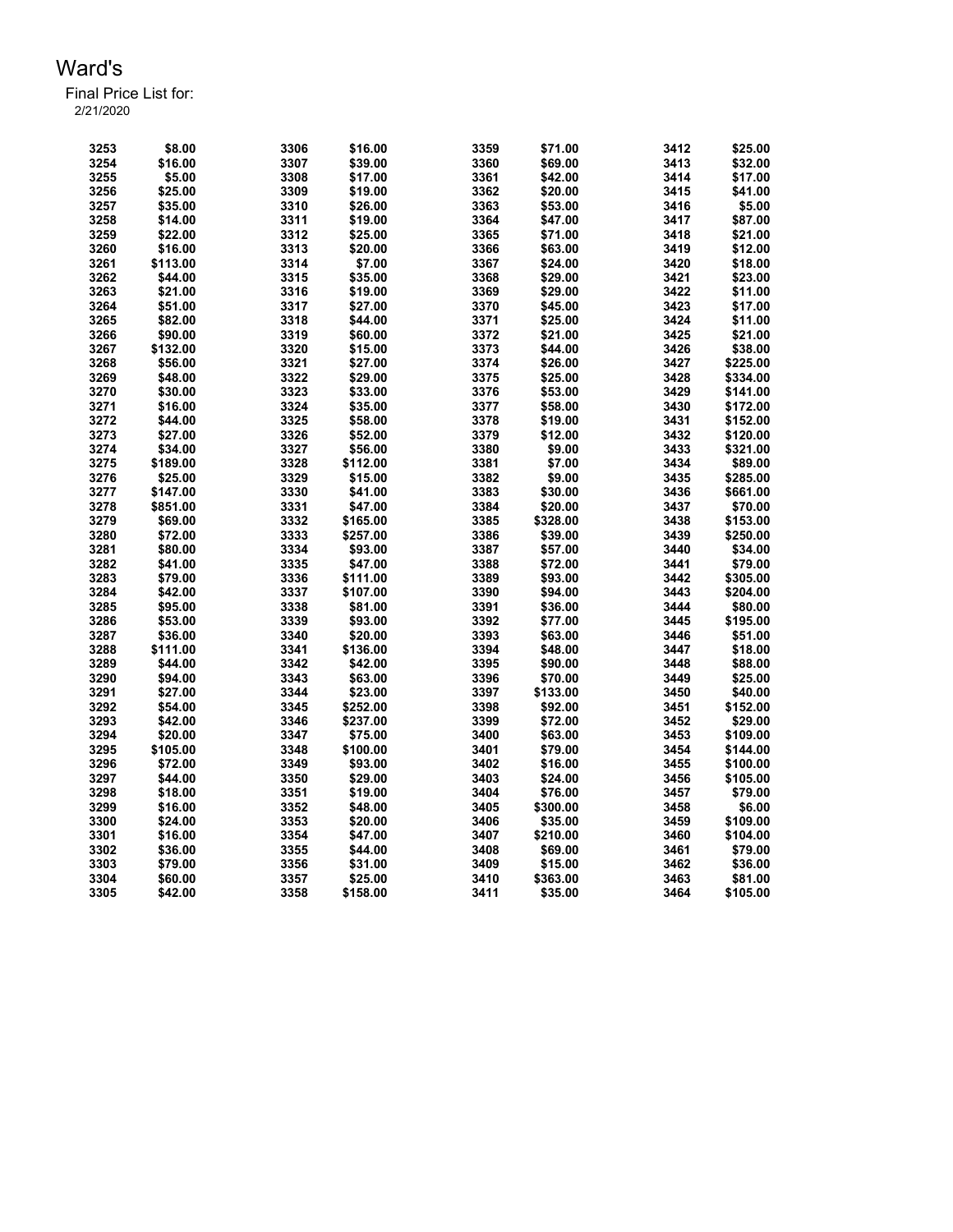| 3465 | \$1,208.00 | 3518 | \$525.00 | 3571 | \$42.00  | 3624 | \$13.00  |
|------|------------|------|----------|------|----------|------|----------|
| 3466 | \$794.00   | 3519 | \$140.00 | 3572 | \$8.00   | 3625 | \$15.00  |
| 3467 | \$366.00   | 3520 | \$237.00 | 3573 | \$39.00  | 3626 | \$27.00  |
| 3468 | \$25.00    | 3521 | \$70.00  | 3574 | \$22.00  | 3627 | \$13.00  |
| 3469 | \$105.00   | 3522 | \$48.00  | 3575 | \$1.00   | 3628 | \$11.00  |
| 3470 | \$40.00    | 3523 | \$266.00 | 3576 | \$16.00  | 3629 | \$23.00  |
| 3471 | \$163.00   | 3524 | \$240.00 | 3577 | \$12.00  | 3630 | \$28.00  |
| 3472 | \$198.00   | 3525 | \$210.00 | 3578 | \$17.00  | 3631 | \$33.00  |
| 3473 | \$95.00    | 3526 | \$9.00   | 3579 | \$12.00  | 3632 | \$29.00  |
| 3474 | \$184.00   | 3527 | \$31.00  | 3580 | \$14.00  | 3633 | \$42.00  |
| 3475 | \$84.00    | 3528 | \$29.00  | 3581 | \$45.00  | 3634 | \$300.00 |
| 3476 | \$100.00   | 3529 | \$252.00 | 3582 | \$12.00  | 3635 | \$75.00  |
| 3477 | \$35.00    | 3530 | \$39.00  | 3583 | \$32.00  | 3636 | \$80.00  |
| 3478 | \$32.00    | 3531 | \$25.00  | 3584 | \$11.00  | 3637 | \$475.00 |
| 3479 | \$27.00    | 3532 | \$95.00  | 3585 | \$25.00  | 3638 | \$18.00  |
| 3480 | \$58.00    | 3533 | \$34.00  | 3586 | \$27.00  | 3639 | \$876.00 |
| 3481 | \$90.00    | 3534 | \$97.00  | 3587 | \$16.00  | 3640 | \$79.00  |
| 3482 | \$24.00    | 3535 |          | 3588 | \$27.00  | 3641 | \$45.00  |
| 3483 | \$80.00    | 3536 | \$26.00  | 3589 |          | 3642 | \$69.00  |
|      |            |      | \$35.00  |      | \$17.00  |      |          |
| 3484 | \$24.00    | 3537 | \$27.00  | 3590 | \$19.00  | 3643 | \$27.00  |
| 3485 | \$25.00    | 3538 | \$14.00  | 3591 | \$12.00  | 3644 | \$21.00  |
| 3486 | \$15.00    | 3539 | \$76.00  | 3592 | \$29.00  | 3645 | \$65.00  |
| 3487 | \$289.00   | 3540 | \$15.00  | 3593 | \$7.00   | 3646 | \$105.00 |
| 3488 | \$80.00    | 3541 | \$34.00  | 3594 | \$81.00  | 3647 | \$187.00 |
| 3489 | \$60.00    | 3542 | \$130.00 | 3595 | \$32.00  | 3648 | \$94.00  |
| 3490 | \$315.00   | 3543 | \$26.00  | 3596 | \$37.00  | 3649 | \$24.00  |
| 3491 | \$25.00    | 3544 | \$25.00  | 3597 | \$42.00  | 3650 | \$20.00  |
| 3492 | \$16.00    | 3545 | \$15.00  | 3598 | \$52.00  | 3651 | \$17.00  |
| 3493 | \$26.00    | 3546 | \$25.00  | 3599 | \$86.00  | 3652 | \$35.00  |
| 3494 | \$55.00    | 3547 | \$31.00  | 3600 | \$35.00  | 3653 | \$13.00  |
| 3495 | \$63.00    | 3548 | \$16.00  | 3601 | \$48.00  | 3654 | \$134.00 |
| 3496 | \$32.00    | 3549 | \$11.00  | 3602 | \$24.00  | 3655 | \$21.00  |
| 3497 | \$35.00    | 3550 | \$11.00  | 3603 | \$32.00  | 3656 | \$14.00  |
| 3498 | \$59.00    | 3551 | \$17.00  | 3604 | \$34.00  | 3657 | \$17.00  |
| 3499 | \$27.00    | 3552 | \$25.00  | 3605 | \$28.00  | 3658 | \$8.00   |
| 3500 | \$25.00    | 3553 | \$19.00  | 3606 | \$54.00  | 3659 | \$15.00  |
| 3501 | \$17.00    | 3554 | \$18.00  | 3607 | \$16.00  | 3660 | \$13.00  |
| 3502 | \$21.00    | 3555 | \$16.00  | 3608 | \$19.00  | 3661 | \$35.00  |
| 3503 | \$21.00    | 3556 | \$65.00  | 3609 | \$3.00   | 3662 | \$36.00  |
| 3504 | \$57.00    | 3557 | \$9.00   | 3610 | \$186.00 | 3663 | \$41.00  |
| 3505 | \$6.00     | 3558 | \$12.00  | 3611 | \$81.00  | 3664 | \$27.00  |
| 3506 | \$13.00    | 3559 | \$11.00  | 3612 | \$186.00 | 3665 | \$37.00  |
| 3507 | \$78.00    | 3560 | \$10.00  | 3613 | \$129.00 | 3666 | \$18.00  |
| 3508 | \$164.00   | 3561 | \$10.00  | 3614 | \$69.00  | 3667 | \$23.00  |
| 3509 | \$24.00    | 3562 | \$10.00  | 3615 | \$21.00  | 3668 | \$45.00  |
| 3510 | \$52.00    | 3563 | \$45.00  | 3616 | \$8.00   | 3669 | \$95.00  |
| 3511 | \$57.00    | 3564 | \$44.00  | 3617 | \$45.00  | 3670 | \$76.00  |
| 3512 | \$53.00    | 3565 | \$6.00   | 3618 | \$10.00  | 3671 | \$94.00  |
| 3513 | \$62.00    | 3566 | \$15.00  | 3619 | \$14.00  | 3672 | \$75.00  |
| 3514 | \$81.00    | 3567 | \$10.00  | 3620 | \$30.00  | 3673 | \$37.00  |
| 3515 | \$79.00    | 3568 | \$21.00  | 3621 | \$13.00  | 3674 | \$27.00  |
| 3516 | \$21.00    | 3569 | \$7.00   | 3622 | \$32.00  | 3675 | \$53.00  |
| 3517 | \$6.00     | 3570 | \$10.00  | 3623 | \$12.00  | 3676 | \$80.00  |
|      |            |      |          |      |          |      |          |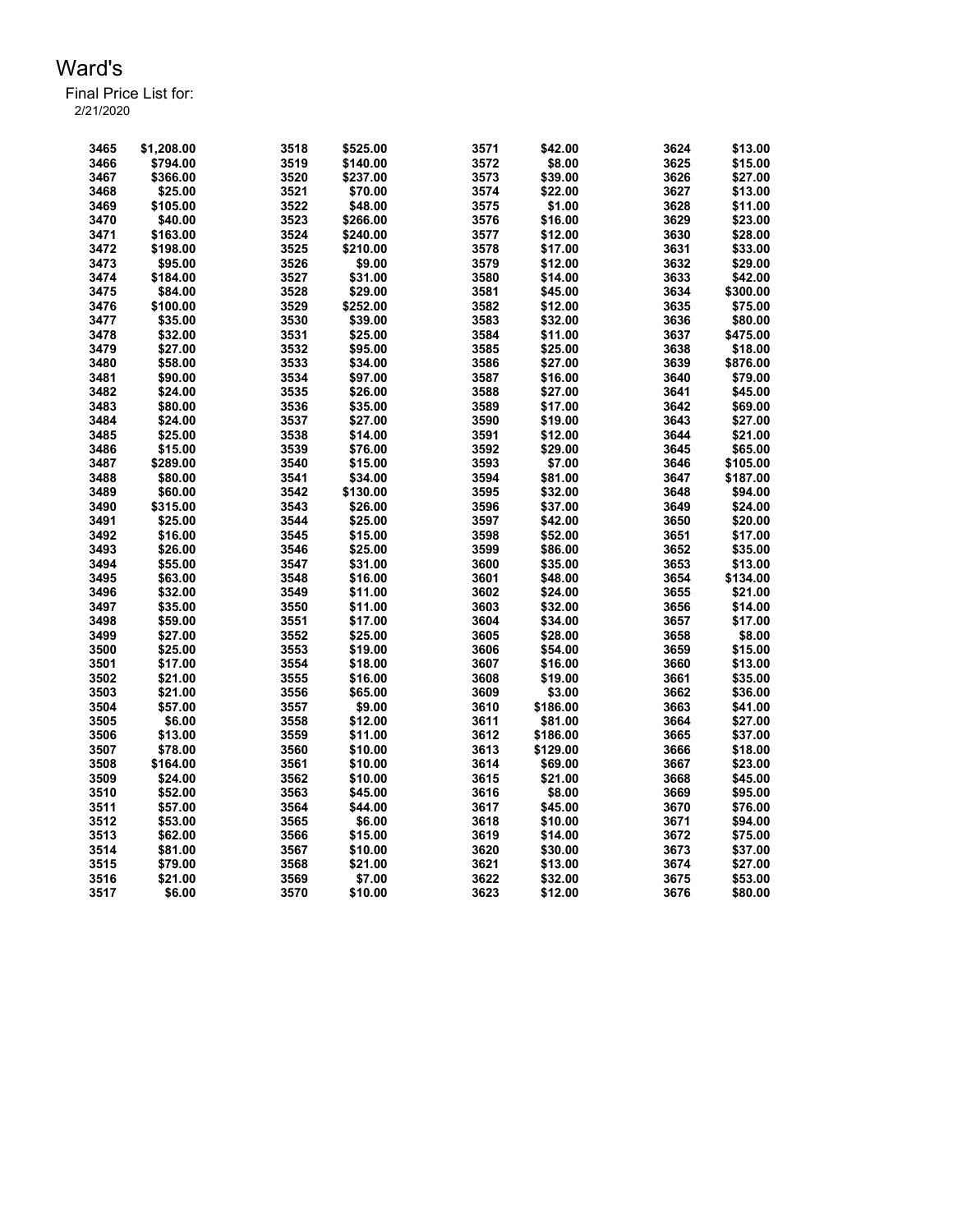| 3677         | \$18.00  | 3730 | \$89.00 | 3783 | \$7.00  | 3836 | \$23.00 |
|--------------|----------|------|---------|------|---------|------|---------|
| 3678         | \$26.00  | 3731 | \$34.00 | 3784 | \$7.00  | 3837 | \$27.00 |
| 3679         | \$75.00  | 3732 | \$27.00 | 3785 | \$12.00 | 3838 | \$14.00 |
| 3680         | \$50.00  | 3733 | \$13.00 | 3786 | \$21.00 | 3839 | \$20.00 |
| 3681         | \$13.00  | 3734 | \$86.00 | 3787 | \$24.00 | 3840 | \$6.00  |
| 3682         | \$38.00  | 3735 | \$13.00 | 3788 | \$11.00 | 3841 | \$13.00 |
| 3683         | \$38.00  | 3736 | \$26.00 | 3789 | \$10.00 | 3842 | \$42.00 |
| 3684         | \$22.00  | 3737 | \$11.00 | 3790 | \$12.00 | 3843 | \$11.00 |
| 3685         | \$24.00  | 3738 | \$16.00 | 3791 | \$7.00  | 3844 | \$40.00 |
| 3686         | \$11.00  | 3739 | \$14.00 | 3792 | \$26.00 | 3845 | \$6.00  |
| 3687         | \$33.00  | 3740 | \$47.00 | 3793 | \$12.00 | 3846 | \$16.00 |
| 3688         | \$32.00  | 3741 | \$24.00 | 3794 | \$11.00 | 3847 | \$69.00 |
| 3689         | \$17.00  | 3742 | \$21.00 | 3795 | \$11.00 | 3848 | \$13.00 |
|              |          |      |         |      |         |      |         |
| 3690         | \$13.00  | 3743 | \$21.00 | 3796 | \$59.00 | 3849 | \$21.00 |
| 3691         | \$4.00   | 3744 | \$14.00 | 3797 | \$11.00 | 3850 | \$42.00 |
| 3692         | \$6.00   | 3745 | \$24.00 | 3798 | \$27.00 | 3851 | \$50.00 |
| 3693         | \$4.00   | 3746 | \$35.00 | 3799 | \$9.00  | 3852 | \$48.00 |
| 3694         | \$10.00  | 3747 | \$17.00 | 3800 | \$25.00 | 3853 | \$19.00 |
| 3695         | \$15.00  | 3748 | \$25.00 | 3801 | \$25.00 | 3854 | \$28.00 |
| 3696         | \$315.00 | 3749 | \$32.00 | 3802 | \$44.00 | 3855 | \$21.00 |
| 3697         | \$138.00 | 3750 | \$21.00 | 3803 | \$77.00 | 3856 | \$17.00 |
| 3698         | \$24.00  | 3751 | \$27.00 | 3804 | \$21.00 | 3857 | \$21.00 |
| 3699         | \$51.00  | 3752 | \$23.00 | 3805 | \$15.00 | 3858 | \$8.00  |
| 3700         | \$52.00  | 3753 | \$24.00 | 3806 | \$31.00 | 3859 | \$35.00 |
| 3701         | \$33.00  | 3754 | \$13.00 | 3807 | \$25.00 | 3860 | \$13.00 |
| 3702         | \$30.00  | 3755 | \$40.00 | 3808 | \$60.00 | 3861 | \$10.00 |
| 3703         | \$28.00  | 3756 | \$34.00 | 3809 | \$9.00  | 3862 | \$4.00  |
| 3704         | \$20.00  | 3757 | \$12.00 | 3810 | \$42.00 | 3863 | \$17.00 |
| 3705         | \$25.00  | 3758 | \$15.00 | 3811 | \$29.00 | 3864 | \$21.00 |
| 3706         | \$32.00  | 3759 | \$17.00 | 3812 | \$63.00 | 3865 | \$30.00 |
| 3707         | \$47.00  | 3760 | \$48.00 | 3813 | \$29.00 | 3866 | \$13.00 |
| 3708         | \$24.00  | 3761 | \$29.00 | 3814 | \$16.00 | 3867 | \$63.00 |
| 3709         | \$35.00  | 3762 | \$6.00  | 3815 | \$17.00 | 3868 | \$15.00 |
| 3710         | \$70.00  | 3763 | \$23.00 | 3816 | \$26.00 | 3869 | \$16.00 |
| 3711         | \$28.00  | 3764 | \$9.00  | 3817 | \$8.00  | 3870 | \$16.00 |
| 3712         | \$13.00  | 3765 | \$29.00 | 3818 | \$9.00  | 3871 | \$37.00 |
| 3713         | \$16.00  | 3766 | \$10.00 | 3819 | \$8.00  | 3872 | \$15.00 |
| 3714         | \$19.00  | 3767 | \$6.00  | 3820 | \$19.00 | 3873 | \$17.00 |
| 3715         | \$29.00  | 3768 | \$11.00 | 3821 | \$14.00 | 3874 | \$26.00 |
| 3716         | \$16.00  | 3769 | \$45.00 | 3822 | \$17.00 | 3875 | \$31.00 |
| 3717         | \$18.00  | 3770 | \$20.00 | 3823 | \$31.00 | 3876 | \$63.00 |
| 3718         | \$21.00  | 3771 | \$12.00 | 3824 | \$11.00 | 3877 | \$21.00 |
| 3719         | \$23.00  | 3772 | \$16.00 | 3825 | \$9.00  | 3878 | \$7.00  |
|              | \$21.00  | 3773 | \$16.00 | 3826 | \$12.00 | 3879 | \$15.00 |
| 3720<br>3721 | \$44.00  |      |         | 3827 | \$20.00 | 3880 | \$1.00  |
|              |          | 3774 | \$23.00 |      |         |      |         |
| 3722         | \$37.00  | 3775 | \$12.00 | 3828 | \$12.00 | 3881 | \$15.00 |
| 3723         | \$13.00  | 3776 | \$15.00 | 3829 | \$25.00 | 3882 | \$17.00 |
| 3724         | \$42.00  | 3777 | \$39.00 | 3830 | \$10.00 | 3883 | \$20.00 |
| 3725         | \$10.00  | 3778 | \$48.00 | 3831 | \$11.00 | 3884 | \$84.00 |
| 3726         | \$11.00  | 3779 | \$53.00 | 3832 | \$7.00  | 3885 | \$48.00 |
| 3727         | \$13.00  | 3780 | \$16.00 | 3833 | \$19.00 | 3886 | \$82.00 |
| 3728         | \$16.00  | 3781 | \$17.00 | 3834 | \$17.00 | 3887 | \$70.00 |
| 3729         | \$21.00  | 3782 | \$13.00 | 3835 | \$16.00 | 3888 | \$70.00 |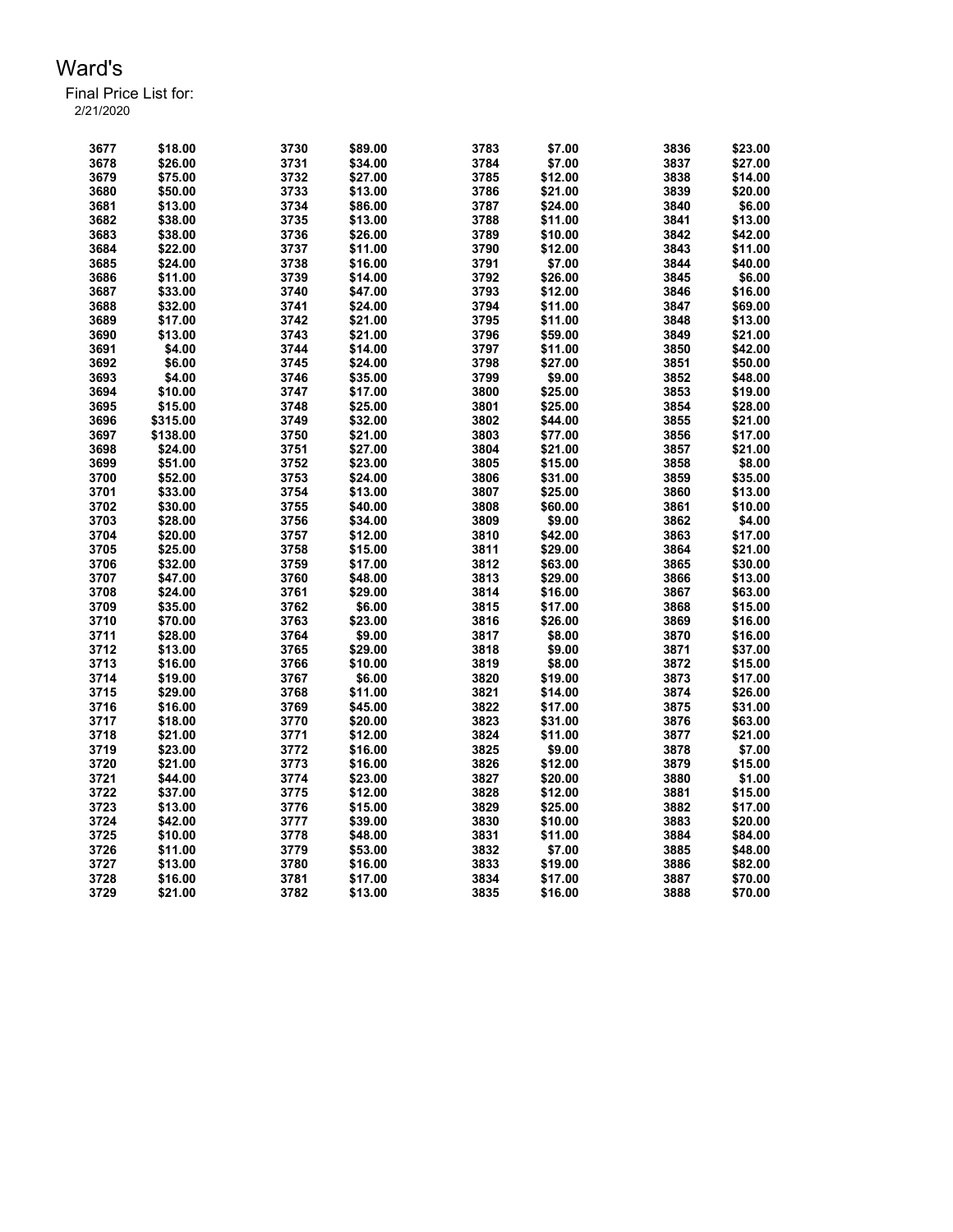| 3889 | \$48.00     | 4032 | \$850.00    | 4085 | \$1,000.00 | 4138 | \$1,985.00 |
|------|-------------|------|-------------|------|------------|------|------------|
| 3890 | \$79.00     | 4033 | \$11,525.00 | 4086 | \$571.00   | 4139 | \$2,520.00 |
| 3891 | \$71.00     | 4034 | \$1,785.00  | 4087 | \$0.00     | 4140 | \$1,780.00 |
| 3892 | \$15.00     | 4035 | \$987.00    | 4088 | \$2,000.00 | 4141 | \$1,217.00 |
| 3893 | \$15.00     | 4036 | \$811.00    | 4089 | \$1,300.00 | 4142 | \$600.00   |
| 3894 | \$15.00     | 4037 | \$650.00    | 4090 | \$1,428.00 | 4143 | \$927.00   |
| 3895 | \$10.00     | 4038 | \$714.00    | 4091 | \$0.00     | 4144 | \$552.00   |
| 3896 | \$10.00     | 4039 | \$300.00    | 4092 | \$578.00   | 4145 | \$583.00   |
| 3897 | \$70.00     | 4040 | \$473.00    | 4093 | \$600.00   | 4146 | \$545.00   |
| 3898 | \$17.00     | 4041 | \$1.444.00  | 4094 | \$452.00   | 4147 | \$552.00   |
| 3899 | \$15.00     | 4042 | \$688.00    | 4095 | \$432.00   | 4148 | \$1,800.00 |
| 3900 | \$25.00     | 4043 | \$1,103.00  | 4096 | \$552.00   | 4149 | \$2,228.00 |
| 3901 | \$13.00     | 4044 | \$3,150.00  | 4097 | \$447.00   | 4150 | \$1,100.00 |
| 3902 | \$21.00     | 4045 | \$525.00    | 4098 | \$851.00   | 4151 | \$499.00   |
| 3903 | \$58.00     | 4046 | \$1,556.00  | 4099 | \$800.00   | 4152 | \$210.00   |
| 3904 | \$21.00     | 4047 | \$5,145.00  | 4100 | \$450.00   | 4153 | \$2,683.00 |
| 3905 | \$21.00     | 4048 | \$950.00    | 4101 | \$215.00   | 4154 | \$1,350.00 |
| 3906 | \$11.00     | 4049 | \$447.00    | 4102 | \$50.00    | 4155 | \$1,995.00 |
|      |             |      |             | 4103 |            |      |            |
| 3907 | \$5.00      | 4050 | \$1,333.00  |      | \$1,983.00 | 4156 | \$651.00   |
| 3908 | \$14.00     | 4051 | \$350.00    | 4104 | \$1,258.00 | 4157 | \$630.00   |
| 3909 | \$14.00     | 4052 | \$252.00    | 4105 | \$1,111.00 | 4158 | \$1,078.00 |
| 3910 | \$8.00      | 4053 | \$1,119.00  | 4106 | \$1,202.00 | 4159 | \$577.00   |
| 3911 | \$5.00      | 4054 | \$770.00    | 4107 | \$617.00   | 4160 | \$291.00   |
| 3912 | \$5.00      | 4055 | \$583.00    | 4108 | \$805.00   | 4161 | \$921.00   |
| 3913 | \$5.00      | 4056 | \$2,500.00  | 4109 | \$1,931.00 | 4162 | \$571.00   |
| 3914 | \$15.00     | 4057 | \$2,520.00  | 4110 | \$1,575.00 | 4163 | \$708.00   |
| 3915 | \$0.00      | 4058 | \$2,524.00  | 4111 | \$4,725.00 | 4164 | \$396.00   |
| 3916 | \$7.00      | 4059 | \$893.00    | 4112 | \$4,725.00 | 4165 | \$267.00   |
| 3917 | \$9.00      | 4060 | \$610.00    | 4113 | \$3,675.00 | 4166 | \$223.00   |
| 3918 | \$42.00     | 4061 | \$350.00    | 4114 | \$1,334.00 | 4167 | \$167.00   |
| 4009 | \$20,947.00 | 4062 | \$300.00    | 4115 | \$2,500.00 | 4168 | \$621.00   |
| 4010 | \$13,500.00 | 4063 | \$2,468.00  | 4116 | \$1,178.00 | 4169 | \$137.00   |
| 4011 | \$5,250.00  | 4064 | \$3,671.00  | 4117 | \$5,040.00 | 4170 | \$132.00   |
| 4012 | \$3,518.00  | 4065 | \$2,276.00  | 4118 | \$1,904.00 | 4171 | \$368.00   |
| 4013 | \$3,150.00  | 4066 | \$1,507.00  | 4119 | \$1,650.00 | 4172 | \$451.00   |
| 4014 | \$1,227.00  | 4067 | \$814.00    | 4120 | \$1,200.00 | 4173 | \$422.00   |
| 4015 | \$1,737.00  | 4068 | \$788.00    | 4121 | \$1,142.00 | 4174 | \$389.00   |
| 4016 | \$1,544.00  | 4069 | \$365.00    | 4122 | \$600.00   | 4175 | \$814.00   |
| 4017 | \$1,458.00  | 4070 | \$625.00    | 4123 | \$998.00   | 4176 | \$501.00   |
| 4018 | \$2,895.00  | 4071 | \$1,680.00  | 4124 | \$420.00   | 4177 | \$0.00     |
| 4019 | \$3,885.00  | 4072 | \$200.00    | 4125 | \$1,428.00 | 4178 | \$331.00   |
| 4020 | \$3,780.00  | 4073 | \$1,904.00  | 4126 | \$2,100.00 | 4179 | \$135.00   |
| 4021 | \$2,832.00  | 4074 | \$952.00    | 4127 | \$750.00   | 4180 | \$473.00   |
| 4022 | \$5.151.00  | 4075 | \$174.00    | 4128 | \$2.625.00 | 4181 | \$436.00   |
| 4023 | \$7,047.00  | 4076 | \$0.00      | 4129 | \$750.00   | 4182 | \$2,993.00 |
| 4024 | \$3,501.00  | 4077 | \$231.00    | 4130 | \$3,780.00 | 4183 | \$1,890.00 |
| 4025 | \$1,171.00  | 4078 | \$132.00    | 4131 | \$2,415.00 | 4184 | \$683.00   |
| 4026 | \$1,785.00  | 4079 | \$343.00    | 4132 | \$230.00   | 4185 | \$441.00   |
| 4027 | \$2,233.00  | 4080 | \$231.00    | 4133 | \$250.00   | 4186 | \$882.00   |
| 4028 | \$1,150.00  | 4081 | \$1,904.00  | 4134 | \$294.00   | 4187 | \$158.00   |
| 4029 | \$987.00    | 4082 | \$348.00    | 4135 | \$2,468.00 | 4188 | \$94.00    |
| 4030 | \$783.00    | 4083 | \$2,810.00  | 4136 | \$4,600.00 | 4189 | \$2,961.00 |
| 4031 | \$1,733.00  | 4084 | \$2,993.00  | 4137 | \$2,520.00 | 4190 | \$651.00   |
|      |             |      |             |      |            |      |            |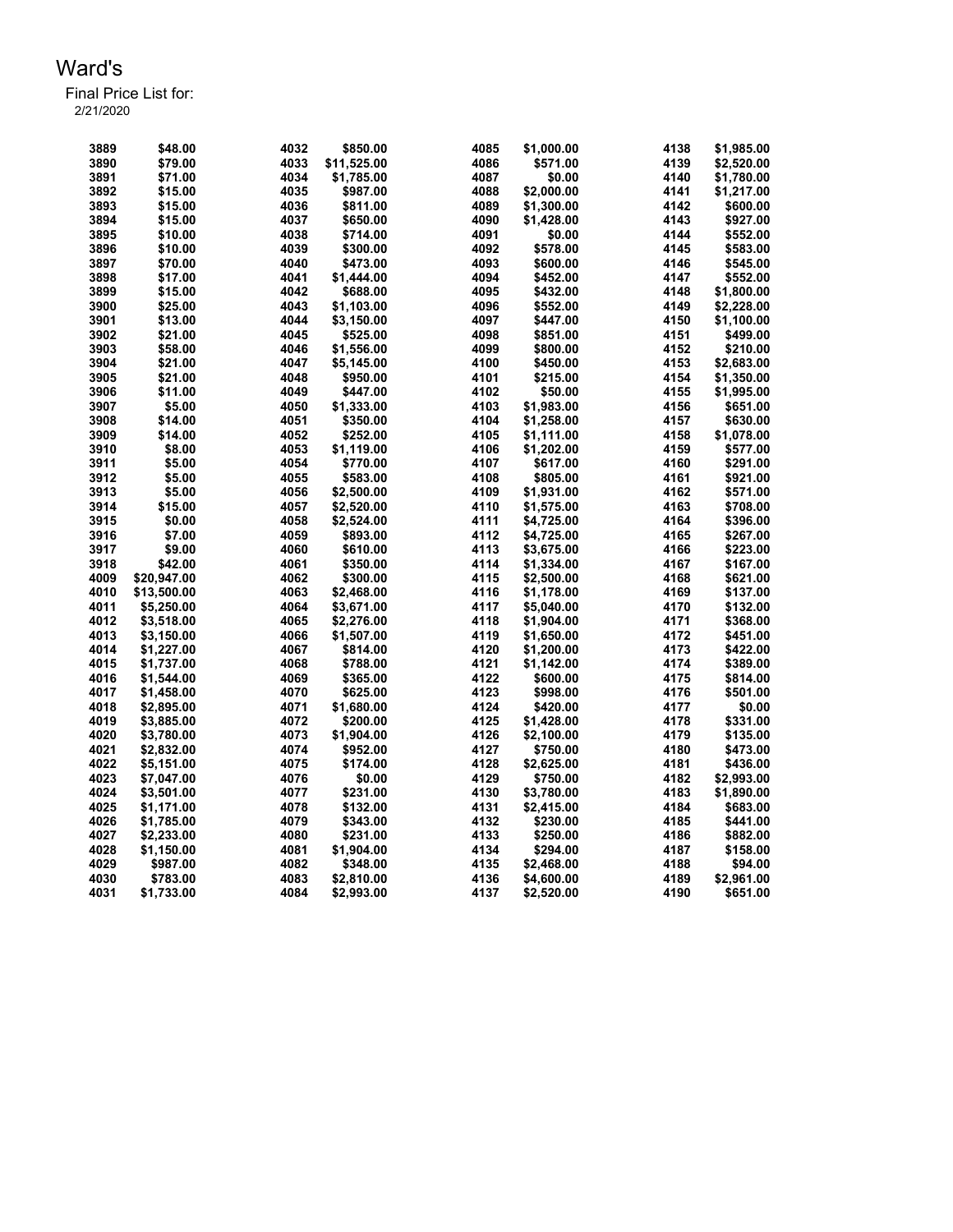| 4191 | \$583.00             | 4244 | \$1,029.00           | 4297 | \$799.00             | 4350         | \$5,775.00 |
|------|----------------------|------|----------------------|------|----------------------|--------------|------------|
| 4192 | \$267.00             | 4245 | \$945.00             | 4298 | \$919.00             | 4351         | \$788.00   |
| 4193 | \$961.00             | 4246 | \$1,943.00           | 4299 | \$852.00             | 4352         | \$914.00   |
| 4194 | \$525.00             | 4247 | \$2,325.00           | 4300 | \$373.00             | 4353         | \$528.00   |
| 4195 | \$296.00             | 4248 | \$116.00             | 4301 | \$300.00             | 4354         | \$1,900.00 |
| 4196 | \$350.00             | 4249 | \$900.00             | 4302 | \$186.00             | 4355         | \$320.00   |
| 4197 | \$348.00             | 4250 | \$754.00             | 4303 | \$315.00             | 4356         | \$525.00   |
| 4198 | \$65.00              | 4251 | \$560.00             | 4304 | \$583.00             | 4357         | \$2,925.00 |
| 4199 | \$76.00              | 4252 | \$420.00             | 4305 | \$268.00             | 4358         | \$2,100.00 |
| 4200 | \$75.00              | 4253 | \$457.00             | 4306 | \$258.00             | 4359         | \$2,205.00 |
| 4201 | \$405.00             | 4254 | \$1,214.00           | 4307 | \$500.00             | 4360         | \$651.00   |
| 4202 |                      | 4255 |                      | 4308 |                      |              | \$600.00   |
| 4203 | \$441.00<br>\$500.00 | 4256 | \$688.00<br>\$497.00 | 4309 | \$186.00<br>\$919.00 | 4361<br>4362 |            |
|      |                      |      |                      |      |                      |              | \$1,197.00 |
| 4204 | \$829.00             | 4257 | \$348.00             | 4310 | \$1,100.00           | 4363         | \$666.00   |
| 4205 | \$494.00             | 4258 | \$630.00             | 4311 | \$1,000.00           | 4364         | \$435.00   |
| 4206 | \$342.00             | 4259 | \$1,050.00           | 4312 | \$1,000.00           | 4365         | \$525.00   |
| 4207 | \$755.00             | 4260 | \$5,500.00           | 4313 | \$210.00             | 4366         | \$1,489.00 |
| 4208 | \$123.00             | 4261 | \$2,999.00           | 4314 | \$121.00             | 4367         | \$473.00   |
| 4209 | \$629.00             | 4262 | \$2,347.00           | 4315 | \$105.00             | 4368         | \$450.00   |
| 4210 | \$469.00             | 4263 | \$1,103.00           | 4316 | \$128.00             | 4369         | \$2,309.00 |
| 4211 | \$500.00             | 4264 | \$650.00             | 4317 | \$202.00             | 4370         | \$441.00   |
| 4212 | \$451.00             | 4265 | \$816.00             | 4318 | \$129.00             | 4371         | \$395.00   |
| 4213 | \$528.00             | 4266 | \$788.00             | 4319 | \$122.00             | 4372         | \$414.00   |
| 4214 | \$342.00             | 4267 | \$368.00             | 4320 | \$467.00             | 4373         | \$457.00   |
| 4215 | \$755.00             | 4268 | \$263.00             | 4321 | \$142.00             | 4374         | \$447.00   |
| 4216 | \$394.00             | 4269 | \$158.00             | 4322 | \$123.00             | 4375         | \$505.00   |
| 4217 | \$550.00             | 4270 | \$221.00             | 4323 | \$116.00             | 4376         | \$691.00   |
| 4218 | \$315.00             | 4271 | \$145.00             | 4324 | \$280.00             | 4377         | \$804.00   |
| 4219 | \$368.00             | 4272 | \$105.00             | 4325 | \$181.00             | 4378         | \$2,499.00 |
| 4220 | \$462.00             | 4273 | \$557.00             | 4326 | \$115.00             | 4379         | \$1,830.00 |
| 4221 | \$580.00             | 4274 | \$128.00             | 4327 | \$100.00             | 4380         | \$580.00   |
| 4222 | \$588.00             | 4275 | \$92.00              | 4328 | \$90.00              | 4381         | \$479.00   |
| 4223 | \$633.00             | 4276 | \$182.00             | 4329 | \$86.00              | 4382         | \$368.00   |
| 4224 | \$3,000.00           | 4277 | \$275.00             | 4330 | \$159.00             | 4383         | \$412.00   |
| 4225 | \$4,410.00           | 4278 | \$234.00             | 4331 | \$174.00             | 4384         | \$2,380.00 |
| 4226 | \$3,150.00           | 4279 | \$105.00             | 4332 | \$548.00             | 4385         | \$368.00   |
| 4227 | \$552.00             | 4280 | \$116.00             | 4333 | \$462.00             | 4386         | \$735.00   |
| 4228 | \$1,575.00           | 4281 | \$115.00             | 4334 | \$735.00             | 4387         | \$920.00   |
| 4229 | \$500.00             | 4282 | \$212.00             | 4335 | \$2,316.00           | 4388         | \$210.00   |
| 4230 | \$788.00             | 4283 | \$683.00             | 4336 | \$855.00             | 4389         | \$374.00   |
| 4231 | \$600.00             | 4284 | \$1,161.00           | 4337 | \$955.00             | 4390         | \$1,824.00 |
| 4232 | \$788.00             | 4285 | \$1,150.00           | 4338 | \$3,396.00           | 4391         | \$699.00   |
| 4233 | \$1,969.00           | 4286 | \$300.00             | 4339 | \$1,575.00           | 4392         | \$343.00   |
| 4234 | \$651.00             | 4287 | \$170.00             | 4340 | \$800.00             | 4393         | \$828.00   |
| 4235 |                      | 4288 |                      | 4341 |                      | 4394         |            |
|      | \$5,250.00           |      | \$94.00              |      | \$945.00             |              | \$737.00   |
| 4236 | \$200.00             | 4289 | \$79.00              | 4342 | \$1,050.00           | 4395         | \$957.00   |
| 4237 | \$263.00             | 4290 | \$145.00             | 4343 | \$919.00             | 4396         | \$4,631.00 |
| 4238 | \$1,812.00           | 4291 | \$100.00             | 4344 | \$634.00             | 4397         | \$1,260.00 |
| 4239 | \$1,575.00           | 4292 | \$378.00             | 4345 | \$327.00             | 4398         | \$2,266.00 |
| 4240 | \$237.00             | 4293 | \$184.00             | 4346 | \$315.00             | 4399         | \$1,426.00 |
| 4241 | \$2,000.00           | 4294 | \$426.00             | 4347 | \$750.00             | 4400         | \$315.00   |
| 4242 | \$3,150.00           | 4295 | \$420.00             | 4348 | \$420.00             | 4401         | \$800.00   |
| 4243 | \$1,187.00           | 4296 | \$1,000.00           | 4349 | \$375.00             | 4402         | \$439.00   |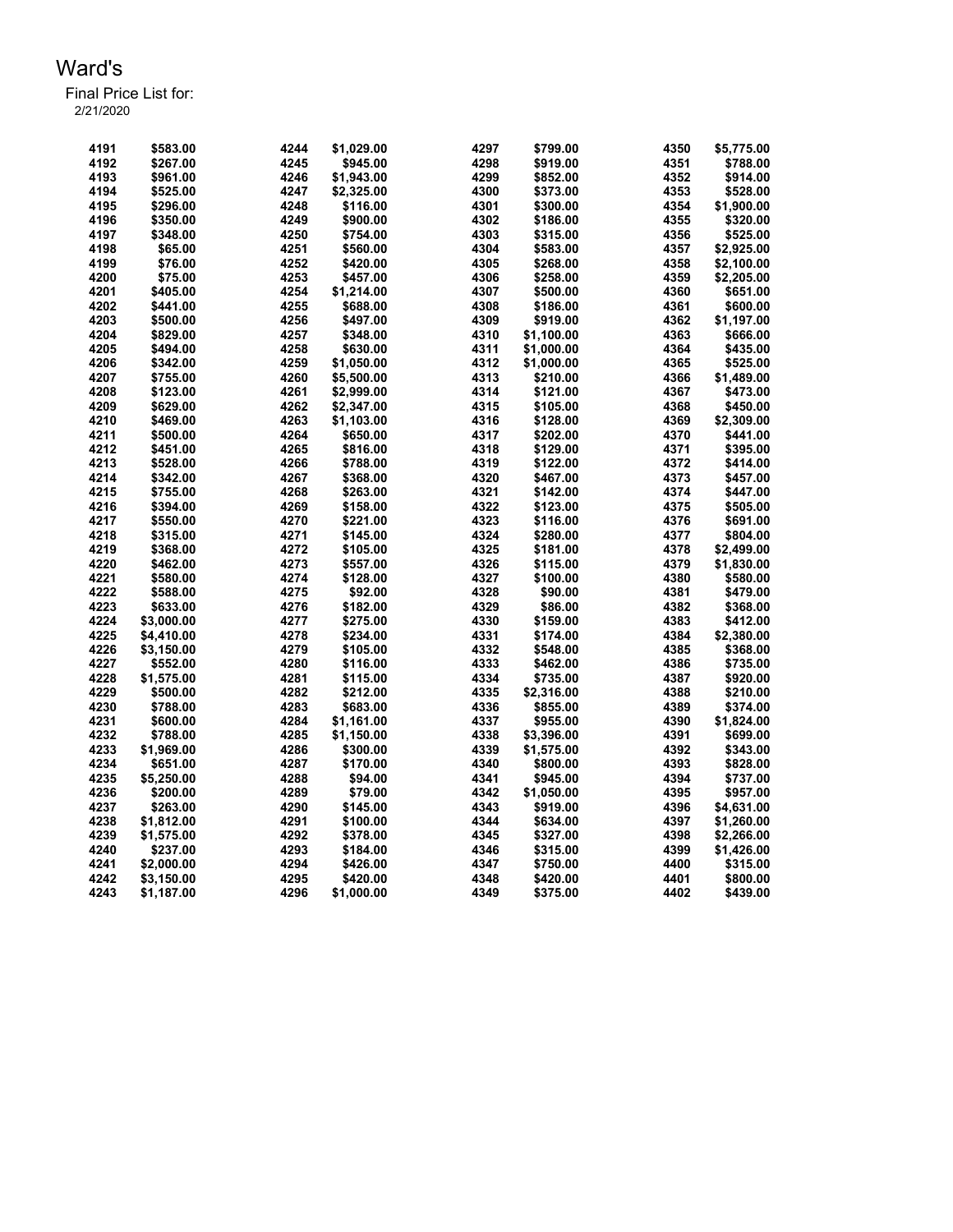| 4403         | \$408.00   | 4456 | \$116.00 | 5009 | \$17.00  | 5062 | \$12.00 |
|--------------|------------|------|----------|------|----------|------|---------|
| 4404         | \$934.00   | 4457 | \$247.00 | 5010 | \$25.00  | 5063 | \$5.00  |
| 4405         | \$289.00   | 4458 | \$79.00  | 5011 | \$65.00  | 5064 | \$4.00  |
| 4406         | \$840.00   | 4459 | \$150.00 | 5012 | \$118.00 | 5065 | \$10.00 |
| 4407         | \$418.00   | 4460 | \$27.00  | 5013 | \$46.00  | 5066 | \$11.00 |
| 4408         | \$9,523.00 | 4461 | \$263.00 | 5014 | \$40.00  | 5067 | \$4.00  |
| 4409         | \$1,103.00 | 4462 | \$211.00 | 5015 | \$32.00  | 5068 | \$5.00  |
| 4410         | \$420.00   | 4463 | \$200.00 | 5016 | \$37.00  | 5069 | \$4.00  |
| 4411         | \$1,313.00 | 4464 | \$357.00 | 5017 | \$104.00 | 5070 | \$3.00  |
| 4412         | \$366.00   | 4465 | \$132.00 | 5018 | \$55.00  | 5071 | \$9.00  |
| 4413         | \$74.00    | 4466 | \$210.00 | 5019 | \$69.00  | 5072 | \$5.00  |
| 4414         | \$880.00   | 4467 | \$221.00 | 5020 | \$41.00  | 5073 | \$9.00  |
| 4415         | \$426.00   | 4468 | \$102.00 | 5021 | \$147.00 | 5074 | \$22.00 |
| 4416         | \$471.00   | 4469 | \$20.00  | 5022 | \$66.00  | 5075 | \$7.00  |
| 4417         | \$552.00   | 4470 | \$16.00  | 5023 | \$13.00  | 5076 | \$9.00  |
| 4418         | \$1,904.00 | 4471 | \$75.00  | 5024 | \$12.00  | 5077 | \$8.00  |
| 4419         | \$181.00   | 4472 | \$42.00  | 5025 | \$71.00  | 5078 | \$24.00 |
| 4420         | \$201.00   | 4473 | \$10.00  | 5026 | \$9.00   | 5079 | \$24.00 |
| 4421         |            | 4474 | \$28.00  | 5027 | \$24.00  | 5080 | \$8.00  |
|              | \$305.00   |      |          |      |          |      |         |
| 4422<br>4423 | \$384.00   | 4475 | \$42.00  | 5028 | \$44.00  | 5081 | \$11.00 |
|              | \$788.00   | 4476 | \$169.00 | 5029 | \$8.00   | 5082 | \$4.00  |
| 4424         | \$400.00   | 4477 | \$72.00  | 5030 | \$4.00   | 5083 | \$11.00 |
| 4425         | \$255.00   | 4478 | \$162.00 | 5031 | \$5.00   | 5084 | \$5.00  |
| 4426         | \$200.00   | 4479 | \$35.00  | 5032 | \$6.00   | 5085 | \$8.00  |
| 4427         | \$273.00   | 4480 | \$90.00  | 5033 | \$5.00   | 5086 | \$8.00  |
| 4428         | \$500.00   | 4481 | \$58.00  | 5034 | \$3.00   | 5087 | \$13.00 |
| 4429         | \$592.00   | 4482 | \$170.00 | 5035 | \$14.00  | 5088 | \$39.00 |
| 4430         | \$315.00   | 4483 | \$101.00 | 5036 | \$15.00  | 5089 | \$3.00  |
| 4431         | \$506.00   | 4484 | \$58.00  | 5037 | \$42.00  | 5090 | \$9.00  |
| 4432         | \$221.00   | 4485 | \$55.00  | 5038 | \$5.00   | 5091 | \$12.00 |
| 4433         | \$239.00   | 4486 | \$13.00  | 5039 | \$11.00  | 5092 | \$3.00  |
| 4434         | \$63.00    | 4487 | \$16.00  | 5040 | \$6.00   | 5093 | \$11.00 |
| 4435         | \$84.00    | 4488 | \$1.00   | 5041 | \$11.00  | 5094 | \$4.00  |
| 4436         | \$268.00   | 4489 | \$100.00 | 5042 | \$3.00   | 5095 | \$5.00  |
| 4437         | \$226.00   | 4490 | \$15.00  | 5043 | \$10.00  | 5096 | \$8.00  |
| 4438         | \$200.00   | 4491 | \$0.00   | 5044 | \$4.00   | 5097 | \$8.00  |
| 4439         | \$292.00   | 4492 | \$8.00   | 5045 | \$8.00   | 5098 | \$14.00 |
| 4440         | \$200.00   | 4493 | \$5.00   | 5046 | \$7.00   | 5099 | \$13.00 |
| 4441         | \$458.00   | 4494 | \$12.00  | 5047 | \$15.00  | 5100 | \$15.00 |
| 4442         | \$247.00   | 4495 | \$11.00  | 5048 | \$10.00  | 5101 | \$5.00  |
| 4443         | \$150.00   | 4496 | \$0.00   | 5049 | \$6.00   | 5102 | \$8.00  |
| 4444         | \$898.00   | 4497 | \$117.00 | 5050 | \$6.00   | 5103 | \$9.00  |
| 4445         | \$69.00    | 4498 | \$84.00  | 5051 | \$4.00   | 5104 | \$3.00  |
| 4446         | \$671.00   | 4499 | \$95.00  | 5052 | \$11.00  | 5105 | \$19.00 |
| 4447         | \$300.00   | 5000 | \$21.00  | 5053 | \$15.00  | 5106 | \$17.00 |
| 4448         | \$300.00   | 5001 | \$55.00  | 5054 | \$5.00   | 5107 | \$14.00 |
| 4449         | \$68.00    | 5002 | \$42.00  | 5055 | \$14.00  | 5108 | \$10.00 |
| 4450         | \$56.00    | 5003 | \$81.00  | 5056 | \$3.00   | 5109 | \$12.00 |
| 4451         | \$0.00     | 5004 | \$37.00  | 5057 | \$3.00   | 5110 | \$12.00 |
| 4452         | \$38.00    | 5005 | \$53.00  | 5058 | \$9.00   | 5111 | \$12.00 |
| 4453         | \$50.00    | 5006 | \$23.00  | 5059 | \$15.00  | 5112 | \$12.00 |
| 4454         | \$133.00   | 5007 | \$150.00 | 5060 | \$5.00   | 5113 | \$12.00 |
| 4455         | \$420.00   | 5008 | \$27.00  | 5061 | \$4.00   | 5114 | \$11.00 |
|              |            |      |          |      |          |      |         |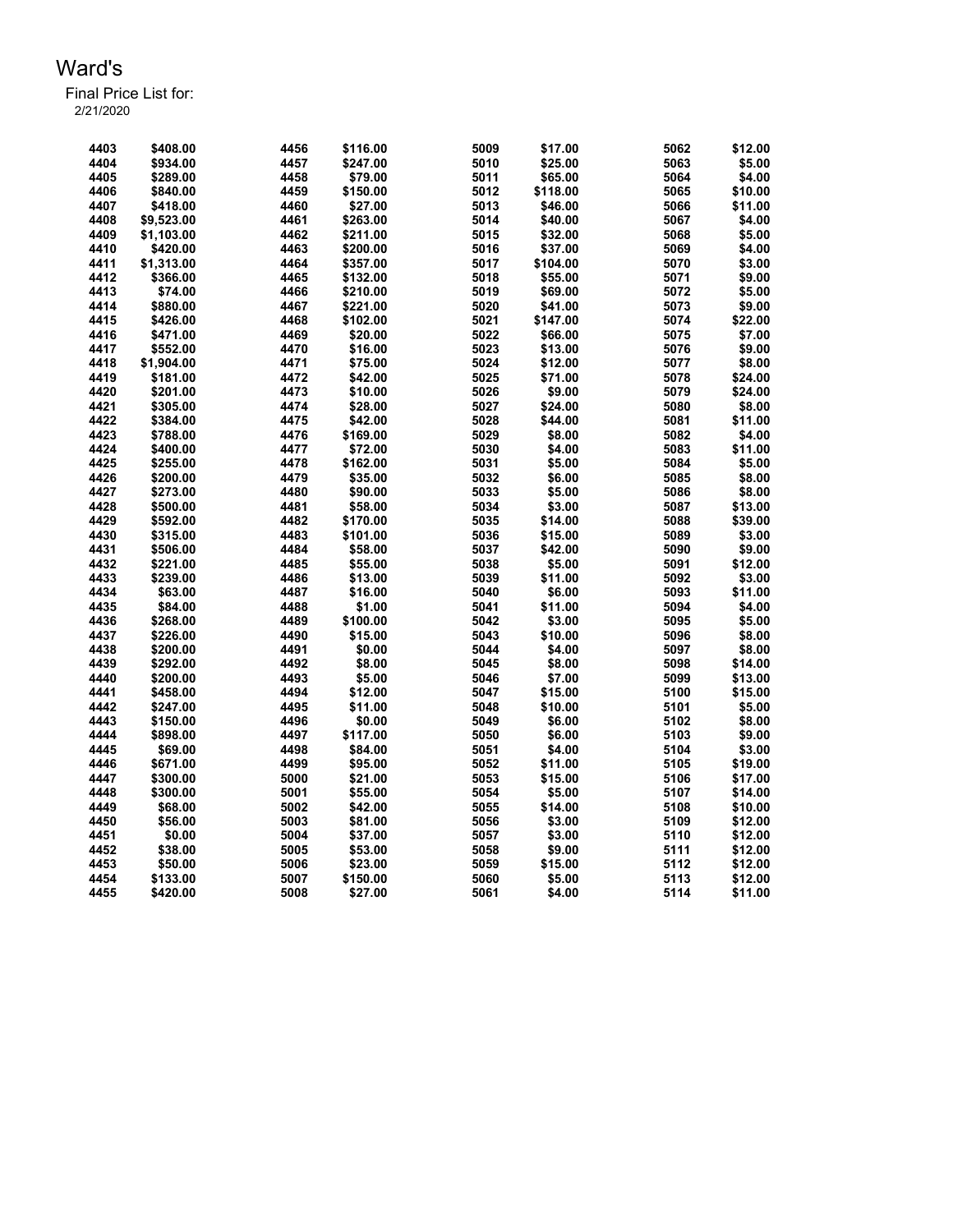| 5115 | \$12.00  | 5168 | \$35.00  | 5221 | \$83.00  | 5274 | \$48.00  |
|------|----------|------|----------|------|----------|------|----------|
| 5116 | \$16.00  | 5169 | \$20.00  | 5222 | \$79.00  | 5275 | \$79.00  |
| 5117 | \$11.00  | 5170 | \$37.00  | 5223 | \$30.00  | 5276 | \$47.00  |
| 5118 | \$17.00  | 5171 | \$21.00  | 5224 | \$23.00  | 5277 | \$95.00  |
| 5119 | \$12.00  | 5172 | \$21.00  | 5225 | \$71.00  | 5278 | \$0.00   |
| 5120 | \$7.00   | 5173 | \$27.00  | 5226 | \$27.00  | 5279 | \$71.00  |
| 5121 | \$7.00   | 5174 | \$33.00  | 5227 | \$15.00  | 5280 | \$56.00  |
| 5122 | \$7.00   | 5175 | \$47.00  | 5228 | \$156.00 | 5281 | \$37.00  |
| 5123 | \$3.00   | 5176 | \$20.00  | 5229 | \$21.00  | 5282 | \$32.00  |
| 5124 | \$6.00   | 5177 | \$48.00  | 5230 | \$158.00 | 5283 | \$45.00  |
| 5125 | \$3.00   | 5178 | \$15.00  | 5231 | \$47.00  | 5284 | \$28.00  |
| 5126 | \$3.00   | 5179 | \$26.00  | 5232 | \$45.00  | 5285 | \$28.00  |
| 5127 | \$9.00   | 5180 | \$15.00  | 5233 | \$252.00 | 5286 | \$38.00  |
| 5128 | \$15.00  | 5181 | \$15.00  | 5234 | \$52.00  | 5287 | \$39.00  |
| 5129 | \$27.00  | 5182 | \$37.00  | 5235 | \$42.00  | 5288 | \$75.00  |
| 5130 | \$10.00  | 5183 | \$15.00  | 5236 | \$49.00  | 5289 | \$39.00  |
| 5131 | \$5.00   | 5184 | \$16.00  | 5237 | \$50.00  | 5290 | \$42.00  |
| 5132 | \$4.00   | 5185 | \$17.00  | 5238 | \$45.00  | 5291 | \$25.00  |
| 5133 | \$3.00   | 5186 | \$32.00  | 5239 | \$30.00  | 5292 | \$25.00  |
| 5134 | \$3.00   | 5187 | \$29.00  | 5240 | \$57.00  | 5293 | \$38.00  |
| 5135 | \$8.00   | 5188 | \$20.00  | 5241 | \$51.00  | 5294 | \$25.00  |
| 5136 | \$8.00   | 5189 | \$16.00  | 5242 | \$32.00  | 5295 | \$5.00   |
| 5137 | \$18.00  | 5190 | \$18.00  | 5243 | \$48.00  | 5296 | \$26.00  |
| 5138 | \$3.00   | 5191 | \$15.00  | 5244 | \$79.00  | 5297 | \$20.00  |
| 5139 | \$6.00   | 5192 | \$13.00  | 5245 | \$27.00  | 5298 | \$53.00  |
| 5140 | \$5.00   | 5193 | \$12.00  | 5246 | \$0.00   | 5299 | \$0.00   |
| 5141 | \$36.00  | 5194 | \$11.00  | 5247 | \$25.00  | 5300 | \$38.00  |
| 5142 | \$14.00  | 5195 | \$18.00  | 5248 | \$50.00  | 5301 | \$30.00  |
| 5143 | \$9.00   | 5196 | \$34.00  | 5249 | \$40.00  | 5302 | \$20.00  |
| 5144 | \$86.00  | 5197 | \$14.00  | 5250 | \$15.00  | 5303 | \$23.00  |
| 5145 | \$13.00  | 5198 | \$10.00  | 5251 | \$103.00 | 5304 | \$29.00  |
| 5146 | \$19.00  | 5199 | \$48.00  | 5252 | \$37.00  | 5305 | \$250.00 |
| 5147 | \$10.00  | 5200 | \$32.00  | 5253 | \$37.00  | 5306 | \$49.00  |
| 5148 | \$23.00  | 5201 | \$27.00  | 5254 | \$20.00  | 5307 | \$20.00  |
| 5149 | \$11.00  | 5202 | \$25.00  | 5255 | \$20.00  | 5308 | \$20.00  |
| 5150 | \$100.00 | 5203 | \$15.00  | 5256 | \$489.00 | 5309 | \$20.00  |
| 5151 | \$39.00  | 5204 | \$22.00  | 5257 | \$19.00  | 5310 | \$38.00  |
| 5152 | \$24.00  | 5205 | \$34.00  | 5258 | \$4.00   | 5311 | \$25.00  |
| 5153 | \$33.00  | 5206 | \$58.00  | 5259 | \$23.00  | 5312 | \$27.00  |
| 5154 | \$18.00  | 5207 | \$15.00  | 5260 | \$3.00   | 5313 | \$15.00  |
| 5155 | \$27.00  | 5208 | \$25.00  | 5261 | \$24.00  | 5314 | \$20.00  |
| 5156 | \$16.00  | 5209 | \$15.00  | 5262 | \$16.00  | 5315 | \$15.00  |
| 5157 | \$58.00  | 5210 | \$30.00  | 5263 | \$23.00  | 5316 | \$21.00  |
| 5158 | \$39.00  | 5211 | \$10.00  | 5264 | \$37.00  | 5317 | \$18.00  |
| 5159 | \$30.00  | 5212 | \$160.00 | 5265 | \$63.00  | 5318 | \$25.00  |
| 5160 | \$53.00  | 5213 | \$269.00 | 5266 | \$53.00  | 5319 | \$21.00  |
| 5161 | \$40.00  | 5214 | \$42.00  | 5267 | \$0.00   | 5320 | \$24.00  |
| 5162 | \$79.00  | 5215 | \$92.00  | 5268 | \$0.00   | 5321 | \$36.00  |
| 5163 | \$30.00  | 5216 | \$21.00  | 5269 | \$0.00   | 5322 | \$27.00  |
| 5164 | \$29.00  | 5217 | \$23.00  | 5270 | \$0.00   | 5323 | \$20.00  |
| 5165 | \$58.00  | 5218 | \$20.00  | 5271 | \$0.00   | 5324 | \$0.00   |
| 5166 | \$35.00  | 5219 | \$53.00  | 5272 | \$0.00   | 5325 | \$15.00  |
| 5167 | \$0.00   | 5220 | \$0.00   | 5273 | \$318.00 | 5326 | \$29.00  |
|      |          |      |          |      |          |      |          |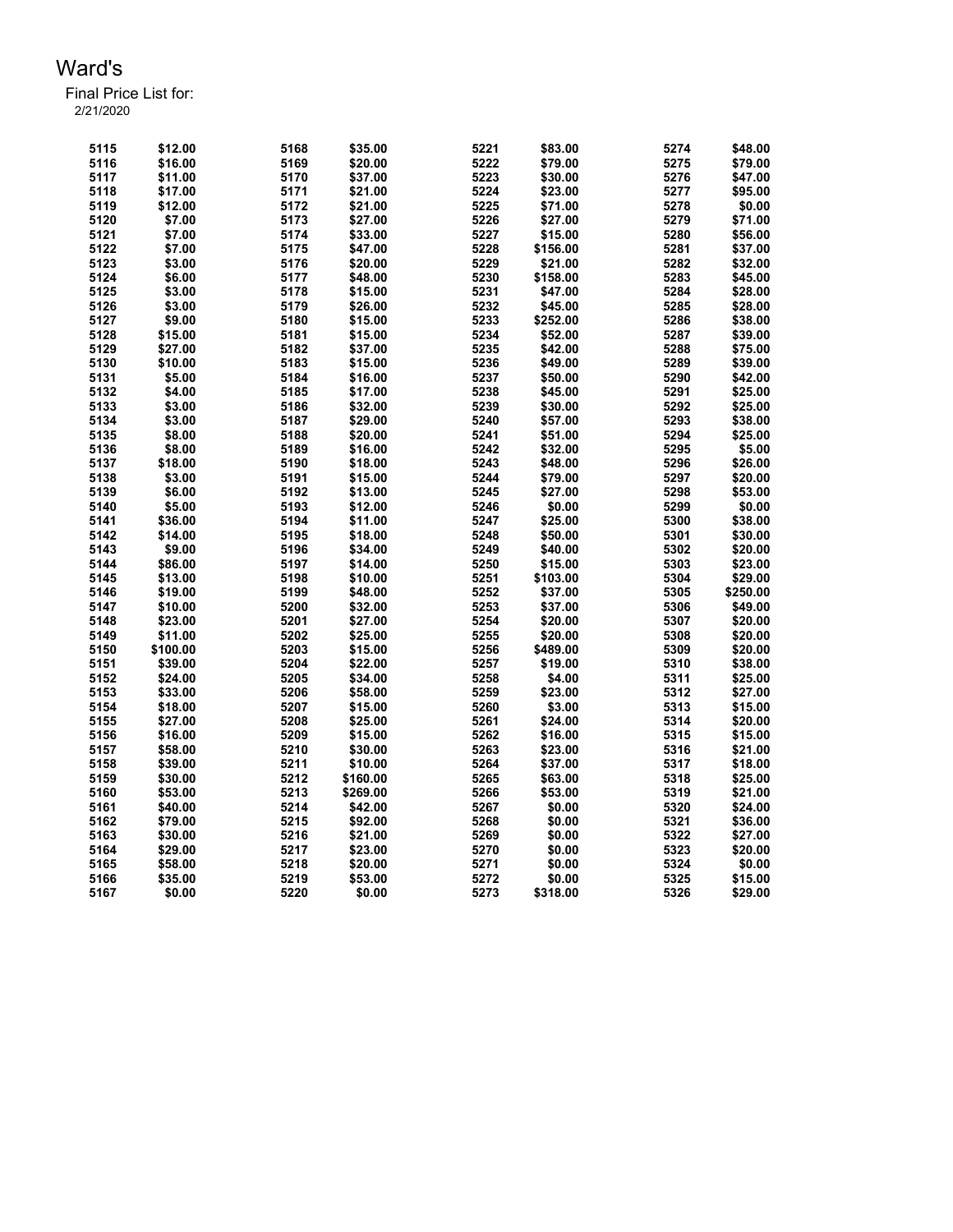| 5327 | \$20.00  | 5380 | \$10.00  | 5433 | \$15.00  | 5486 | \$15.00  |
|------|----------|------|----------|------|----------|------|----------|
| 5328 | \$15.00  | 5381 | \$14.00  | 5434 | \$26.00  | 5487 | \$11.00  |
| 5329 | \$37.00  | 5382 | \$0.00   | 5435 | \$15.00  | 5488 | \$21.00  |
| 5330 | \$19.00  | 5383 | \$17.00  | 5436 | \$22.00  | 5489 | \$10.00  |
| 5331 | \$27.00  | 5384 | \$15.00  | 5437 | \$32.00  | 5490 | \$0.00   |
| 5332 | \$20.00  | 5385 | \$10.00  | 5438 | \$0.00   | 5491 | \$28.00  |
| 5333 | \$63.00  | 5386 | \$17.00  | 5439 | \$17.00  | 5492 | \$127.00 |
| 5334 | \$19.00  | 5387 | \$0.00   | 5440 | \$10.00  | 5493 | \$129.00 |
| 5335 | \$0.00   | 5388 | \$92.00  | 5441 | \$0.00   | 5494 | \$63.00  |
| 5336 | \$35.00  | 5389 | \$94.00  | 5442 | \$60.00  | 5495 | \$15.00  |
| 5337 | \$37.00  | 5390 | \$56.00  | 5443 | \$20.00  | 5496 | \$0.00   |
| 5338 | \$0.00   | 5391 | \$20.00  | 5444 | \$28.00  | 5497 | \$35.00  |
| 5339 | \$58.00  | 5392 | \$26.00  | 5445 | \$16.00  | 5498 | \$10.00  |
|      |          |      |          |      |          |      |          |
| 5340 | \$0.00   | 5393 | \$45.00  | 5446 | \$11.00  | 5499 | \$3.00   |
| 5341 | \$24.00  | 5394 | \$34.00  | 5447 | \$21.00  | 5500 | \$17.00  |
| 5342 | \$0.00   | 5395 | \$20.00  | 5448 | \$10.00  | 5501 | \$35.00  |
| 5343 | \$16.00  | 5396 | \$24.00  | 5449 | \$12.00  | 5502 | \$45.00  |
| 5344 | \$15.00  | 5397 | \$28.00  | 5450 | \$168.00 | 5503 | \$13.00  |
| 5345 | \$174.00 | 5398 | \$32.00  | 5451 | \$53.00  | 5504 | \$18.00  |
| 5346 | \$13.00  | 5399 | \$15.00  | 5452 | \$50.00  | 5505 | \$10.00  |
| 5347 | \$10.00  | 5400 | \$15.00  | 5453 | \$36.00  | 5506 | \$13.00  |
| 5348 | \$80.00  | 5401 | \$13.00  | 5454 | \$16.00  | 5507 | \$24.00  |
| 5349 | \$10.00  | 5402 | \$10.00  | 5455 | \$15.00  | 5508 | \$20.00  |
| 5350 | \$10.00  | 5403 | \$10.00  | 5456 | \$24.00  | 5509 | \$17.00  |
| 5351 | \$14.00  | 5404 | \$11.00  | 5457 | \$10.00  | 5510 | \$9.00   |
| 5352 | \$11.00  | 5405 | \$15.00  | 5458 | \$10.00  | 5511 | \$21.00  |
| 5353 | \$10.00  | 5406 | \$27.00  | 5459 | \$0.00   | 5512 | \$36.00  |
| 5354 | \$12.00  | 5407 | \$10.00  | 5460 | \$35.00  | 5513 | \$0.00   |
| 5355 | \$137.00 | 5408 | \$17.00  | 5461 | \$15.00  | 5514 | \$0.00   |
| 5356 | \$21.00  | 5409 | \$1.00   | 5462 | \$25.00  | 5515 | \$35.00  |
| 5357 | \$16.00  | 5410 | \$12.00  | 5463 | \$10.00  | 5516 | \$10.00  |
| 5358 | \$10.00  | 5411 | \$84.00  | 5464 | \$9.00   | 5517 | \$19.00  |
| 5359 | \$39.00  | 5412 | \$40.00  | 5465 | \$23.00  | 5518 | \$62.00  |
| 5360 | \$27.00  | 5413 | \$69.00  | 5466 | \$130.00 | 5519 | \$25.00  |
| 5361 | \$23.00  | 5414 | \$39.00  | 5467 | \$45.00  | 5520 | \$35.00  |
| 5362 | \$10.00  | 5415 | \$35.00  | 5468 | \$20.00  | 5521 | \$45.00  |
| 5363 | \$22.00  | 5416 | \$20.00  | 5469 | \$23.00  | 5522 | \$0.00   |
| 5364 | \$0.00   | 5417 | \$29.00  | 5470 | \$27.00  | 5523 | \$30.00  |
| 5365 | \$15.00  | 5418 | \$35.00  | 5471 | \$20.00  | 5524 | \$35.00  |
| 5366 | \$14.00  | 5419 | \$20.00  | 5472 | \$7.00   | 5525 | \$47.00  |
| 5367 | \$10.00  | 5420 | \$16.00  | 5473 | \$23.00  | 5526 | \$18.00  |
| 5368 | \$10.00  | 5421 | \$25.00  | 5474 | \$19.00  | 5527 | \$34.00  |
| 5369 | \$32.00  | 5422 | \$20.00  | 5475 | \$12.00  | 5528 | \$0.00   |
|      |          |      |          | 5476 |          | 5529 | \$0.00   |
| 5370 | \$14.00  | 5423 | \$33.00  |      | \$46.00  |      |          |
| 5371 | \$37.00  | 5424 | \$15.00  | 5477 | \$12.00  | 5530 | \$10.00  |
| 5372 | \$50.00  | 5425 | \$17.00  | 5478 | \$22.00  | 5531 | \$11.00  |
| 5373 | \$10.00  | 5426 | \$31.00  | 5479 | \$45.00  | 5532 | \$7.00   |
| 5374 | \$11.00  | 5427 | \$34.00  | 5480 | \$32.00  | 5533 | \$17.00  |
| 5375 | \$11.00  | 5428 | \$134.00 | 5481 | \$30.00  | 5534 | \$31.00  |
| 5376 | \$14.00  | 5429 | \$100.00 | 5482 | \$35.00  | 5535 | \$15.00  |
| 5377 | \$16.00  | 5430 | \$25.00  | 5483 | \$63.00  | 5536 | \$24.00  |
| 5378 | \$10.00  | 5431 | \$36.00  | 5484 | \$33.00  | 5537 | \$33.00  |
| 5379 | \$15.00  | 5432 | \$15.00  | 5485 | \$17.00  | 5538 | \$57.00  |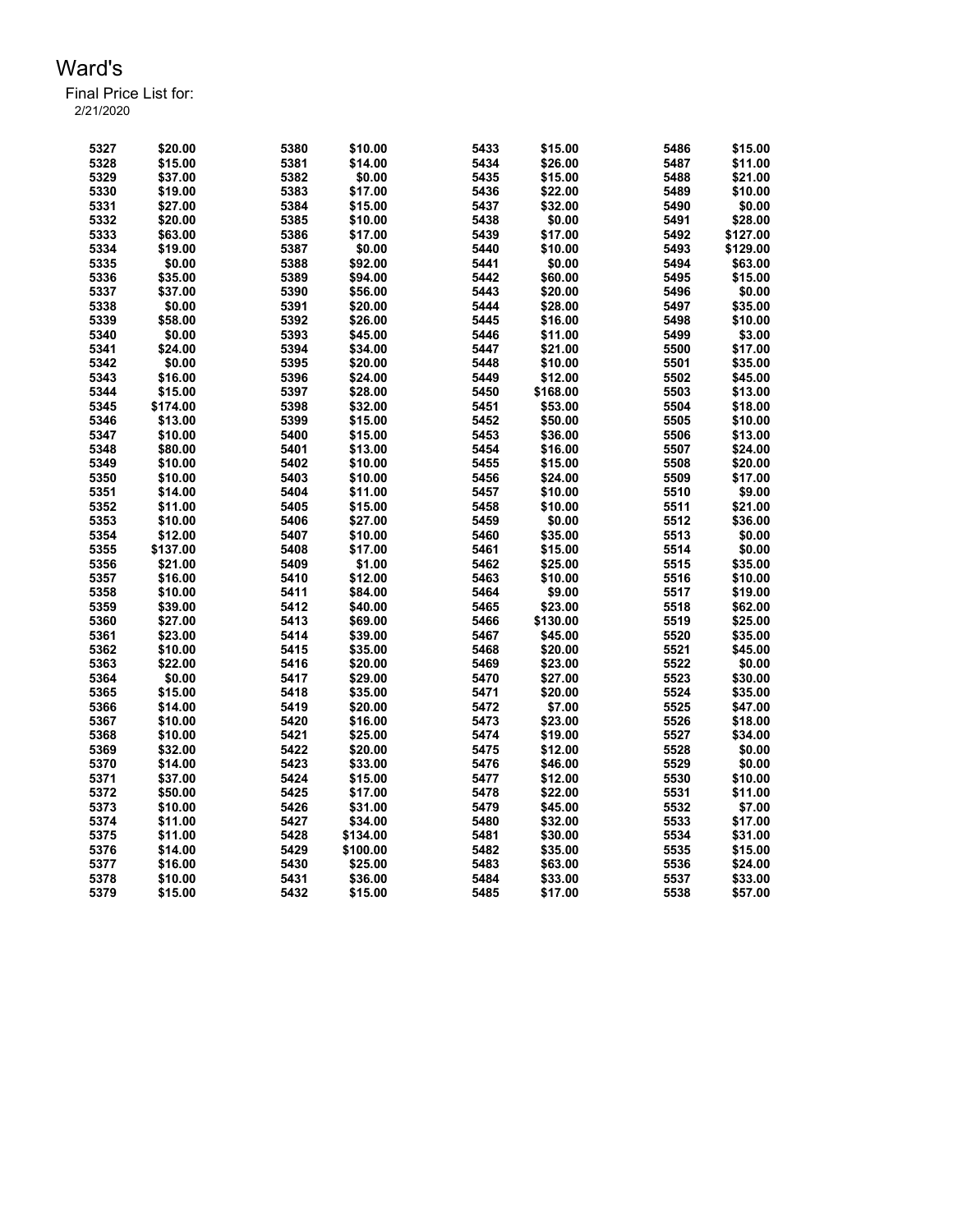| 5539 | \$50.00 | 5592 | \$36.00 | 5645 | \$25.00  | 5698 | \$46.00 |
|------|---------|------|---------|------|----------|------|---------|
| 5540 | \$16.00 | 5593 | \$23.00 | 5646 | \$15.00  | 5699 | \$23.00 |
| 5541 | \$13.00 | 5594 | \$0.00  | 5647 | \$15.00  | 5700 | \$15.00 |
| 5542 | \$38.00 | 5595 | \$10.00 | 5648 | \$12.00  | 5701 | \$20.00 |
| 5543 | \$31.00 | 5596 | \$23.00 | 5649 | \$36.00  | 5702 | \$0.00  |
| 5544 | \$13.00 | 5597 | \$10.00 | 5650 | \$33.00  | 5703 | \$30.00 |
| 5545 | \$40.00 | 5598 | \$0.00  | 5651 | \$10.00  | 5704 | \$37.00 |
| 5546 | \$42.00 | 5599 | \$11.00 | 5652 | \$10.00  | 5705 | \$20.00 |
| 5547 | \$19.00 | 5600 | \$10.00 | 5653 | \$21.00  | 5706 | \$32.00 |
| 5548 | \$10.00 | 5601 | \$0.00  | 5654 | \$14.00  | 5707 | \$39.00 |
| 5549 | \$11.00 | 5602 | \$11.00 | 5655 | \$0.00   | 5708 | \$38.00 |
| 5550 | \$30.00 | 5603 | \$7.00  | 5656 | \$32.00  | 5709 | \$50.00 |
| 5551 | \$58.00 | 5604 | \$19.00 | 5657 | \$52.00  | 5710 | \$29.00 |
|      |         |      |         |      |          |      |         |
| 5552 | \$10.00 | 5605 | \$20.00 | 5658 | \$35.00  | 5711 | \$59.00 |
| 5553 | \$7.00  | 5606 | \$11.00 | 5659 | \$46.00  | 5712 | \$19.00 |
| 5554 | \$15.00 | 5607 | \$11.00 | 5660 | \$10.00  | 5713 | \$20.00 |
| 5555 | \$31.00 | 5608 | \$10.00 | 5661 | \$23.00  | 5714 | \$17.00 |
| 5556 | \$38.00 | 5609 | \$0.00  | 5662 | \$15.00  | 5715 | \$0.00  |
| 5557 | \$31.00 | 5610 | \$38.00 | 5663 | \$23.00  | 5716 | \$12.00 |
| 5558 | \$19.00 | 5611 | \$25.00 | 5664 | \$20.00  | 5717 | \$0.00  |
| 5559 | \$15.00 | 5612 | \$16.00 | 5665 | \$23.00  | 5718 | \$30.00 |
| 5560 | \$33.00 | 5613 | \$0.00  | 5666 | \$45.00  | 5719 | \$23.00 |
| 5561 | \$30.00 | 5614 | \$17.00 | 5667 | \$37.00  | 5720 | \$22.00 |
| 5562 | \$16.00 | 5615 | \$0.00  | 5668 | \$49.00  | 5721 | \$28.00 |
| 5563 | \$0.00  | 5616 | \$11.00 | 5669 | \$14.00  | 5722 | \$0.00  |
| 5564 | \$47.00 | 5617 | \$0.00  | 5670 | \$10.00  | 5723 | \$29.00 |
| 5565 | \$29.00 | 5618 | \$25.00 | 5671 | \$10.00  | 5724 | \$0.00  |
| 5566 | \$16.00 | 5619 | \$17.00 | 5672 | \$16.00  | 5725 | \$56.00 |
| 5567 | \$30.00 | 5620 | \$5.00  | 5673 | \$20.00  | 5726 | \$36.00 |
| 5568 | \$0.00  | 5621 | \$5.00  | 5674 | \$24.00  | 5727 | \$21.00 |
| 5569 | \$47.00 | 5622 | \$39.00 | 5675 | \$15.00  | 5728 | \$17.00 |
| 5570 | \$16.00 | 5623 | \$71.00 | 5676 | \$21.00  | 5729 | \$12.00 |
| 5571 | \$13.00 | 5624 | \$39.00 | 5677 | \$0.00   | 5730 | \$15.00 |
| 5572 | \$87.00 | 5625 | \$40.00 | 5678 | \$17.00  | 5731 | \$13.00 |
| 5573 | \$30.00 | 5626 | \$0.00  | 5679 | \$17.00  | 5732 | \$10.00 |
| 5574 | \$18.00 | 5627 | \$11.00 | 5680 | \$13.00  | 5733 | \$27.00 |
| 5575 | \$24.00 | 5628 | \$15.00 | 5681 | \$48.00  | 5734 | \$21.00 |
| 5576 | \$21.00 | 5629 | \$34.00 | 5682 | \$31.00  | 5735 | \$12.00 |
| 5577 | \$15.00 | 5630 | \$67.00 | 5683 | \$11.00  | 5736 | \$18.00 |
| 5578 | \$25.00 | 5631 | \$0.00  | 5684 | \$24.00  | 5737 | \$10.00 |
|      |         |      |         |      |          | 5738 |         |
| 5579 | \$27.00 | 5632 | \$67.00 | 5685 | \$16.00  |      | \$10.00 |
| 5580 | \$10.00 | 5633 | \$70.00 | 5686 | \$13.00  | 5739 | \$11.00 |
| 5581 | \$16.00 | 5634 | \$18.00 | 5687 | \$179.00 | 5740 | \$19.00 |
| 5582 | \$70.00 | 5635 | \$33.00 | 5688 | \$20.00  | 5741 | \$11.00 |
| 5583 | \$30.00 | 5636 | \$0.00  | 5689 | \$24.00  | 5742 | \$0.00  |
| 5584 | \$10.00 | 5637 | \$0.00  | 5690 | \$32.00  | 5743 | \$32.00 |
| 5585 | \$0.00  | 5638 | \$11.00 | 5691 | \$20.00  | 5744 | \$0.00  |
| 5586 | \$10.00 | 5639 | \$25.00 | 5692 | \$15.00  | 5745 | \$10.00 |
| 5587 | \$44.00 | 5640 | \$0.00  | 5693 | \$25.00  | 5746 | \$15.00 |
| 5588 | \$0.00  | 5641 | \$16.00 | 5694 | \$21.00  | 5747 | \$25.00 |
| 5589 | \$16.00 | 5642 | \$15.00 | 5695 | \$16.00  | 5748 | \$97.00 |
| 5590 | \$37.00 | 5643 | \$16.00 | 5696 | \$21.00  | 5749 | \$10.00 |
| 5591 | \$17.00 | 5644 | \$17.00 | 5697 | \$23.00  | 5750 | \$11.00 |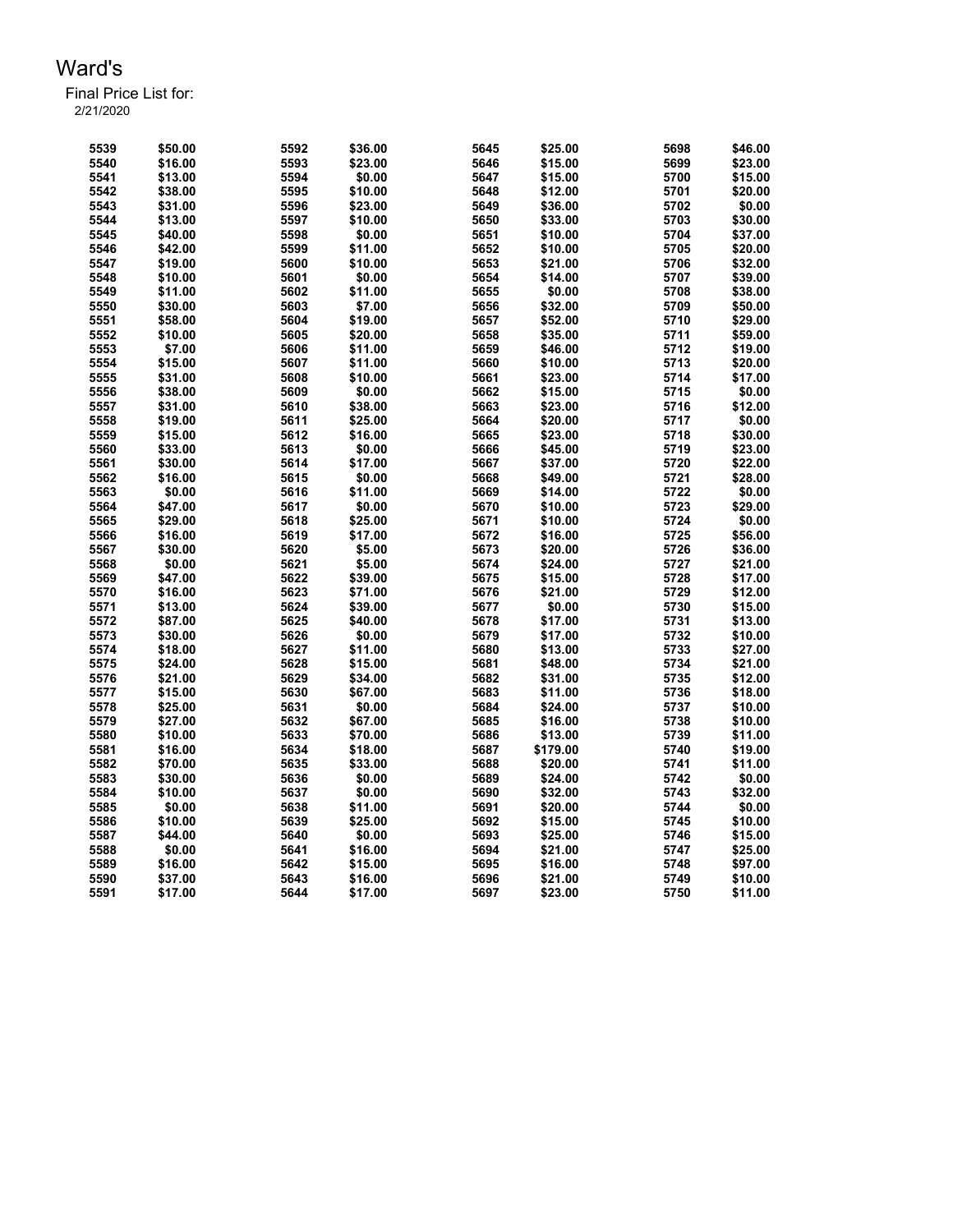| 5751 | \$10.00  | 6030 | \$12.00  | 6083 | \$21.00            | 6136         | \$11.00              |
|------|----------|------|----------|------|--------------------|--------------|----------------------|
| 5752 | \$60.00  | 6031 | \$126.00 | 6084 | \$20.00            | 6137         | \$6.00               |
| 5753 | \$21.00  | 6032 | \$317.00 | 6085 | \$16.00            | 6138         | \$0.00               |
| 5754 | \$21.00  | 6033 | \$105.00 | 6086 | \$16.00            | 6139         | \$3.00               |
| 5755 | \$23.00  | 6034 | \$58.00  | 6087 | \$12.00            | 6140         | \$7.00               |
| 5756 | \$14.00  | 6035 | \$10.00  | 6088 | \$92.00            | 6141         | \$6.00               |
| 5757 | \$10.00  | 6036 | \$79.00  | 6089 | \$92.00            | 6142         | \$5.00               |
| 5758 | \$10.00  | 6037 | \$10.00  | 6090 | \$27.00            | 6143         | \$10.00              |
| 5759 | \$13.00  | 6038 | \$9.00   | 6091 | \$13.00            | 6144         | \$31.00              |
| 5760 | \$20.00  | 6039 | \$10.00  | 6092 | \$16.00            | 6145         | \$6.00               |
| 5761 | \$0.00   | 6040 | \$48.00  | 6093 | \$6.00             | 6146         | \$21.00              |
| 5762 | \$0.00   | 6041 | \$19.00  | 6094 | \$10.00            | 6147         | \$6.00               |
| 5763 | \$32.00  | 6042 | \$16.00  | 6095 | \$6.00             | 6148         | \$17.00              |
|      |          |      |          | 6096 |                    |              |                      |
| 5764 | \$29.00  | 6043 | \$19.00  | 6097 | \$30.00<br>\$63.00 | 6149<br>6150 | \$10.00<br>\$9.00    |
| 5765 | \$20.00  | 6044 | \$27.00  |      |                    |              |                      |
| 5766 | \$13.00  | 6045 | \$10.00  | 6098 | \$53.00            | 6151         | \$63.00              |
| 5767 | \$0.00   | 6046 | \$31.00  | 6099 | \$21.00            | 6152         | \$70.00              |
| 5768 | \$0.00   | 6047 | \$17.00  | 6100 | \$30.00            | 6153         | \$21.00              |
| 5769 | \$17.00  | 6048 | \$17.00  | 6101 | \$6.00             | 6154         | \$62.00              |
| 5770 | \$24.00  | 6049 | \$19.00  | 6102 | \$0.00             | 6155         | \$10.00              |
| 5771 | \$24.00  | 6050 | \$63.00  | 6103 | \$5.00             | 6156         | \$5.00               |
| 5772 | \$34.00  | 6051 | \$47.00  | 6104 | \$126.00           | 6157         | \$10.00              |
| 5773 | \$17.00  | 6052 | \$27.00  | 6105 | \$30.00            | 6158         | \$6.00               |
| 5774 | \$38.00  | 6053 | \$32.00  | 6106 | \$74.00            | 6159         | \$13.00              |
| 6001 | \$35.00  | 6054 | \$38.00  | 6107 | \$41.00            | 6160         | \$4.00               |
| 6002 | \$16.00  | 6055 | \$164.00 | 6108 | \$21.00            | 6161         | \$4.00               |
| 6003 | \$14.00  | 6056 | \$0.00   | 6109 | \$16.00            | 6162         | \$17.00              |
| 6004 | \$6.00   | 6057 | \$37.00  | 6110 | \$14.00            | 6163         | \$27.00              |
| 6005 | \$63.00  | 6058 | \$35.00  | 6111 | \$21.00            | 6164         | \$30.00              |
| 6006 | \$9.00   | 6059 | \$45.00  | 6112 | \$53.00            | 6165         | \$15.00              |
| 6007 | \$53.00  | 6060 | \$18.00  | 6113 | \$1.00             | 6166         | \$19.00              |
| 6008 | \$5.00   | 6061 | \$23.00  | 6114 | \$7.00             | 6167         | \$21.00              |
| 6009 | \$30.00  | 6062 | \$16.00  | 6115 | \$14.00            | 6168         | \$3.00               |
| 6010 | \$210.00 | 6063 | \$105.00 | 6116 | \$4.00             | 6169         | \$9.00               |
| 6011 | \$268.00 | 6064 | \$100.00 | 6117 | \$21.00            | 6170         | \$11.00              |
| 6012 | \$237.00 | 6065 | \$198.00 | 6118 | \$32.00            | 6171         | \$8.00               |
| 6013 | \$90.00  | 6066 | \$69.00  | 6119 | \$1.00             | 6172         | \$3.00               |
| 6014 | \$0.00   | 6067 | \$33.00  | 6120 | \$8.00             | 6173         | \$10.00              |
| 6015 | \$158.00 | 6068 | \$0.00   | 6121 | \$212.00           | 6174         | \$150.00             |
| 6016 | \$202.00 | 6069 | \$18.00  | 6122 | \$2.00             | 6175         | \$25.00              |
| 6017 | \$145.00 | 6070 | \$48.00  | 6123 | \$7.00             | 6176         | \$25.00              |
| 6018 | \$42.00  | 6071 | \$74.00  | 6124 | \$13.00            | 6177         | \$5.00               |
| 6019 | \$45.00  | 6072 | \$355.00 | 6125 | \$15.00            | 6178         | \$29.00              |
| 6020 | \$630.00 | 6073 | \$109.00 | 6126 | \$13.00            | 6179         | \$53.00              |
| 6021 | \$0.00   | 6074 | \$25.00  | 6127 | \$11.00            | 6180         | \$11.00              |
| 6022 | \$11.00  | 6075 | \$42.00  | 6128 | \$0.00             | 6181         | \$4.00               |
| 6023 | \$18.00  | 6076 | \$11.00  | 6129 | \$1.00             | 6182         | \$11.00              |
|      |          |      |          | 6130 |                    |              |                      |
| 6024 | \$16.00  | 6077 | \$8.00   |      | \$2.00             | 6183         | \$121.00<br>\$105.00 |
| 6025 | \$11.00  | 6078 | \$23.00  | 6131 | \$14.00            | 6184         |                      |
| 6026 | \$30.00  | 6079 | \$32.00  | 6132 | \$3.00             | 6185         | \$6.00               |
| 6027 | \$0.00   | 6080 | \$5.00   | 6133 | \$4.00             | 6186         | \$184.00             |
| 6028 | \$53.00  | 6081 | \$10.00  | 6134 | \$16.00            | 6187         | \$32.00              |
| 6029 | \$32.00  | 6082 | \$27.00  | 6135 | \$8.00             | 6188         | \$66.00              |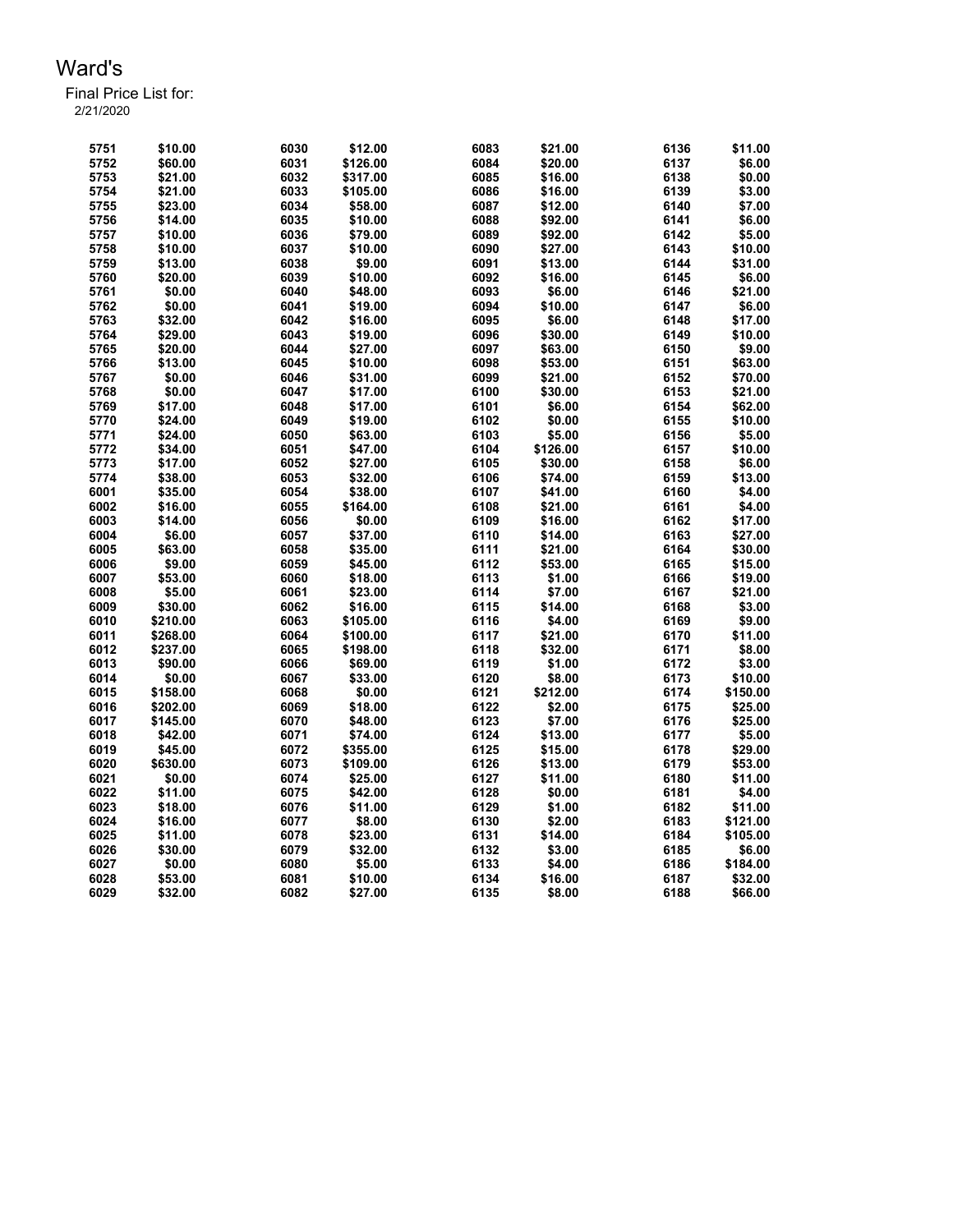| 6189 | \$38.00  | 6242 | \$158.00 | 6295 | \$4.00   | 6348 | \$19.00  |
|------|----------|------|----------|------|----------|------|----------|
| 6190 | \$54.00  | 6243 | \$138.00 | 6296 | \$4.00   | 6349 | \$33.00  |
| 6191 | \$32.00  | 6244 | \$167.00 | 6297 | \$7.00   | 6350 | \$21.00  |
| 6192 | \$138.00 | 6245 | \$29.00  | 6298 | \$4.00   | 6351 | \$11.00  |
| 6193 | \$29.00  | 6246 | \$63.00  | 6299 | \$3.00   | 6352 | \$3.00   |
| 6194 | \$73.00  | 6247 | \$250.00 | 6300 | \$3.00   | 6353 | \$17.00  |
| 6195 | \$318.00 | 6248 | \$12.00  | 6301 | \$3.00   | 6354 | \$6.00   |
| 6196 | \$22.00  | 6249 | \$5.00   | 6302 | \$16.00  | 6355 | \$34.00  |
| 6197 | \$256.00 | 6250 | \$147.00 | 6303 | \$56.00  | 6356 | \$15.00  |
| 6198 | \$76.00  | 6251 | \$45.00  | 6304 | \$126.00 | 6357 | \$0.00   |
| 6199 | \$33.00  | 6252 | \$12.00  | 6305 | \$0.00   | 6358 | \$0.00   |
| 6200 | \$15.00  | 6253 | \$24.00  | 6306 | \$132.00 | 6359 | \$10.00  |
| 6201 | \$0.00   | 6254 | \$10.00  | 6307 | \$35.00  | 6360 | \$10.00  |
| 6202 | \$3.00   | 6255 | \$6.00   | 6308 | \$105.00 | 6361 | \$210.00 |
| 6203 | \$0.00   | 6256 | \$21.00  | 6309 | \$222.00 | 6362 | \$63.00  |
| 6204 | \$19.00  | 6257 | \$16.00  | 6310 | \$39.00  | 6363 | \$16.00  |
| 6205 | \$6.00   | 6258 |          | 6311 | \$42.00  | 6364 | \$40.00  |
|      |          | 6259 | \$16.00  | 6312 |          |      | \$17.00  |
| 6206 | \$4.00   |      | \$20.00  |      | \$74.00  | 6365 |          |
| 6207 | \$6.00   | 6260 | \$4.00   | 6313 | \$108.00 | 6366 | \$79.00  |
| 6208 | \$2.00   | 6261 | \$9.00   | 6314 | \$13.00  | 6367 | \$8.00   |
| 6209 | \$1.00   | 6262 | \$16.00  | 6315 | \$54.00  | 6368 | \$27.00  |
| 6210 | \$8.00   | 6263 | \$6.00   | 6316 | \$10.00  | 6369 | \$0.00   |
| 6211 | \$12.00  | 6264 | \$15.00  | 6317 | \$10.00  | 6370 | \$48.00  |
| 6212 | \$10.00  | 6265 | \$15.00  | 6318 | \$27.00  | 6371 | \$3.00   |
| 6213 | \$6.00   | 6266 | \$164.00 | 6319 | \$0.00   | 6372 | \$16.00  |
| 6214 | \$9.00   | 6267 | \$224.00 | 6320 | \$33.00  | 6373 | \$63.00  |
| 6215 | \$0.00   | 6268 | \$179.00 | 6321 | \$23.00  | 6374 | \$249.00 |
| 6216 | \$13.00  | 6269 | \$60.00  | 6322 | \$25.00  | 6375 | \$158.00 |
| 6217 | \$0.00   | 6270 | \$216.00 | 6323 | \$61.00  | 6376 | \$858.00 |
| 6218 | \$1.00   | 6271 | \$28.00  | 6324 | \$50.00  | 6377 | \$24.00  |
| 6219 | \$35.00  | 6272 | \$310.00 | 6325 | \$0.00   | 6378 | \$10.00  |
| 6220 | \$0.00   | 6273 | \$234.00 | 6326 | \$32.00  | 6379 | \$3.00   |
| 6221 | \$10.00  | 6274 | \$190.00 | 6327 | \$15.00  | 6380 | \$5.00   |
| 6222 | \$252.00 | 6275 | \$89.00  | 6328 | \$104.00 | 6381 | \$5.00   |
| 6223 | \$41.00  | 6276 | \$189.00 | 6329 | \$5.00   | 6382 | \$6.00   |
| 6224 | \$5.00   | 6277 | \$163.00 | 6330 | \$25.00  | 6383 | \$17.00  |
| 6225 | \$32.00  | 6278 | \$37.00  | 6331 | \$13.00  | 6384 | \$17.00  |
| 6226 | \$16.00  | 6279 | \$5.00   | 6332 | \$37.00  | 6385 | \$32.00  |
| 6227 | \$73.00  | 6280 | \$10.00  | 6333 | \$19.00  | 6386 | \$7.00   |
| 6228 | \$0.00   | 6281 | \$0.00   | 6334 | \$9.00   | 6387 | \$3.00   |
| 6229 | \$0.00   | 6282 | \$10.00  | 6335 | \$137.00 | 6388 | \$9.00   |
| 6230 | \$0.00   | 6283 | \$7.00   | 6336 | \$160.00 | 6389 | \$7.00   |
| 6231 | \$6.00   | 6284 | \$6.00   | 6337 | \$0.00   | 6390 | \$121.00 |
| 6232 | \$6.00   | 6285 | \$5.00   | 6338 | \$35.00  | 6391 | \$16.00  |
| 6233 | \$13.00  | 6286 | \$4.00   | 6339 | \$35.00  | 6392 | \$21.00  |
| 6234 | \$12.00  | 6287 | \$5.00   | 6340 | \$26.00  | 6393 | \$21.00  |
| 6235 | \$12.00  | 6288 | \$7.00   | 6341 | \$27.00  | 6394 | \$11.00  |
| 6236 | \$189.00 | 6289 | \$1.00   | 6342 | \$12.00  | 6395 | \$29.00  |
| 6237 | \$142.00 | 6290 | \$6.00   | 6343 | \$34.00  | 6396 | \$24.00  |
| 6238 | \$48.00  | 6291 | \$6.00   | 6344 | \$0.00   | 6397 | \$6.00   |
| 6239 | \$163.00 | 6292 | \$5.00   | 6345 | \$5.00   | 6398 | \$6.00   |
| 6240 | \$147.00 | 6293 | \$4.00   | 6346 | \$11.00  | 6399 | \$0.00   |
| 6241 | \$405.00 | 6294 | \$3.00   | 6347 | \$37.00  | 6400 | \$6.00   |
|      |          |      |          |      |          |      |          |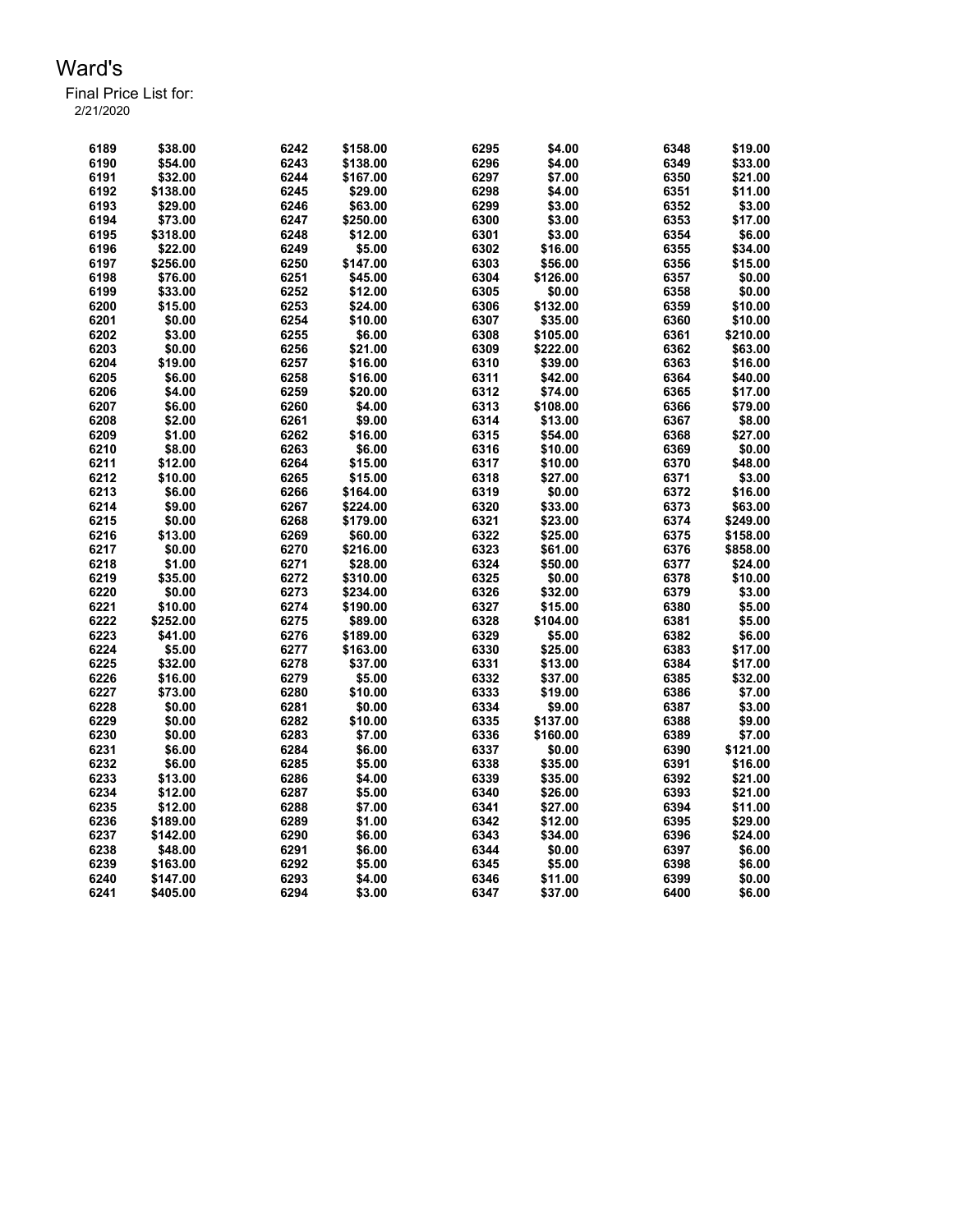| 6401         | \$8.00   | 6454 | \$29.00 | 6507 | \$9.00   | 7023 | \$6.00   |
|--------------|----------|------|---------|------|----------|------|----------|
| 6402         | \$21.00  | 6455 | \$38.00 | 6508 | \$11.00  | 7024 | \$16.00  |
| 6403         | \$42.00  | 6456 | \$8.00  | 6509 | \$10.00  | 7025 | \$16.00  |
| 6404         | \$5.00   | 6457 | \$14.00 | 6510 | \$8.00   | 7026 | \$0.00   |
| 6405         | \$31.00  | 6458 | \$7.00  | 6511 | \$11.00  | 7027 | \$5.00   |
| 6406         | \$5.00   | 6459 | \$7.00  | 6512 | \$42.00  | 7028 | \$27.00  |
| 6407         | \$16.00  | 6460 | \$7.00  | 6513 | \$7.00   | 7029 | \$11.00  |
| 6408         | \$5.00   | 6461 | \$16.00 | 6514 | \$7.00   | 7030 | \$15.00  |
| 6409         | \$0.00   | 6462 | \$5.00  | 6515 | \$6.00   | 7031 | \$42.00  |
| 6410         | \$8.00   | 6463 | \$17.00 | 6516 | \$8.00   | 7032 | \$8.00   |
| 6411         | \$15.00  | 6464 | \$5.00  | 6517 | \$7.00   | 7033 | \$24.00  |
| 6412         | \$14.00  | 6465 | \$5.00  | 6518 | \$34.00  | 7034 | \$9.00   |
| 6413         | \$8.00   | 6466 | \$6.00  | 6519 | \$34.00  | 7035 | \$5.00   |
| 6414         | \$57.00  | 6467 | \$5.00  | 6520 | \$29.00  | 7036 | \$21.00  |
| 6415         | \$21.00  | 6468 | \$21.00 | 6521 | \$33.00  | 7037 | \$105.00 |
| 6416         | \$8.00   | 6469 | \$8.00  | 6522 | \$29.00  | 7038 | \$10.00  |
| 6417         | \$121.00 | 6470 | \$6.00  | 6523 | \$33.00  | 7039 | \$5.00   |
| 6418         | \$6.00   | 6471 | \$15.00 | 6524 | \$29.00  | 7040 | \$13.00  |
| 6419         | \$29.00  | 6472 | \$6.00  | 6525 | \$26.00  | 7041 | \$4.00   |
|              | \$12.00  | 6473 | \$7.00  | 6526 |          | 7042 | \$24.00  |
| 6420<br>6421 |          |      | \$8.00  | 6527 | \$29.00  |      |          |
|              | \$33.00  | 6474 |         |      | \$29.00  | 7043 | \$5.00   |
| 6422         | \$159.00 | 6475 | \$18.00 | 6528 | \$17.00  | 7044 | \$48.00  |
| 6423         | \$37.00  | 6476 | \$0.00  | 6529 | \$19.00  | 7045 | \$17.00  |
| 6424         | \$21.00  | 6477 | \$7.00  | 6530 | \$33.00  | 7046 | \$0.00   |
| 6425         | \$29.00  | 6478 | \$8.00  | 6531 | \$29.00  | 7047 | \$473.00 |
| 6426         | \$19.00  | 6479 | \$16.00 | 6532 | \$29.00  | 7048 | \$53.00  |
| 6427         | \$5.00   | 6480 | \$14.00 | 6533 | \$25.00  | 7049 | \$21.00  |
| 6428         | \$41.00  | 6481 | \$17.00 | 6534 | \$28.00  | 7050 | \$20.00  |
| 6429         | \$16.00  | 6482 | \$8.00  | 6535 | \$39.00  | 7051 | \$18.00  |
| 6430         | \$16.00  | 6483 | \$6.00  | 6536 | \$38.00  | 7052 | \$44.00  |
| 6431         | \$50.00  | 6484 | \$18.00 | 6537 | \$38.00  | 7053 | \$17.00  |
| 6432         | \$12.00  | 6485 | \$18.00 | 6538 | \$15.00  | 7054 | \$0.00   |
| 6433         | \$28.00  | 6486 | \$24.00 | 6539 | \$27.00  | 7055 | \$36.00  |
| 6434         | \$5.00   | 6487 | \$7.00  | 6540 | \$0.00   | 7056 | \$58.00  |
| 6435         | \$21.00  | 6488 | \$10.00 | 6541 | \$34.00  | 7057 | \$0.00   |
| 6436         | \$21.00  | 6489 | \$9.00  | 6542 | \$15.00  | 7058 | \$0.00   |
| 6437         | \$28.00  | 6490 | \$8.00  | 6543 | \$0.00   | 7059 | \$45.00  |
| 6438         | \$21.00  | 6491 | \$7.00  | 6544 | \$14.00  | 7060 | \$25.00  |
| 6439         | \$23.00  | 6492 | \$8.00  | 7008 | \$0.00   | 7061 | \$25.00  |
| 6440         | \$6.00   | 6493 | \$17.00 | 7009 | \$426.00 | 7062 | \$42.00  |
| 6441         | \$22.00  | 6494 | \$20.00 | 7010 | \$210.00 | 7063 | \$3.00   |
| 6442         | \$24.00  | 6495 | \$11.00 | 7011 | \$119.00 | 7064 | \$54.00  |
| 6443         | \$36.00  | 6496 | \$11.00 | 7012 | \$116.00 | 7065 | \$37.00  |
| 6444         | \$16.00  | 6497 | \$13.00 | 7013 | \$30.00  | 7066 | \$29.00  |
| 6445         | \$16.00  | 6498 | \$9.00  | 7014 | \$150.00 | 7067 | \$0.00   |
| 6446         | \$5.00   | 6499 | \$11.00 | 7015 | \$86.00  | 7068 | \$3.00   |
| 6447         | \$44.00  | 6500 | \$9.00  | 7016 | \$41.00  | 7069 | \$10.00  |
| 6448         | \$11.00  | 6501 | \$12.00 | 7017 | \$39.00  | 7070 | \$16.00  |
| 6449         | \$37.00  | 6502 | \$33.00 | 7018 | \$10.00  | 7071 | \$5.00   |
| 6450         | \$9.00   | 6503 | \$17.00 | 7019 | \$9.00   | 7072 | \$5.00   |
| 6451         | \$11.00  | 6504 | \$6.00  | 7020 | \$25.00  | 7073 | \$38.00  |
| 6452         | \$11.00  | 6505 | \$7.00  | 7021 | \$20.00  | 7074 | \$84.00  |
| 6453         | \$21.00  | 6506 | \$9.00  | 7022 | \$20.00  | 7075 | \$80.00  |
|              |          |      |         |      |          |      |          |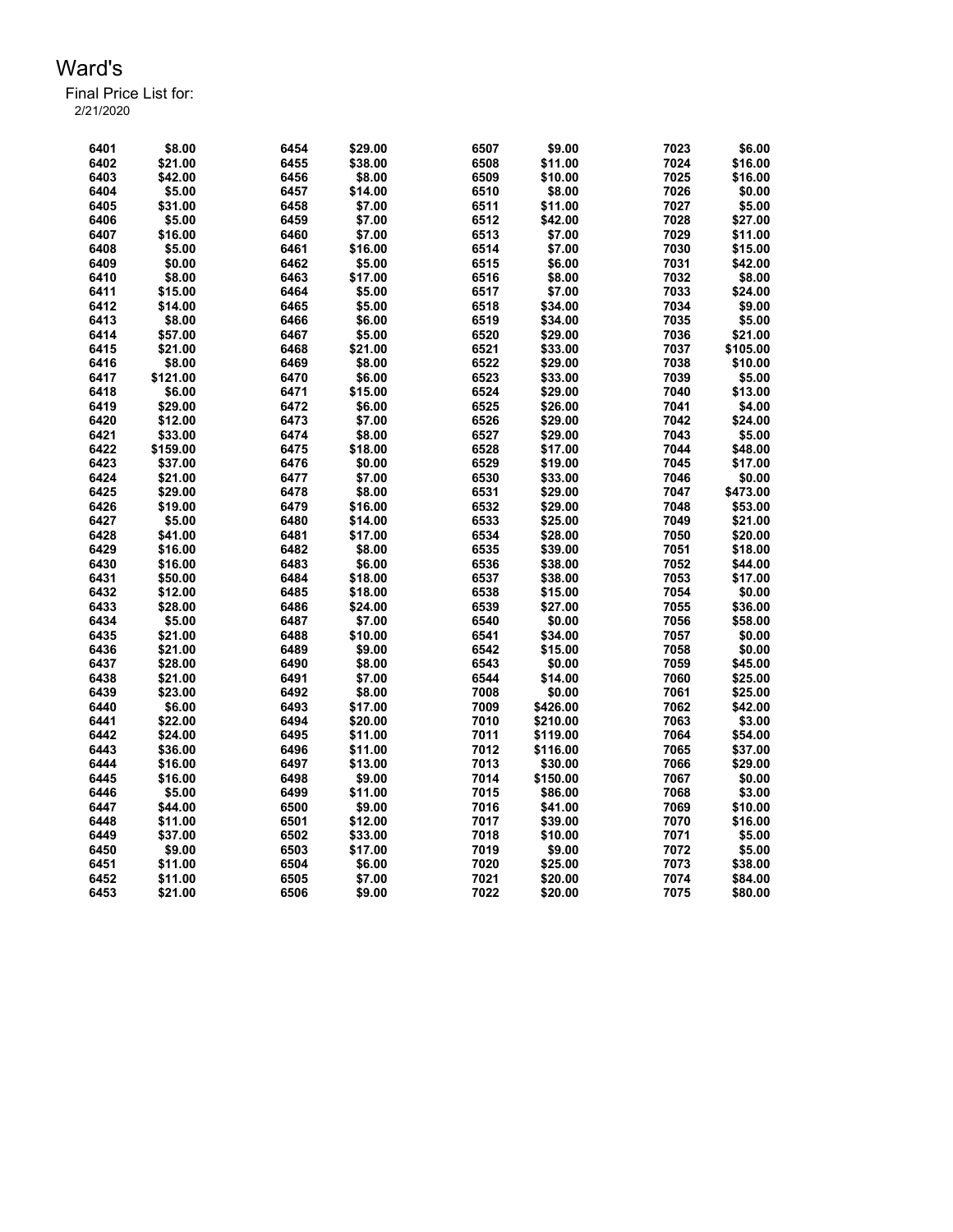| 7076         | \$30.00  | 7129 | \$17.00          | 7182 | \$0.00  | 7235         | \$14.00            |
|--------------|----------|------|------------------|------|---------|--------------|--------------------|
| 7077         | \$116.00 | 7130 | \$16.00          | 7183 | \$12.00 | 7236         | \$63.00            |
| 7078         | \$15.00  | 7131 | \$5.00           | 7184 | \$4.00  | 7237         | \$10.00            |
| 7079         | \$5.00   | 7132 | \$5.00           | 7185 | \$45.00 | 7238         | \$22.00            |
| 7080         | \$0.00   | 7133 | \$0.00           | 7186 | \$84.00 | 7239         | \$79.00            |
| 7081         | \$1.00   | 7134 | \$0.00           | 7187 | \$79.00 | 7240         | \$21.00            |
| 7082         | \$6.00   | 7135 | \$0.00           | 7188 | \$79.00 | 7241         | \$10.00            |
| 7083         | \$2.00   | 7136 | \$0.00           | 7189 | \$0.00  | 7242         | \$32.00            |
| 7084         | \$0.00   | 7137 | \$10.00          | 7190 | \$21.00 | 7243         | \$5.00             |
| 7085         | \$9.00   | 7138 | \$10.00          | 7191 | \$19.00 | 7244         | \$0.00             |
| 7086         | \$48.00  | 7139 | \$15.00          | 7192 | \$0.00  | 7245         | \$5.00             |
| 7087         | \$9.00   | 7140 | \$0.00           | 7193 | \$0.00  | 7246         | \$0.00             |
| 7088         | \$0.00   | 7141 | \$0.00           | 7194 | \$9.00  | 7247         | \$4.00             |
| 7089         | \$38.00  | 7142 | \$0.00           | 7195 | \$5.00  | 7248         | \$5.00             |
| 7090         | \$12.00  | 7143 | \$60.00          | 7196 | \$5.00  | 7249         | \$27.00            |
| 7091         | \$35.00  | 7144 | \$11.00          | 7197 | \$4.00  | 7250         | \$0.00             |
| 7092         | \$5.00   | 7145 | \$27.00          | 7198 | \$0.00  | 7251         | \$10.00            |
| 7093         | \$0.00   | 7146 | \$0.00           | 7199 | \$0.00  | 7252         | \$5.00             |
| 7094         | \$10.00  | 7147 | \$15.00          | 7200 | \$11.00 | 7253         | \$0.00             |
| 7095         | \$15.00  | 7148 | \$4.00           | 7201 | \$4.00  | 7254         | \$5.00             |
| 7096         | \$8.00   | 7149 | \$24.00          | 7202 | \$15.00 | 7255         | \$5.00             |
| 7097         | \$1.00   | 7150 | \$1.00           | 7203 | \$57.00 | 7256         | \$7.00             |
| 7098         | \$19.00  | 7151 | \$9.00           | 7204 | \$7.00  | 7257         | \$0.00             |
| 7099         | \$4.00   | 7152 | \$16.00          | 7205 | \$5.00  | 7258         | \$3.00             |
| 7100         | \$1.00   | 7153 | \$6.00           | 7206 | \$5.00  | 7259         | \$2.00             |
| 7101         | \$178.00 | 7154 | \$0.00           | 7207 | \$79.00 | 7260         | \$6.00             |
| 7102         | \$5.00   | 7155 | \$0.00           | 7208 | \$0.00  | 7261         | \$5.00             |
| 7103         | \$5.00   | 7156 | \$0.00           | 7209 | \$45.00 | 7262         | \$0.00             |
| 7104         | \$4.00   | 7157 | \$11.00          | 7210 | \$1.00  | 7263         | \$30.00            |
| 7105         | \$38.00  | 7158 | \$5.00           | 7211 | \$0.00  | 7264         | \$0.00             |
|              | \$17.00  | 7159 |                  | 7212 | \$10.00 |              |                    |
| 7106<br>7107 | \$20.00  | 7160 | \$2.00<br>\$0.00 | 7213 | \$4.00  | 7265<br>7266 | \$33.00<br>\$12.00 |
| 7108         | \$6.00   | 7161 | \$5.00           | 7214 | \$0.00  | 7267         | \$0.00             |
|              | \$42.00  | 7162 | \$27.00          | 7215 | \$10.00 | 7268         | \$5.00             |
| 7109         |          |      |                  |      |         |              |                    |
| 7110         | \$3.00   | 7163 | \$45.00          | 7216 | \$0.00  | 7269         | \$0.00             |
| 7111         | \$32.00  | 7164 | \$0.00           | 7217 | \$2.00  | 7270         | \$16.00            |
| 7112         | \$27.00  | 7165 | \$0.00           | 7218 | \$5.00  | 7271         | \$0.00             |
| 7113         | \$6.00   | 7166 | \$1.00           | 7219 | \$2.00  | 7272         | \$0.00             |
| 7114         | \$21.00  | 7167 | \$84.00          | 7220 | \$63.00 | 7273         | \$0.00             |
| 7115         | \$19.00  | 7168 | \$17.00          | 7221 | \$6.00  | 7274         | \$0.00             |
| 7116         | \$60.00  | 7169 | \$0.00           | 7222 | \$80.00 | 7275         | \$0.00             |
| 7117         | \$4.00   | 7170 | \$11.00          | 7223 | \$27.00 | 7276         | \$0.00             |
| 7118         | \$15.00  | 7171 | \$0.00           | 7224 | \$27.00 | 7277         | \$2.00             |
| 7119         | \$16.00  | 7172 | \$0.00           | 7225 | \$37.00 | 7278         | \$0.00             |
| 7120         | \$13.00  | 7173 | \$2.00           | 7226 | \$91.00 | 7279         | \$0.00             |
| 7121         | \$3.00   | 7174 | \$47.00          | 7227 | \$71.00 | 7280         | \$10.00            |
| 7122         | \$35.00  | 7175 | \$29.00          | 7228 | \$21.00 | 7281         | \$0.00             |
| 7123         | \$29.00  | 7176 | \$0.00           | 7229 | \$23.00 | 7282         | \$36.00            |
| 7124         | \$0.00   | 7177 | \$3.00           | 7230 | \$24.00 | 7283         | \$5.00             |
| 7125         | \$15.00  | 7178 | \$3.00           | 7231 | \$16.00 | 7284         | \$41.00            |
| 7126         | \$42.00  | 7179 | \$0.00           | 7232 | \$16.00 | 7285         | \$45.00            |
| 7127         | \$69.00  | 7180 | \$5.00           | 7233 | \$21.00 | 7286         | \$5.00             |
| 7128         | \$15.00  | 7181 | \$5.00           | 7234 | \$37.00 | 7287         | \$4.00             |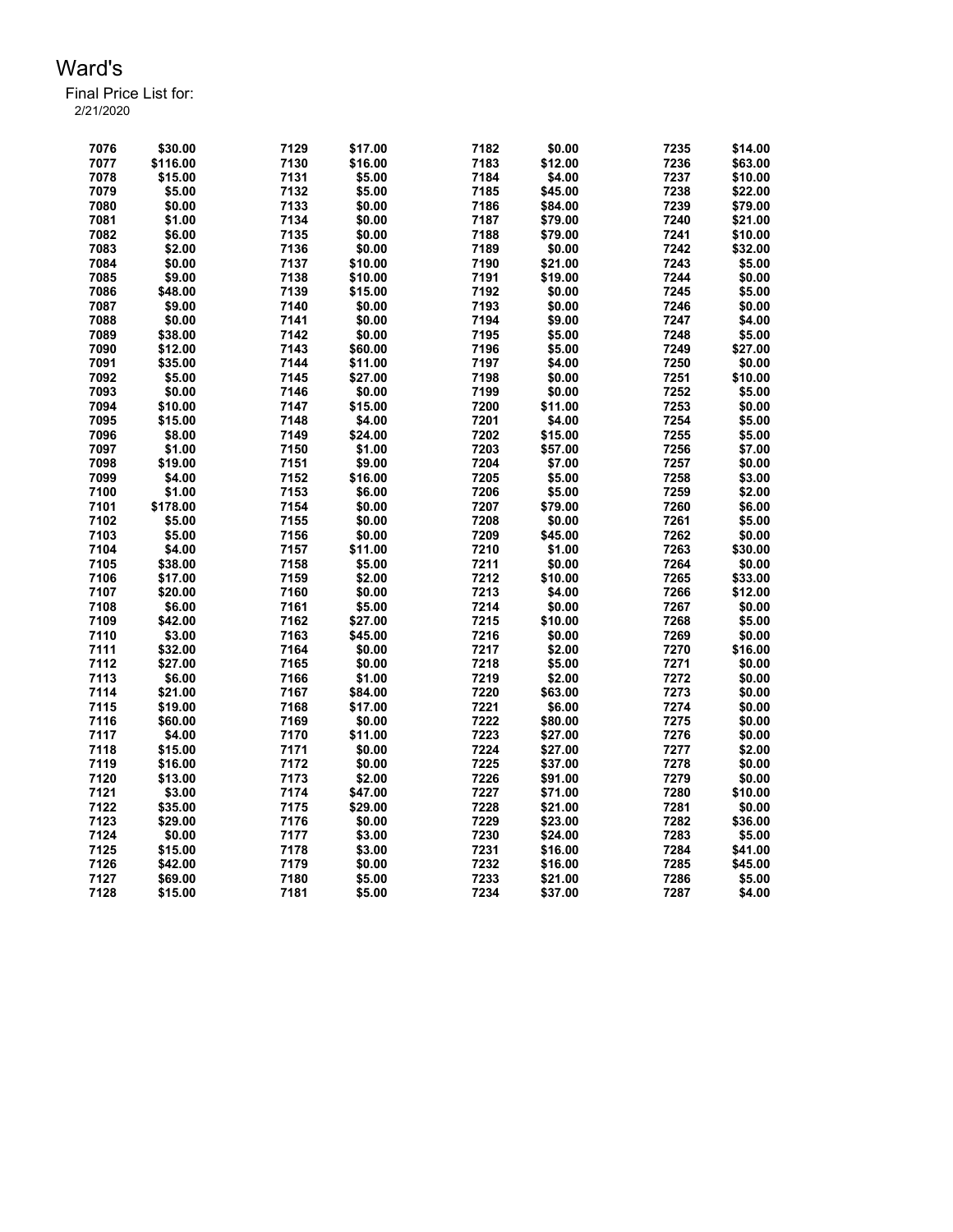| 7288 | \$20.00           | 7341         | \$33.00  | 7394         | \$21.00 | 7447 | \$6.00              |
|------|-------------------|--------------|----------|--------------|---------|------|---------------------|
| 7289 | \$33.00           | 7342         | \$8.00   | 7395         | \$35.00 | 7448 | \$21.00             |
| 7290 | \$88.00           | 7343         | \$12.00  | 7396         | \$10.00 | 7449 | \$12.00             |
| 7291 | \$56.00           | 7344         | \$3.00   | 7397         | \$27.00 | 7450 | \$23.00             |
| 7292 | \$33.00           | 7345         | \$5.00   | 7398         | \$5.00  | 7451 | \$32.00             |
| 7293 | \$0.00            | 7346         | \$3.00   | 7399         | \$16.00 | 7452 | \$2.00              |
| 7294 | \$10.00           | 7347         | \$7.00   | 7400         | \$25.00 | 7453 | \$212.00            |
| 7295 | \$0.00            | 7348         | \$16.00  | 7401         | \$20.00 | 7454 | \$5.00              |
| 7296 | \$10.00           | 7349         | \$27.00  | 7402         | \$3.00  | 7455 | \$23.00             |
| 7297 | \$132.00          | 7350         | \$0.00   | 7403         | \$1.00  | 7456 | \$0.00              |
| 7298 | \$5.00            | 7351         | \$2.00   | 7404         | \$5.00  | 7457 | \$0.00              |
| 7299 | \$50.00           | 7352         | \$5.00   | 7405         | \$10.00 | 7458 | \$0.00              |
| 7300 | \$50.00           | 7353         | \$5.00   | 7406         | \$4.00  | 7459 | \$109.00            |
| 7301 | \$34.00           | 7354         | \$6.00   | 7407         | \$35.00 | 7460 | \$0.00              |
| 7302 | \$25.00           | 7355         | \$8.00   | 7408         | \$42.00 | 7461 | \$1.00              |
| 7303 | \$4.00            | 7356         | \$2.00   | 7409         | \$42.00 | 7462 | \$7.00              |
| 7304 | \$46.00           | 7357         | \$6.00   | 7410         | \$1.00  | 7463 | \$6.00              |
| 7305 | \$13.00           | 7358         | \$9.00   | 7411         | \$17.00 | 7464 | \$1.00              |
| 7306 | \$44.00           | 7359         | \$0.00   | 7412         | \$4.00  | 7465 | \$1.00              |
| 7307 | \$23.00           | 7360         | \$8.00   | 7413         | \$5.00  | 7466 | \$47.00             |
| 7308 | \$5.00            | 7361         | \$13.00  | 7414         | \$2.00  | 7467 | \$14.00             |
| 7309 | \$3.00            | 7362         | \$2.00   | 7415         | \$3.00  | 8010 | \$2,957.00          |
| 7310 | \$40.00           | 7363         | \$11.00  | 7416         | \$16.00 | 8011 | \$4,253.00          |
| 7311 | \$6.00            | 7364         | \$2.00   | 7417         | \$5.00  | 8012 | \$2,625.00          |
| 7312 | \$13.00           | 7365         | \$6.00   | 7418         | \$0.00  | 8013 | \$1,785.00          |
| 7313 | \$29.00           | 7366         | \$4.00   | 7419         | \$3.00  | 8014 | \$1,904.00          |
| 7314 | \$53.00           | 7367         | \$3.00   | 7420         | \$0.00  | 8015 | \$250.00            |
| 7315 | \$48.00           | 7368         | \$27.00  | 7421         | \$5.00  | 8016 | \$81.00             |
| 7316 | \$0.00            | 7369         | \$42.00  | 7422         | \$6.00  | 8017 | \$1,333.00          |
| 7317 | \$158.00          | 7370         | \$21.00  | 7423         | \$6.00  | 8018 | \$230.00            |
| 7318 | \$0.00            | 7371         | \$1.00   | 7424         | \$13.00 | 8019 | \$1,422.00          |
| 7319 | \$6.00            | 7372         | \$5.00   | 7425         | \$24.00 | 8020 | \$1,323.00          |
| 7320 | \$3.00            | 7373         | \$2.00   | 7426         | \$1.00  | 8021 | \$1,050.00          |
| 7321 | \$0.00            | 7374         | \$6.00   | 7427         | \$0.00  | 8022 | \$3,000.00          |
| 7322 | \$5.00            | 7375         | \$7.00   | 7428         | \$4.00  | 8023 | \$497.00            |
| 7323 | \$3.00            | 7376         | \$1.00   | 7429         | \$4.00  | 8024 | \$25.00             |
| 7324 |                   | 7377         |          | 7430         |         | 8025 |                     |
| 7325 | \$32.00           |              | \$0.00   | 7431         | \$32.00 | 8026 | \$130.00<br>\$35.00 |
| 7326 | \$4.00<br>\$61.00 | 7378<br>7379 | \$1.00   | 7432         | \$37.00 | 8027 |                     |
|      |                   |              | \$9.00   |              | \$5.00  |      | \$27.00             |
| 7327 | \$6.00            | 7380         | \$51.00  | 7433         | \$30.00 | 8028 | \$42.00             |
| 7328 | \$0.00            | 7381<br>7382 | \$27.00  | 7434<br>7435 | \$5.00  | 8029 | \$0.00              |
| 7329 | \$23.00           |              | \$6.00   |              | \$21.00 | 8030 | \$452.00            |
| 7330 | \$27.00           | 7383         | \$166.00 | 7436         | \$3.00  | 8031 | \$420.00            |
| 7331 | \$11.00           | 7384         | \$53.00  | 7437         | \$11.00 | 8032 | \$32.00             |
| 7332 | \$3.00            | 7385         | \$117.00 | 7438         | \$0.00  | 8033 | \$47.00             |
| 7333 | \$2.00            | 7386         | \$10.00  | 7439         | \$6.00  | 8034 | \$91.00             |
| 7334 | \$19.00           | 7387         | \$28.00  | 7440         | \$3.00  | 8035 | \$74.00             |
| 7335 | \$3.00            | 7388         | \$32.00  | 7441         | \$26.00 | 8036 | \$32.00             |
| 7336 | \$12.00           | 7389         | \$1.00   | 7442         | \$0.00  | 8037 | \$117.00            |
| 7337 | \$39.00           | 7390         | \$27.00  | 7443         | \$0.00  | 8038 | \$275.00            |
| 7338 | \$12.00           | 7391         | \$25.00  | 7444         | \$1.00  | 8039 | \$100.00            |
| 7339 | \$5.00            | 7392         | \$27.00  | 7445         | \$37.00 | 8040 | \$50.00             |
| 7340 | \$0.00            | 7393         | \$10.00  | 7446         | \$3.00  | 8041 | \$20.00             |
|      |                   |              |          |              |         |      |                     |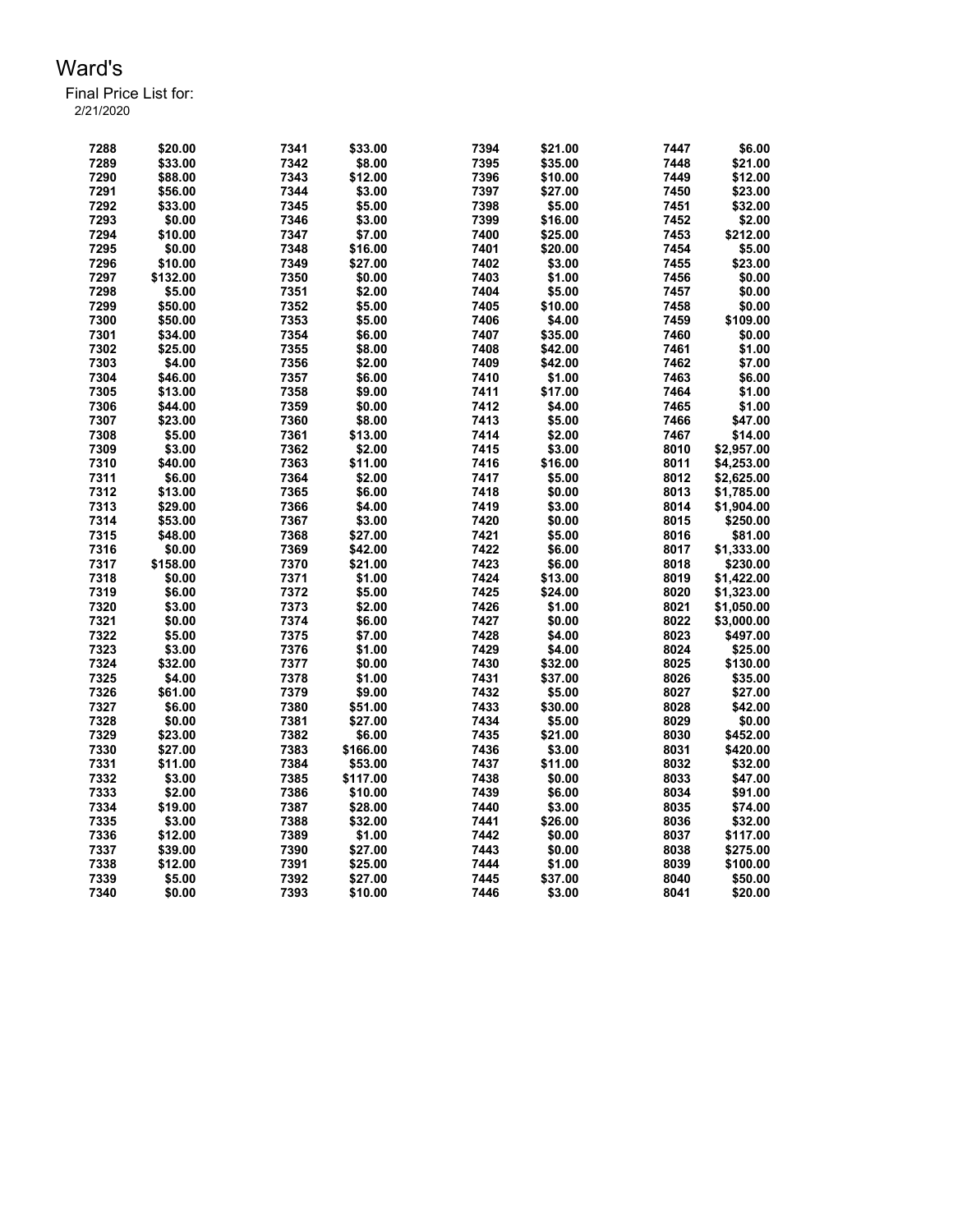| 8042         | \$48.00  | 8095         | \$54.00           | 8148         | \$23.00           | 8201 | \$2.00             |
|--------------|----------|--------------|-------------------|--------------|-------------------|------|--------------------|
| 8043         | \$25.00  | 8096         | \$16.00           | 8149         | \$63.00           | 8202 | \$225.00           |
| 8044         | \$13.00  | 8097         | \$5.00            | 8150         | \$10.00           | 8203 | \$10.00            |
| 8045         | \$10.00  | 8098         | \$2.00            | 8151         | \$37.00           | 8204 | \$9.00             |
| 8046         | \$0.00   | 8099         | \$11.00           | 8152         | \$16.00           | 8205 | \$11.00            |
| 8047         | \$12.00  | 8100         | \$9.00            | 8153         | \$53.00           | 8206 | \$23.00            |
| 8048         | \$27.00  | 8101         | \$38.00           | 8154         | \$74.00           | 8207 | \$0.00             |
| 8049         | \$11.00  | 8102         | \$130.00          | 8155         | \$6.00            | 8208 | \$100.00           |
| 8050         | \$20.00  | 8103         | \$179.00          | 8156         | \$33.00           | 8209 | \$184.00           |
| 8051         | \$25.00  | 8104         | \$200.00          | 8157         | \$0.00            | 8210 | \$12.00            |
| 8052         | \$32.00  | 8105         | \$142.00          | 8158         | \$63.00           | 8211 | \$7.00             |
| 8053         | \$32.00  | 8106         | \$75.00           | 8159         | \$20.00           | 8212 | \$0.00             |
| 8054         | \$87.00  | 8107         | \$79.00           | 8160         | \$17.00           | 8213 | \$21.00            |
| 8055         | \$45.00  | 8108         | \$5.00            | 8161         | \$6.00            | 8214 | \$20.00            |
| 8056         | \$95.00  | 8109         | \$24.00           | 8162         | \$5.00            | 8215 | \$4.00             |
| 8057         | \$48.00  | 8110         | \$10.00           | 8163         | \$5.00            | 8216 | \$21.00            |
| 8058         | \$105.00 | 8111         | \$23.00           | 8164         | \$53.00           | 8217 | \$63.00            |
| 8059         | \$48.00  | 8112         | \$5.00            | 8165         | \$6.00            | 8218 | \$0.00             |
| 8060         | \$27.00  | 8113         | \$6.00            | 8166         | \$11.00           | 8219 | \$2.00             |
| 8061         | \$12.00  | 8114         | \$19.00           | 8167         | \$15.00           | 8220 | \$3.00             |
|              |          |              |                   |              |                   | 8221 |                    |
| 8062<br>8063 | \$5.00   | 8115<br>8116 | \$11.00<br>\$0.00 | 8168<br>8169 | \$63.00<br>\$5.00 | 8222 | \$32.00<br>\$37.00 |
|              | \$27.00  |              |                   |              |                   |      |                    |
| 8064         | \$24.00  | 8117         | \$1.00            | 8170         | \$10.00           | 9010 | \$68.00            |
| 8065         | \$132.00 | 8118         | \$1.00            | 8171         | \$14.00           | 9011 | \$44.00            |
| 8066         | \$23.00  | 8119         | \$84.00           | 8172         | \$5.00            | 9012 | \$251.00           |
| 8067         | \$32.00  | 8120         | \$2.00            | 8173         | \$5.00            | 9013 | \$195.00           |
| 8068         | \$12.00  | 8121         | \$3.00            | 8174         | \$7.00            | 9014 | \$42.00            |
| 8069         | \$34.00  | 8122         | \$2.00            | 8175         | \$0.00            | 9015 | \$40.00            |
| 8070         | \$9.00   | 8123         | \$1.00            | 8176         | \$100.00          | 9016 | \$14.00            |
| 8071         | \$5.00   | 8124         | \$0.00            | 8177         | \$21.00           | 9017 | \$5.00             |
| 8072         | \$5.00   | 8125         | \$61.00           | 8178         | \$0.00            | 9018 | \$48.00            |
| 8073         | \$5.00   | 8126         | \$683.00          | 8179         | \$28.00           | 9019 | \$32.00            |
| 8074         | \$447.00 | 8127         | \$99.00           | 8180         | \$14.00           | 9020 | \$30.00            |
| 8075         | \$525.00 | 8128         | \$525.00          | 8181         | \$16.00           | 9021 | \$20.00            |
| 8076         | \$179.00 | 8129         | \$98.00           | 8182         | \$27.00           | 9022 | \$32.00            |
| 8077         | \$11.00  | 8130         | \$137.00          | 8183         | \$5.00            | 9023 | \$47.00            |
| 8078         | \$23.00  | 8131         | \$54.00           | 8184         | \$6.00            | 9024 | \$10.00            |
| 8079         | \$431.00 | 8132         | \$126.00          | 8185         | \$11.00           | 9025 | \$11.00            |
| 8080         | \$113.00 | 8133         | \$420.00          | 8186         | \$34.00           | 9026 | \$25.00            |
| 8081         | \$37.00  | 8134         | \$0.00            | 8187         | \$63.00           | 9027 | \$11.00            |
| 8082         | \$21.00  | 8135         | \$79.00           | 8188         | \$15.00           | 9028 | \$24.00            |
| 8083         | \$81.00  | 8136         | \$30.00           | 8189         | \$10.00           | 9029 | \$21.00            |
| 8084         | \$0.00   | 8137         | \$0.00            | 8190         | \$79.00           | 9030 | \$28.00            |
| 8085         | \$15.00  | 8138         | \$11.00           | 8191         | \$54.00           | 9031 | \$21.00            |
| 8086         | \$17.00  | 8139         | \$12.00           | 8192         | \$10.00           | 9032 | \$15.00            |
| 8087         | \$10.00  | 8140         | \$24.00           | 8193         | \$31.00           | 9033 | \$17.00            |
| 8088         | \$23.00  | 8141         | \$20.00           | 8194         | \$34.00           | 9034 | \$18.00            |
| 8089         | \$6.00   | 8142         | \$6.00            | 8195         | \$33.00           | 9035 | \$95.00            |
| 8090         | \$26.00  | 8143         | \$11.00           | 8196         | \$11.00           | 9036 | \$22.00            |
| 8091         | \$23.00  | 8144         | \$32.00           | 8197         | \$5.00            | 9037 | \$24.00            |
| 8092         | \$31.00  | 8145         | \$268.00          | 8198         | \$0.00            | 9038 | \$13.00            |
| 8093         | \$12.00  | 8146         | \$32.00           | 8199         | \$4.00            | 9039 | \$13.00            |
| 8094         | \$78.00  | 8147         | \$16.00           | 8200         | \$16.00           | 9040 | \$42.00            |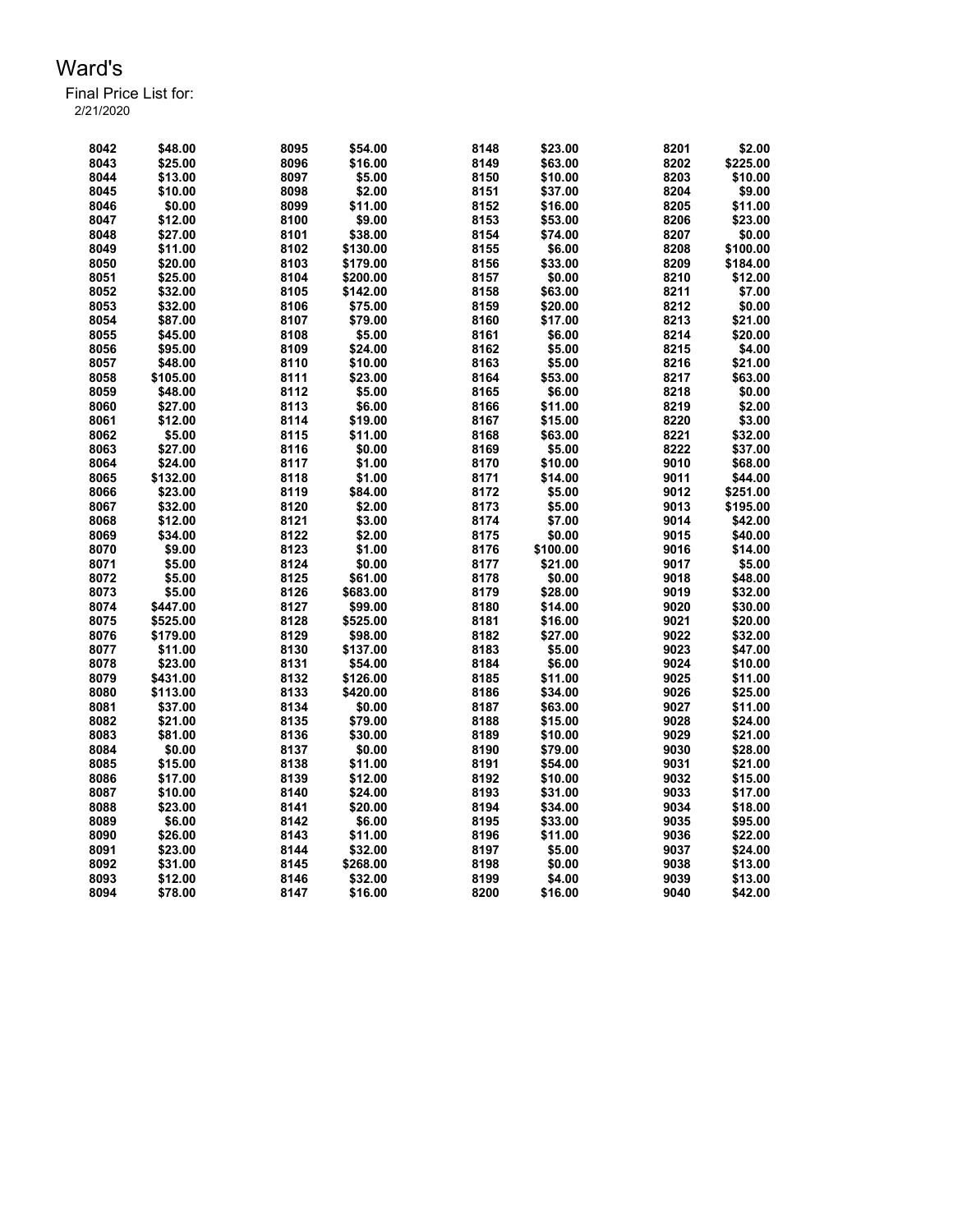| 9041 | \$21.00 | 9094 | \$35.00  | 9147 | \$300.00 | 9200 | \$0.00  |
|------|---------|------|----------|------|----------|------|---------|
| 9042 | \$23.00 | 9095 | \$25.00  | 9148 | \$105.00 | 9201 | \$11.00 |
| 9043 | \$21.00 | 9096 | \$34.00  | 9149 | \$315.00 | 9202 | \$33.00 |
| 9044 | \$11.00 | 9097 | \$24.00  | 9150 | \$129.00 | 9203 | \$3.00  |
| 9045 | \$13.00 | 9098 | \$72.00  | 9151 | \$63.00  | 9204 | \$8.00  |
| 9046 | \$34.00 | 9099 | \$15.00  | 9152 | \$16.00  | 9205 | \$11.00 |
| 9047 | \$6.00  | 9100 | \$15.00  | 9153 | \$21.00  | 9206 | \$35.00 |
| 9048 | \$13.00 | 9101 | \$3.00   | 9154 | \$23.00  | 9207 | \$5.00  |
| 9049 | \$14.00 | 9102 | \$18.00  | 9155 | \$6.00   | 9208 | \$33.00 |
| 9050 | \$11.00 | 9103 | \$7.00   | 9156 | \$4.00   | 9209 | \$8.00  |
| 9051 | \$29.00 | 9104 | \$5.00   | 9157 | \$14.00  | 9210 | \$9.00  |
| 9052 | \$30.00 | 9105 | \$11.00  | 9158 | \$23.00  | 9211 | \$21.00 |
| 9053 | \$11.00 | 9106 | \$250.00 | 9159 | \$25.00  | 9212 | \$20.00 |
| 9054 | \$10.00 | 9107 | \$175.00 | 9160 | \$0.00   | 9213 | \$10.00 |
| 9055 | \$14.00 | 9108 | \$210.00 | 9161 | \$16.00  | 9214 | \$35.00 |
| 9056 | \$14.00 | 9109 | \$121.00 | 9162 | \$13.00  | 9215 | \$11.00 |
| 9057 | \$69.00 | 9110 | \$31.00  | 9163 | \$150.00 | 9216 | \$42.00 |
| 9058 | \$32.00 | 9111 | \$17.00  | 9164 | \$0.00   | 9217 | \$9.00  |
| 9059 | \$13.00 | 9112 | \$17.00  | 9165 | \$9.00   | 9218 | \$8.00  |
| 9060 | \$12.00 | 9113 | \$10.00  | 9166 | \$26.00  | 9219 | \$5.00  |
| 9061 | \$0.00  | 9114 | \$24.00  | 9167 | \$30.00  | 9220 | \$14.00 |
| 9062 | \$9.00  | 9115 | \$27.00  | 9168 | \$19.00  | 9221 | \$25.00 |
| 9063 | \$15.00 | 9116 | \$18.00  | 9169 | \$175.00 | 9222 | \$3.00  |
| 9064 | \$11.00 | 9117 | \$126.00 | 9170 | \$0.00   | 9223 | \$5.00  |
| 9065 | \$10.00 | 9118 | \$201.00 | 9171 | \$10.00  | 9224 | \$4.00  |
| 9066 | \$14.00 | 9119 | \$27.00  | 9172 | \$16.00  | 9225 | \$6.00  |
| 9067 | \$27.00 | 9120 | \$16.00  | 9173 | \$12.00  | 9226 | \$5.00  |
| 9068 | \$8.00  | 9121 | \$12.00  | 9174 | \$12.00  | 9227 | \$11.00 |
| 9069 | \$3.00  | 9122 | \$11.00  | 9175 | \$17.00  | 9228 | \$5.00  |
| 9070 | \$35.00 | 9123 | \$55.00  | 9176 | \$400.00 | 9229 | \$5.00  |
| 9071 | \$8.00  | 9124 | \$13.00  | 9177 | \$244.00 | 9230 | \$21.00 |
| 9072 | \$35.00 | 9125 | \$20.00  | 9178 | \$18.00  | 9231 | \$21.00 |
| 9073 | \$14.00 | 9126 | \$37.00  | 9179 | \$17.00  | 9232 | \$10.00 |
| 9074 | \$11.00 | 9127 | \$21.00  | 9180 | \$21.00  | 9233 | \$10.00 |
| 9075 | \$29.00 | 9128 | \$30.00  | 9181 | \$24.00  | 9234 | \$15.00 |
| 9076 | \$29.00 | 9129 | \$150.00 | 9182 | \$53.00  | 9235 | \$8.00  |
| 9077 | \$60.00 | 9130 | \$11.00  | 9183 | \$5.00   | 9236 | \$10.00 |
| 9078 | \$19.00 | 9131 | \$30.00  | 9184 | \$5.00   | 9237 | \$0.00  |
| 9079 | \$25.00 | 9132 | \$82.00  | 9185 | \$3.00   | 9238 | \$10.00 |
| 9080 | \$22.00 | 9133 | \$13.00  | 9186 | \$0.00   | 9239 | \$8.00  |
| 9081 | \$13.00 | 9134 | \$21.00  | 9187 | \$0.00   | 9240 | \$24.00 |
| 9082 | \$23.00 | 9135 | \$10.00  | 9188 | \$13.00  | 9241 | \$21.00 |
| 9083 | \$17.00 | 9136 | \$21.00  | 9189 | \$20.00  | 9242 | \$20.00 |
| 9084 | \$16.00 | 9137 | \$15.00  | 9190 | \$35.00  | 9243 | \$13.00 |
| 9085 | \$12.00 | 9138 | \$16.00  | 9191 | \$12.00  | 9244 | \$32.00 |
| 9086 | \$16.00 | 9139 | \$27.00  | 9192 | \$8.00   | 9245 | \$26.00 |
| 9087 | \$11.00 | 9140 | \$23.00  | 9193 | \$21.00  | 9246 | \$24.00 |
| 9088 | \$11.00 | 9141 | \$30.00  | 9194 | \$56.00  | 9247 | \$33.00 |
| 9089 | \$26.00 | 9142 | \$16.00  | 9195 | \$27.00  | 9248 | \$63.00 |
| 9090 | \$26.00 | 9143 | \$21.00  | 9196 | \$8.00   | 9249 | \$20.00 |
| 9091 | \$9.00  | 9144 | \$6.00   | 9197 | \$13.00  | 9250 | \$35.00 |
| 9092 | \$18.00 | 9145 | \$63.00  | 9198 | \$30.00  | 9251 | \$0.00  |
| 9093 | \$24.00 | 9146 | \$41.00  | 9199 | \$72.00  | 9252 | \$21.00 |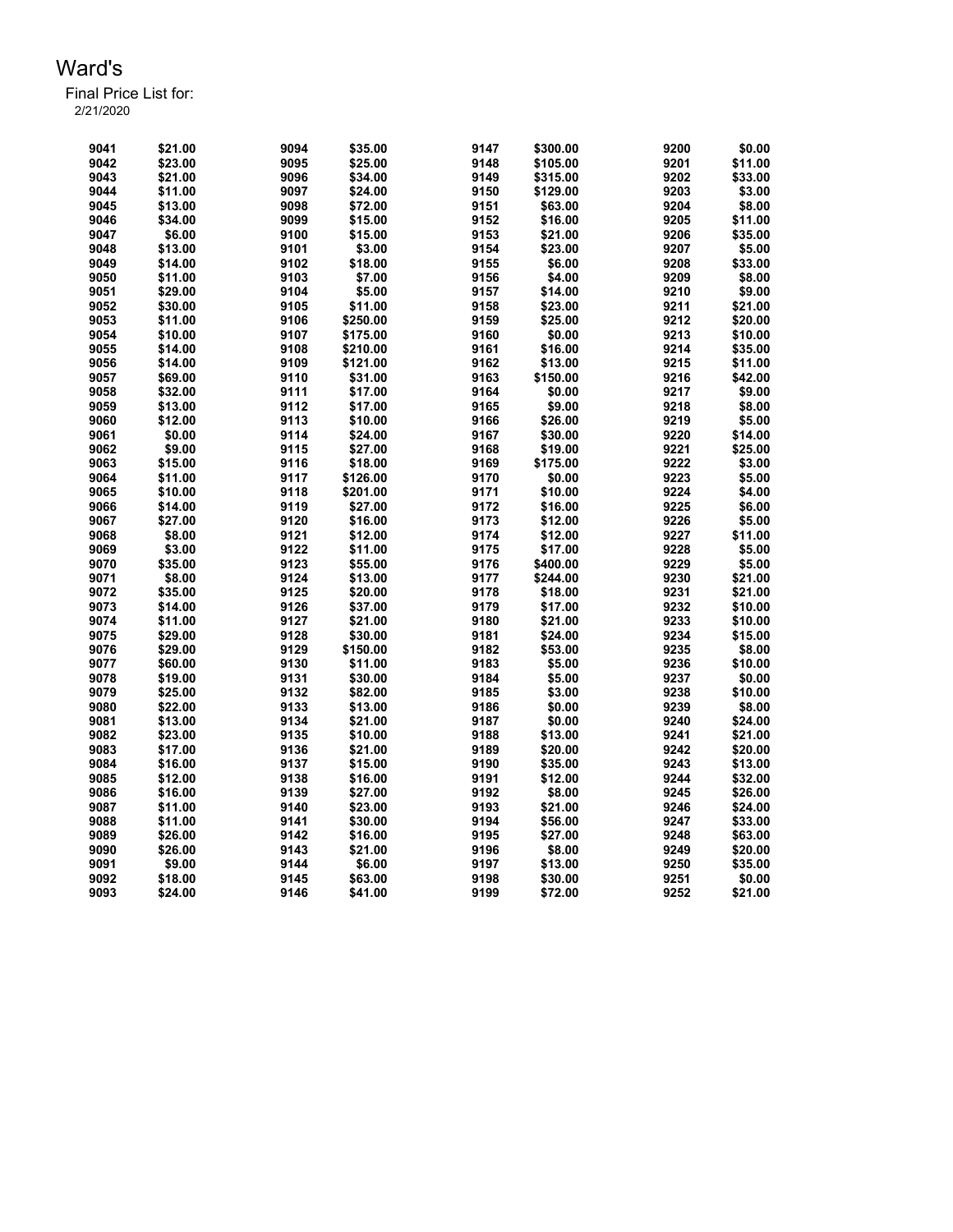| 9253 | \$5.00   | 9306 | \$0.00     | 9359 | \$100.00 | 9412 | \$49.00    |
|------|----------|------|------------|------|----------|------|------------|
| 9254 | \$38.00  | 9307 | \$9.00     | 9360 | \$21.00  | 9413 | \$12.00    |
| 9255 | \$11.00  | 9308 | \$62.00    | 9361 | \$39.00  | 9414 | \$10.00    |
| 9256 | \$6.00   | 9309 | \$22.00    | 9362 | \$0.00   | 9415 | \$161.00   |
| 9257 | \$42.00  | 9310 | \$33.00    | 9363 | \$10.00  | 9416 | \$10.00    |
| 9258 | \$12.00  | 9311 | \$74.00    | 9364 | \$10.00  | 9417 | \$27.00    |
| 9259 | \$72.00  | 9312 | \$74.00    | 9365 | \$55.00  | 9418 | \$15.00    |
| 9260 | \$3.00   | 9313 | \$74.00    | 9366 | \$90.00  | 9419 | \$119.00   |
| 9261 | \$24.00  | 9314 | \$100.00   | 9367 | \$16.00  | 9420 | \$0.00     |
| 9262 | \$305.00 | 9315 | \$69.00    | 9368 | \$33.00  | 9421 | \$13.00    |
| 9263 | \$326.00 | 9316 | \$33.00    | 9369 | \$24.00  | 9422 | \$13.00    |
| 9264 | \$63.00  | 9317 | \$19.00    | 9370 | \$13.00  | 9423 | \$35.00    |
| 9265 | \$8.00   | 9318 | \$11.00    | 9371 | \$21.00  | 9424 | \$0.00     |
| 9266 | \$17.00  | 9319 | \$90.00    | 9372 | \$5.00   | 9425 | \$32.00    |
| 9267 | \$263.00 | 9320 | \$38.00    | 9373 | \$66.00  | 9426 | \$48.00    |
| 9268 | \$179.00 | 9321 | \$54.00    | 9374 | \$5.00   | 9427 | \$21.00    |
| 9269 | \$21.00  | 9322 | \$33.00    | 9375 | \$23.00  | 9428 | \$0.00     |
| 9270 | \$21.00  | 9323 | \$19.00    | 9376 | \$4.00   | 9429 | \$0.00     |
| 9271 | \$42.00  | 9324 | \$27.00    | 9377 | \$3.00   | 9430 | \$32.00    |
| 9272 | \$0.00   | 9325 | \$105.00   | 9378 | \$9.00   | 9431 | \$65.00    |
| 9273 | \$10.00  | 9326 | \$53.00    | 9379 | \$0.00   | 9432 | \$35.00    |
| 9274 | \$33.00  | 9327 | \$132.00   | 9380 | \$10.00  | 9433 | \$81.00    |
| 9275 | \$19.00  | 9328 | \$63.00    | 9381 | \$16.00  | 9434 | \$113.00   |
| 9276 | \$0.00   | 9329 | \$42.00    | 9382 | \$15.00  | 9435 | \$21.00    |
| 9277 | \$37.00  | 9330 | \$5.00     | 9383 | \$0.00   | 9436 | \$11.00    |
| 9278 | \$88.00  | 9331 | \$38.00    | 9384 | \$7.00   | 9437 | \$5.00     |
| 9279 | \$10.00  | 9332 | \$0.00     | 9385 | \$3.00   | 9438 | \$8.00     |
| 9280 | \$24.00  | 9333 | \$0.00     | 9386 | \$39.00  | 9439 | \$0.00     |
|      |          |      |            |      |          |      | \$32.00    |
| 9281 | \$15.00  | 9334 | \$44.00    | 9387 | \$35.00  | 9440 |            |
| 9282 | \$500.00 | 9335 | \$48.00    | 9388 | \$35.00  | 9441 | \$19.00    |
| 9283 | \$263.00 | 9336 | \$33.00    | 9389 | \$9.00   | 9442 | \$8.00     |
| 9284 | \$5.00   | 9337 | \$23.00    | 9390 | \$44.00  | 9443 | \$0.00     |
| 9285 | \$5.00   | 9338 | \$326.00   | 9391 | \$65.00  | 9444 | \$17.00    |
| 9286 | \$479.00 | 9339 | \$7.00     | 9392 | \$26.00  | 9445 | \$2,100.00 |
| 9287 | \$205.00 | 9340 | \$15.00    | 9393 | \$32.00  | 9446 | \$79.00    |
| 9288 | \$655.00 | 9341 | \$12.00    | 9394 | \$34.00  | 9447 | \$53.00    |
| 9289 | \$185.00 | 9342 | \$12.00    | 9395 | \$21.00  | 9448 | \$188.00   |
| 9290 | \$70.00  | 9343 | \$40.00    | 9396 | \$16.00  | 9449 | \$51.00    |
| 9291 | \$38.00  | 9344 | \$238.00   | 9397 | \$60.00  | 9450 | \$41.00    |
| 9292 | \$33.00  | 9345 | \$74.00    | 9398 | \$21.00  | 9451 | \$40.00    |
| 9293 | \$21.00  | 9346 | \$67.00    | 9399 | \$133.00 | 9452 | \$95.00    |
| 9294 | \$31.00  | 9347 | \$38.00    | 9400 | \$25.00  | 9453 | \$53.00    |
| 9295 | \$20.00  | 9348 | \$14.00    | 9401 | \$25.00  | 9454 | \$27.00    |
| 9296 | \$21.00  | 9349 | \$54.00    | 9402 | \$25.00  | 9455 | \$6.00     |
| 9297 | \$14.00  | 9350 | \$38.00    | 9403 | \$27.00  | 9456 | \$44.00    |
| 9298 | \$21.00  | 9351 | \$40.00    | 9404 | \$50.00  | 9457 | \$10.00    |
| 9299 | \$15.00  | 9352 | \$87.00    | 9405 | \$45.00  | 9458 | \$0.00     |
| 9300 | \$21.00  | 9353 | \$24.00    | 9406 | \$47.00  | 9459 | \$20.00    |
| 9301 | \$10.00  | 9354 | \$3,150.00 | 9407 | \$35.00  | 9460 | \$11.00    |
| 9302 | \$21.00  | 9355 | \$4,000.00 | 9408 | \$49.00  | 9461 | \$0.00     |
| 9303 | \$25.00  | 9356 | \$520.00   | 9409 | \$53.00  | 9462 | \$27.00    |
| 9304 | \$29.00  | 9357 | \$132.00   | 9410 | \$20.00  | 9463 | \$16.00    |
| 9305 | \$0.00   | 9358 | \$27.00    | 9411 | \$5.00   | 9464 | \$0.00     |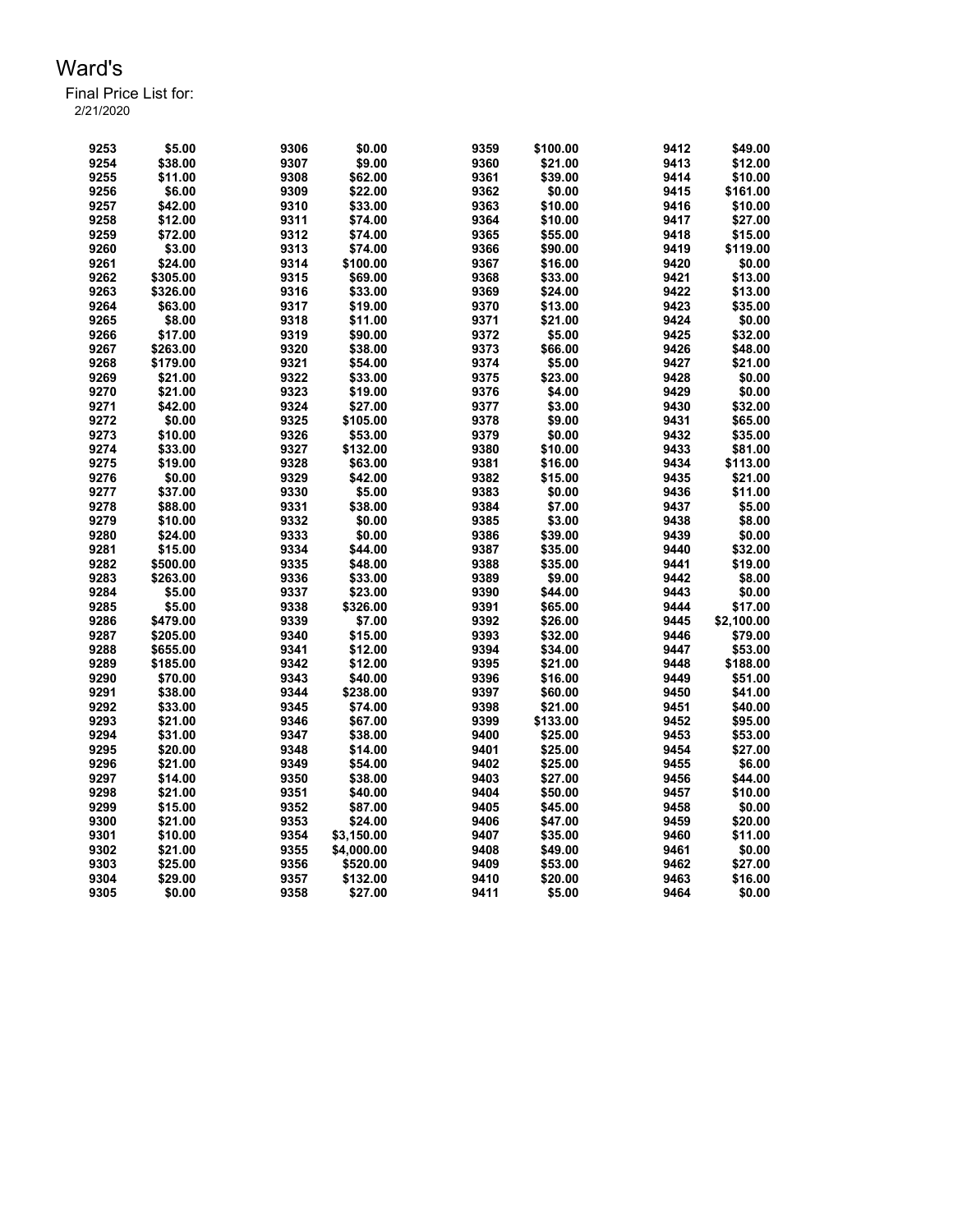| 9465 | \$0.00   | 9518 | \$29.00  | 9571 | \$17.00    | 9624 | \$50.00  |
|------|----------|------|----------|------|------------|------|----------|
| 9466 | \$5.00   | 9519 | \$4.00   | 9572 | \$51.00    | 9625 | \$19.00  |
| 9467 | \$15.00  | 9520 | \$21.00  | 9573 | \$50.00    | 9626 | \$58.00  |
| 9468 | \$11.00  | 9521 | \$27.00  | 9574 | \$12.00    | 9627 | \$54.00  |
| 9469 | \$11.00  | 9522 | \$10.00  | 9575 | \$159.00   | 9628 | \$79.00  |
| 9470 | \$18.00  | 9523 | \$6.00   | 9576 | \$1,451.00 | 9629 | \$33.00  |
| 9471 | \$7.00   | 9524 | \$7.00   | 9577 | \$50.00    | 9630 | \$18.00  |
| 9472 | \$25.00  | 9525 | \$15.00  | 9578 | \$21.00    | 9631 | \$16.00  |
| 9473 | \$23.00  | 9526 | \$3.00   | 9579 | \$200.00   | 9632 | \$27.00  |
| 9474 | \$16.00  | 9527 | \$65.00  | 9580 | \$27.00    | 9633 | \$21.00  |
| 9475 | \$45.00  | 9528 | \$66.00  | 9581 | \$32.00    | 9634 | \$21.00  |
| 9476 | \$54.00  | 9529 | \$39.00  | 9582 | \$33.00    | 9635 | \$44.00  |
| 9477 | \$29.00  | 9530 | \$42.00  | 9583 | \$32.00    | 9636 | \$16.00  |
| 9478 | \$11.00  | 9531 | \$47.00  | 9584 | \$42.00    | 9637 | \$54.00  |
| 9479 | \$12.00  | 9532 | \$7.00   | 9585 | \$50.00    | 9638 | \$27.00  |
| 9480 | \$11.00  | 9533 | \$80.00  | 9586 | \$29.00    | 9639 | \$27.00  |
| 9481 | \$0.00   | 9534 | \$66.00  | 9587 | \$15.00    | 9640 | \$212.00 |
| 9482 | \$10.00  | 9535 | \$40.00  | 9588 | \$13.00    | 9641 | \$84.00  |
| 9483 | \$4.00   | 9536 | \$127.00 | 9589 | \$20.00    | 9642 | \$93.00  |
| 9484 | \$17.00  | 9537 | \$12.00  | 9590 | \$33.00    | 9643 | \$112.00 |
|      | \$6.00   | 9538 | \$5.00   | 9591 |            | 9644 | \$198.00 |
| 9485 | \$6.00   | 9539 |          |      | \$33.00    | 9645 |          |
| 9486 |          |      | \$10.00  | 9592 | \$0.00     |      | \$69.00  |
| 9487 | \$0.00   | 9540 | \$17.00  | 9593 | \$15.00    | 9646 | \$50.00  |
| 9488 | \$15.00  | 9541 | \$10.00  | 9594 | \$36.00    | 9647 | \$50.00  |
| 9489 | \$3.00   | 9542 | \$18.00  | 9595 | \$79.00    | 9648 | \$37.00  |
| 9490 | \$3.00   | 9543 | \$60.00  | 9596 | \$58.00    | 9649 | \$37.00  |
| 9491 | \$0.00   | 9544 | \$7.00   | 9597 | \$54.00    | 9650 | \$8.00   |
| 9492 | \$54.00  | 9545 | \$6.00   | 9598 | \$67.00    | 9651 | \$75.00  |
| 9493 | \$65.00  | 9546 | \$17.00  | 9599 | \$53.00    | 9652 | \$24.00  |
| 9494 | \$60.00  | 9547 | \$20.00  | 9600 | \$58.00    | 9653 | \$59.00  |
| 9495 | \$17.00  | 9548 | \$0.00   | 9601 | \$100.00   | 9654 | \$58.00  |
| 9496 | \$5.00   | 9549 | \$21.00  | 9602 | \$19.00    | 9655 | \$24.00  |
| 9497 | \$7.00   | 9550 | \$32.00  | 9603 | \$3.00     | 9656 | \$63.00  |
| 9498 | \$12.00  | 9551 | \$23.00  | 9604 | \$13.00    | 9657 | \$100.00 |
| 9499 | \$6.00   | 9552 | \$800.00 | 9605 | \$12.00    | 9658 | \$42.00  |
| 9500 | \$40.00  | 9553 | \$640.00 | 9606 | \$21.00    | 9659 | \$21.00  |
| 9501 | \$0.00   | 9554 | \$200.00 | 9607 | \$27.00    | 9660 | \$0.00   |
| 9502 | \$107.00 | 9555 | \$25.00  | 9608 | \$2.00     | 9661 | \$50.00  |
| 9503 | \$142.00 | 9556 | \$45.00  | 9609 | \$11.00    | 9662 | \$21.00  |
| 9504 | \$79.00  | 9557 | \$27.00  | 9610 | \$58.00    | 9663 | \$12.00  |
| 9505 | \$223.00 | 9558 | \$0.00   | 9611 | \$33.00    | 9664 | \$55.00  |
| 9506 | \$79.00  | 9559 | \$34.00  | 9612 | \$21.00    | 9665 | \$12.00  |
| 9507 | \$41.00  | 9560 | \$93.00  | 9613 | \$11.00    | 9666 | \$17.00  |
| 9508 | \$48.00  | 9561 | \$37.00  | 9614 | \$10.00    | 9667 | \$10.00  |
| 9509 | \$27.00  | 9562 | \$18.00  | 9615 | \$8.00     | 9668 | \$50.00  |
| 9510 | \$21.00  | 9563 | \$42.00  | 9616 | \$42.00    | 9669 | \$7.00   |
| 9511 | \$158.00 | 9564 | \$0.00   | 9617 | \$79.00    | 9670 | \$10.00  |
| 9512 | \$9.00   | 9565 | \$42.00  | 9618 | \$42.00    | 9671 | \$8.00   |
| 9513 | \$15.00  | 9566 | \$0.00   | 9619 | \$32.00    | 9672 | \$25.00  |
| 9514 | \$1.00   | 9567 | \$263.00 | 9620 | \$24.00    | 9673 | \$44.00  |
| 9515 | \$7.00   | 9568 | \$3.00   | 9621 | \$32.00    | 9674 | \$47.00  |
| 9516 | \$40.00  | 9569 | \$35.00  | 9622 | \$96.00    | 9675 | \$9.00   |
| 9517 | \$9.00   | 9570 | \$132.00 | 9623 | \$142.00   | 9676 | \$25.00  |
|      |          |      |          |      |            |      |          |